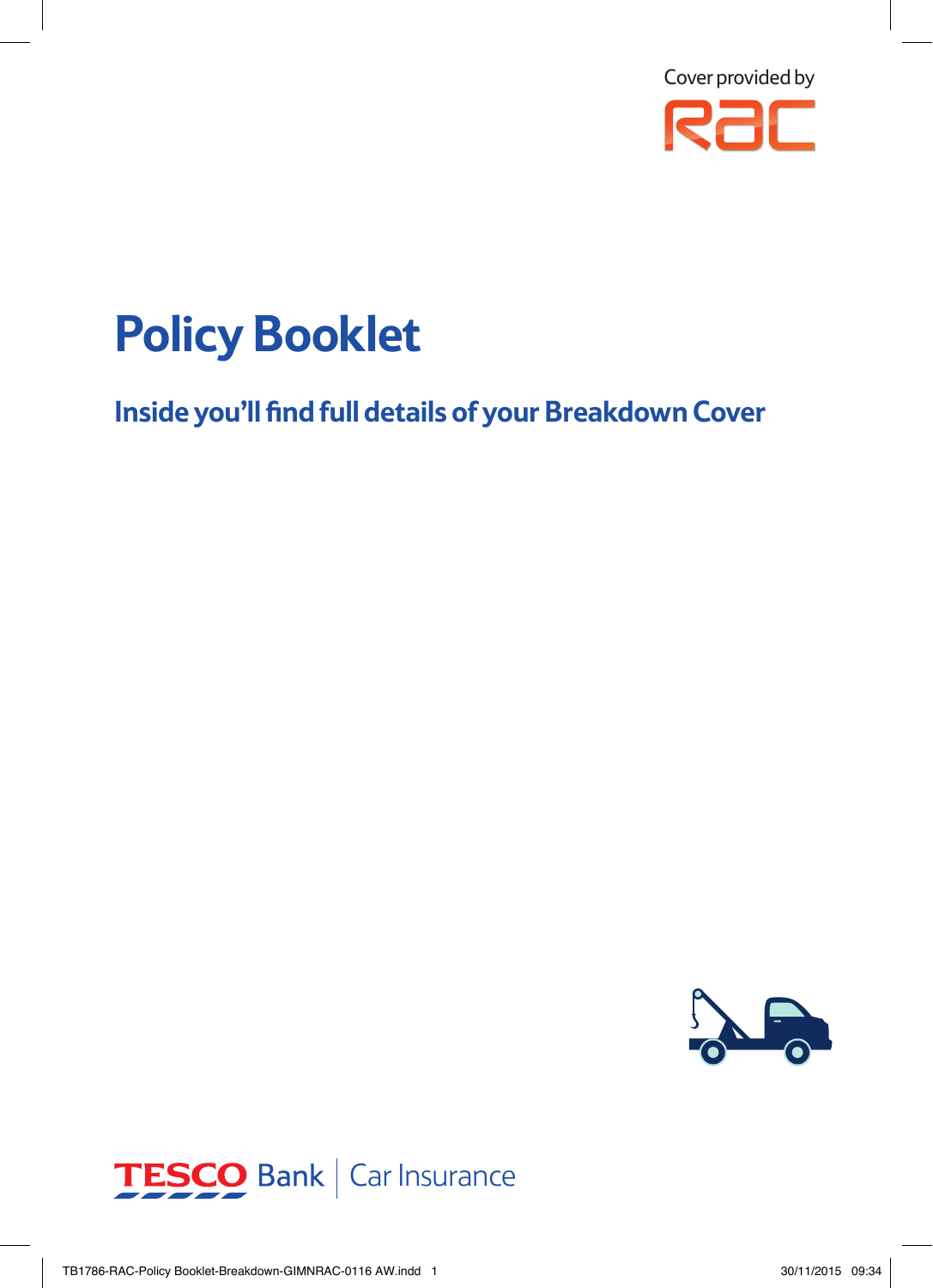### **Contents** Page **Statement of demands and needs 2 Policy summary 2 Handy phone numbers 3 Significant features and benefits 4 Significant and unusual exclusions or limitations 5-8 Duration of policy 9 Your right to cancel 9 Caring for our customers 9-10 Financial Services Compensation Scheme 11 Regulatory status 11 Registered address 11 Policy wording 12 Terms and conditions 12-13 Your right to cancel 13 Data Protection 14-16 Definitions 17-18 Status disclosure 19 Policy requirements and limitations 20-23 General exclusions applying to this policy 24-26 Caring for our customers 27-28 How to obtain assistance in the UK 29 Services in the UK 29 SECTION A – UK Roadside Cover 30-31 SECTION B – At Home Cover 31 SECTION C – Recovery and Onward Travel Cover 32-34 How to obtain assistance abroad 35-36 Services whilst abroad 37 SECTION D – European Cover 37-43 European claims procedures and conditions 44-45 European motoring legal expenses insurance 46-49 European motoring legal expenses insurance claims procedure and conditions 50-51 European motoring legal expenses insurance complaints procedure 52**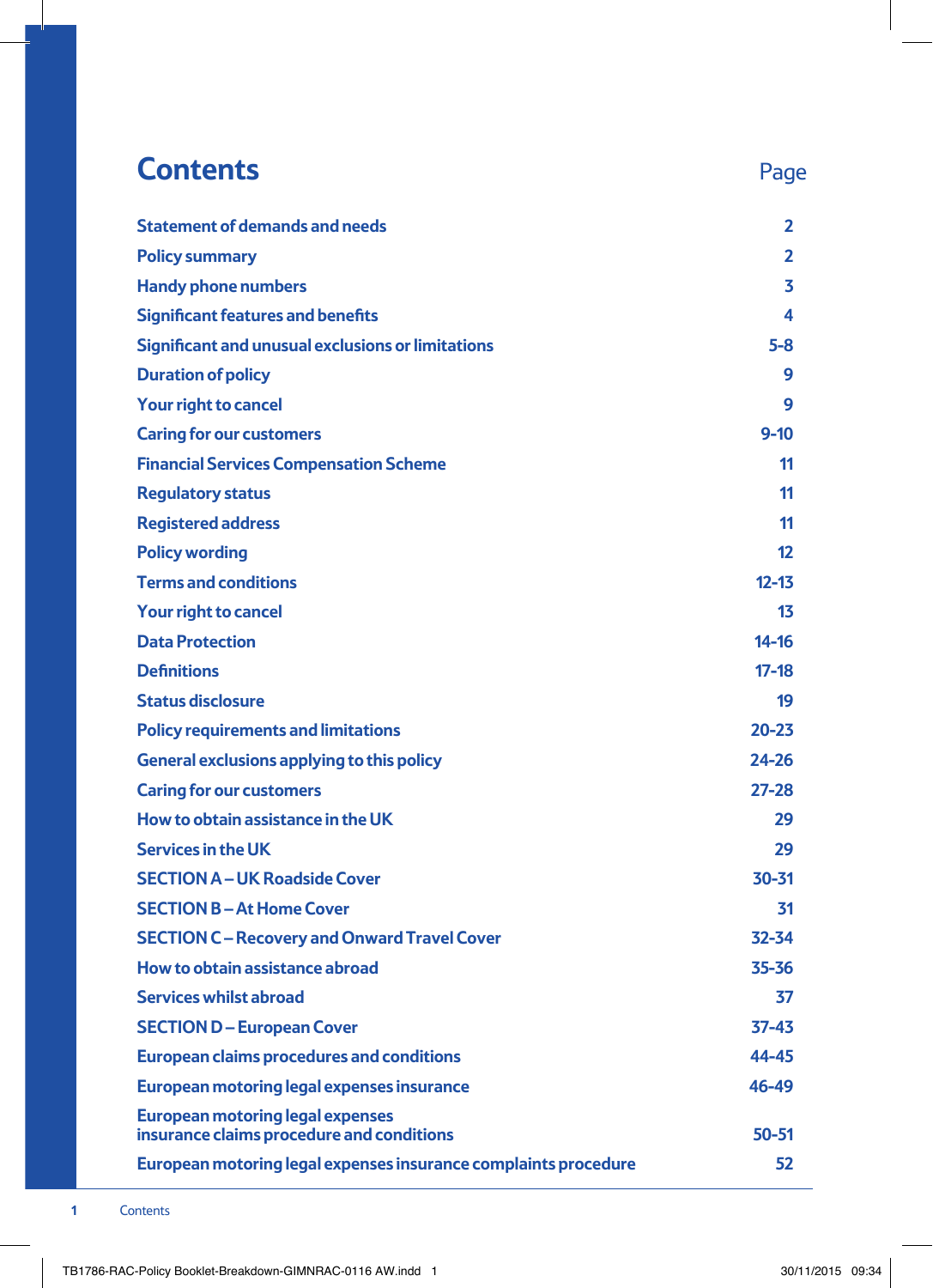### **Statement of demands and needs**

Depending on the level of cover chosen, the products described in this policy document meet the demands and needs of those customers who wish to ensure they have breakdown assistance cover in the event of a mechanical breakdown occurring to the covered vehicle during the period of cover.

## **Policy summary**

keyfacts

This policy summary is an important document and contains a summary of all of the cover afforded to you under your policy, which you should read. It does not set out the full terms and conditions of the cover, which can be found in the policy wording, full details of which are set out from page 12 onwards in this booklet.

**Please Note:** You may need to review and update your cover periodically to ensure it remains adequate.

#### Policy provider

- **•** UK Roadside, Recovery and At Home levels of cover are underwritten by RAC Motoring Services. In the Channel Islands and Isle of Man, these covers are underwritten by RAC Insurance Limited.
- **•** Onward Travel and European Cover are underwritten by RAC Insurance Limited.

#### Type of insurance and cover

Depending on the level of cover purchased you may be entitled to some or all of the different types of cover, which are summarised below with the lowest level of cover shown first; your Policy Schedule will tell you which level of cover you have. This is a vehicle based policy which means that it is the vehicle (and its driver and occupants) which are entitled to the level of cover shown below at the time of a breakdown.

If Personal Cover is shown on your Policy Schedule, the cover provided will be personal based rather than vehicle based. This entitles you and if shown on your Schedule the second named driver to be covered in any vehicle as a driver or passenger. We reserve the right to request proof of identification before providing service under this cover.

This cover is only available for insured incidents that occur in the UK.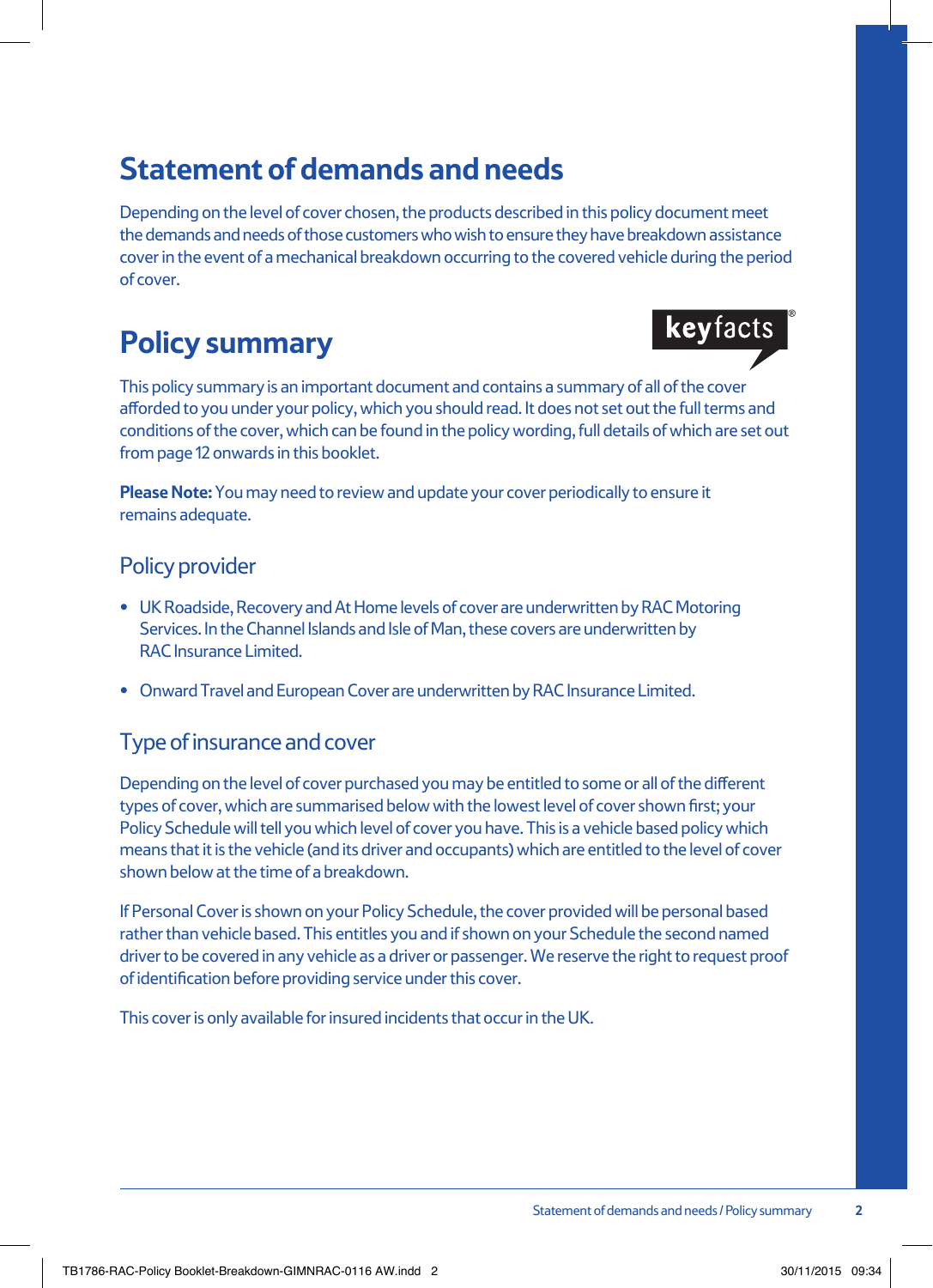### **Handy phone numbers**

If **you** need assistance at the roadside please call the appropriate number below.

| <b>Breakdown/</b>                                             | 0800 003 001                                                   |
|---------------------------------------------------------------|----------------------------------------------------------------|
| <b>Claims, UK</b>                                             | Lines open 24 hours a day, 365 days a year.                    |
| <b>Breakdown ROI</b>                                          | 1800 646 543<br>Lines open 24 hours a day, 365 days a year.    |
| <b>Breakdown ROI</b>                                          | +44 161 452 3201                                               |
| (Paycall)                                                     | Lines open 24 hours a day, 365 days a year.                    |
| <b>Breakdown France</b><br>and Monaco<br>(Paycall)            | +33 47 243 6947<br>Lines open 24 hours a day, 365 days a year. |
| <b>Breakdown France</b><br>and Monaco<br>(Landline Freephone) | 0800 159 229<br>Lines open 24 hours a day, 365 days a year.    |
| <b>Breakdown</b>                                              | +33 47 243 6947                                                |
| <b>Rest of Europe</b>                                         | Lines open 24 hours a day, 365 days a year.                    |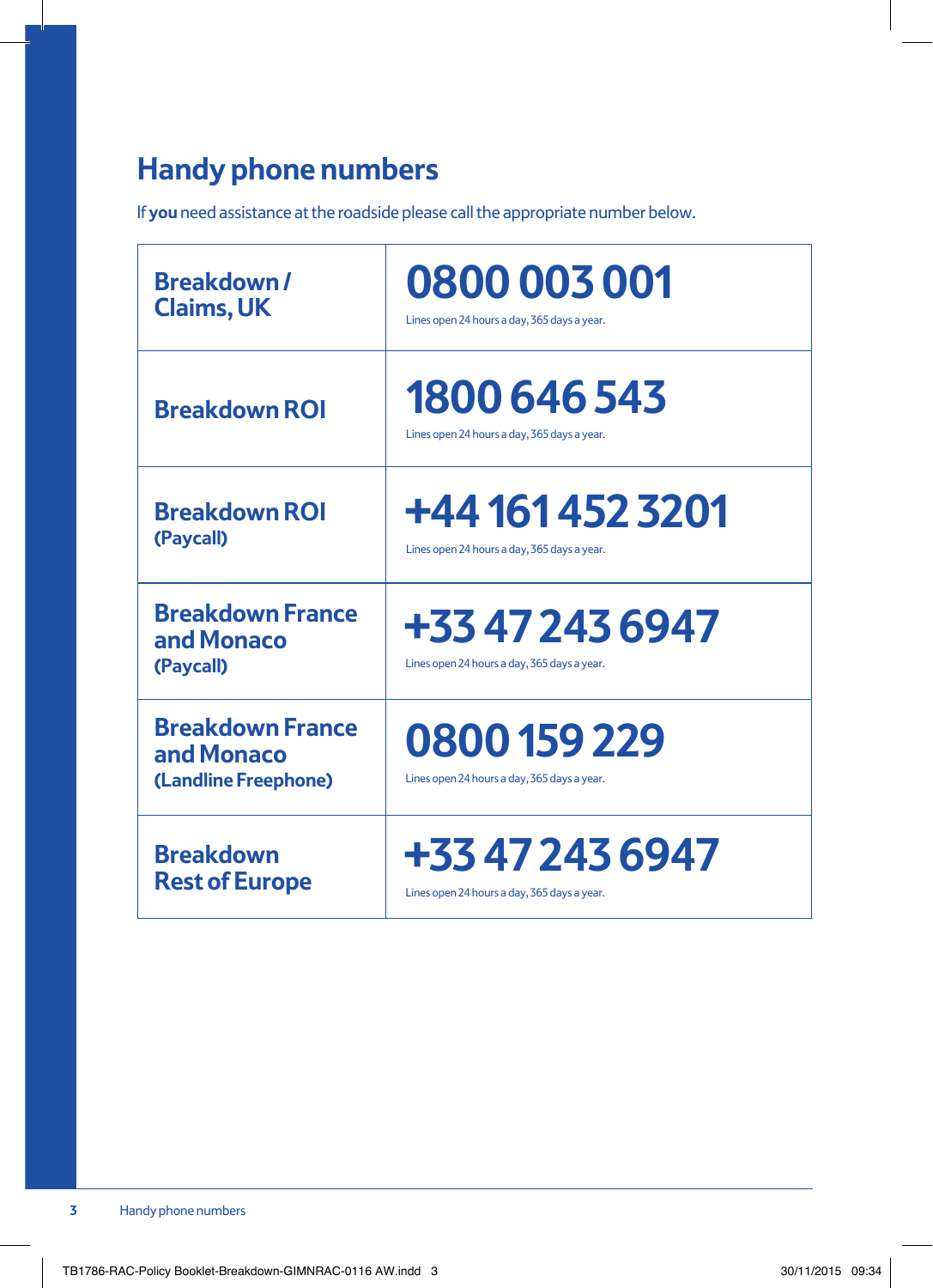### **Significant features and benefits**

This section outlines the main features and benefits of cover:

| <b>UK</b><br><b>Roadside</b>    | Roadside assistance 1/4 mile or more away from your home address including<br>a tow for up to 10 miles if your vehicle cannot be fixed.                                                                                                                                                                                    |
|---------------------------------|----------------------------------------------------------------------------------------------------------------------------------------------------------------------------------------------------------------------------------------------------------------------------------------------------------------------------|
| <b>At Home</b>                  | As per Roadside plus breakdown assistance at your home or within<br>1/4 mile of your home address or where you normally keep the vehicle.                                                                                                                                                                                  |
| <b>Recovery</b>                 | As per Roadside plus recovery for up to eight people and your vehicle to any<br>single destination within the UK.                                                                                                                                                                                                          |
| <b>Onward</b><br><b>Travel</b>  | Replacement car for up to 1 day whilst your vehicle is fixed, or, if this is not<br>possible, overnight accommodation or an alternative form of transport will<br>be provided.                                                                                                                                             |
| <b>European</b><br><b>Cover</b> | In the event of a breakdown of your vehicle on its way to a destination abroad,<br>or whilst abroad, your vehicle will be fixed at the roadside by a contractor<br>or recovered to a local garage for repair or, if this is not possible, overnight<br>accommodation or an alternative form of transport will be provided. |

European Motoring Legal Expenses is included as part of European Cover and provides the following cover:

- •Up to £50,000 worth of legal costs for the pursuit of a claim for uninsured losses arising directly from a road traffic accident.
- •Up to £5,000 worth of legal costs towards the defence of a motoring prosecution in the insured vehicle.
- The cost of travelling abroad for either a medical examination or court appearance in connection with the claim under the European Motoring Legal Expenses policy. This is subject to a limit of £50 per person per day and up to a maximum limit of £1,000 per insured event.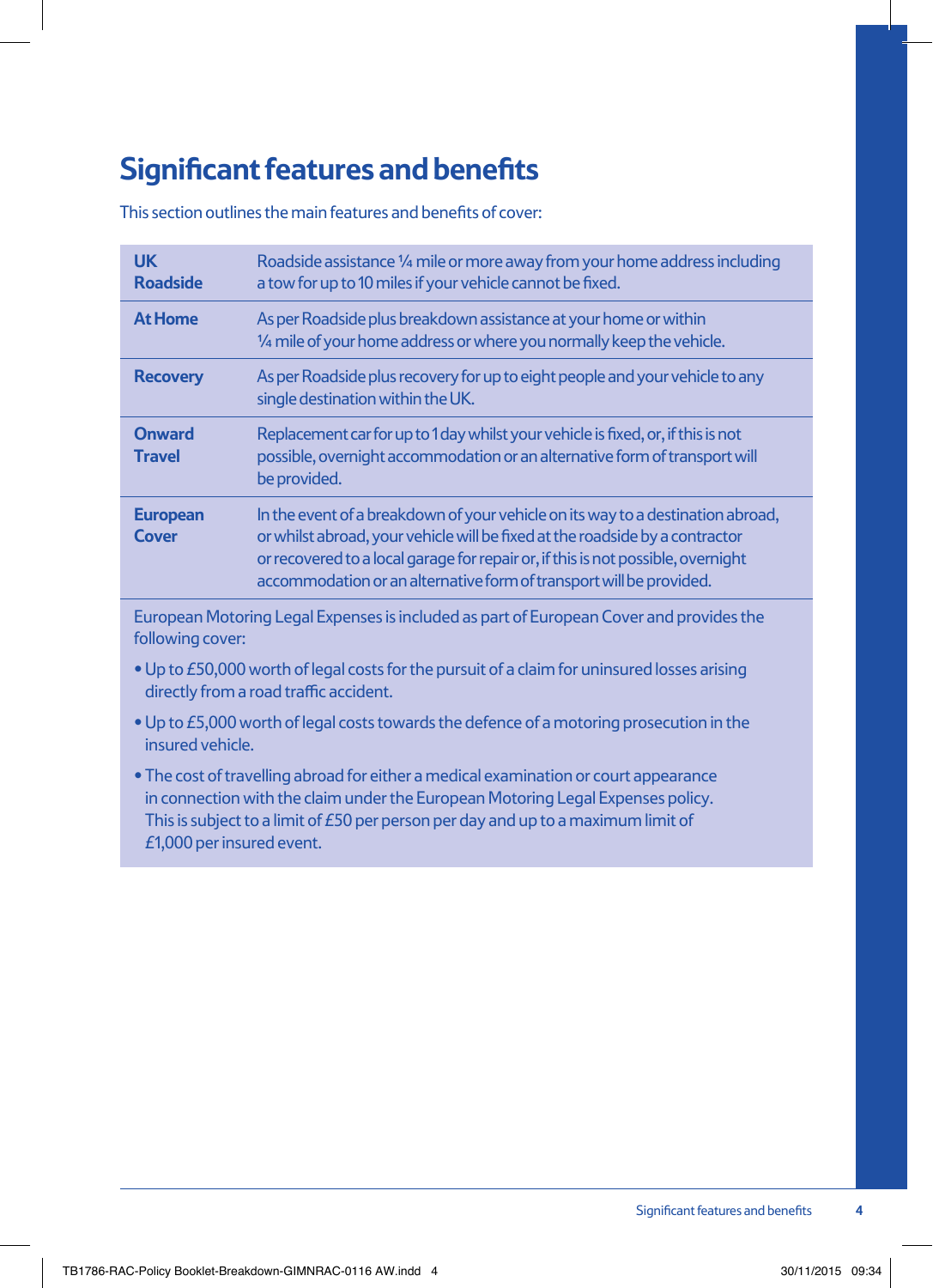### **Significant and unusual exclusions or limitations**

This section outlines the main exclusions, limitations and conditions of UK cover. Please also read the General Exclusions and the vehicle specifications which apply to the vehicle on pages 24 to 26.

The following are not covered by this policy. For full details please refer to the policy exclusions section of the terms and conditions section of this booklet from page 24 onwards:

- **•** Recovery, At Home and Onward Travel services are not available until 24 hours after commencement of the policy;
- **•** Breakdowns within 1/4 mile of your home address or where you normally keep the vehicle;
- **•** Replacing tyres or windows;
- **•** Missing or broken keys. We will try to arrange the services of a locksmith but you will have to pay for them;
- **•** The cost of ferry crossings, road toll and congestion charges;
- **•** Contaminated fuel problems. We will arrange for the vehicle to be taken to a local garage for assistance, but you will have to pay for the work carried out; and
- **•** Labour at any garage to which the vehicle is taken.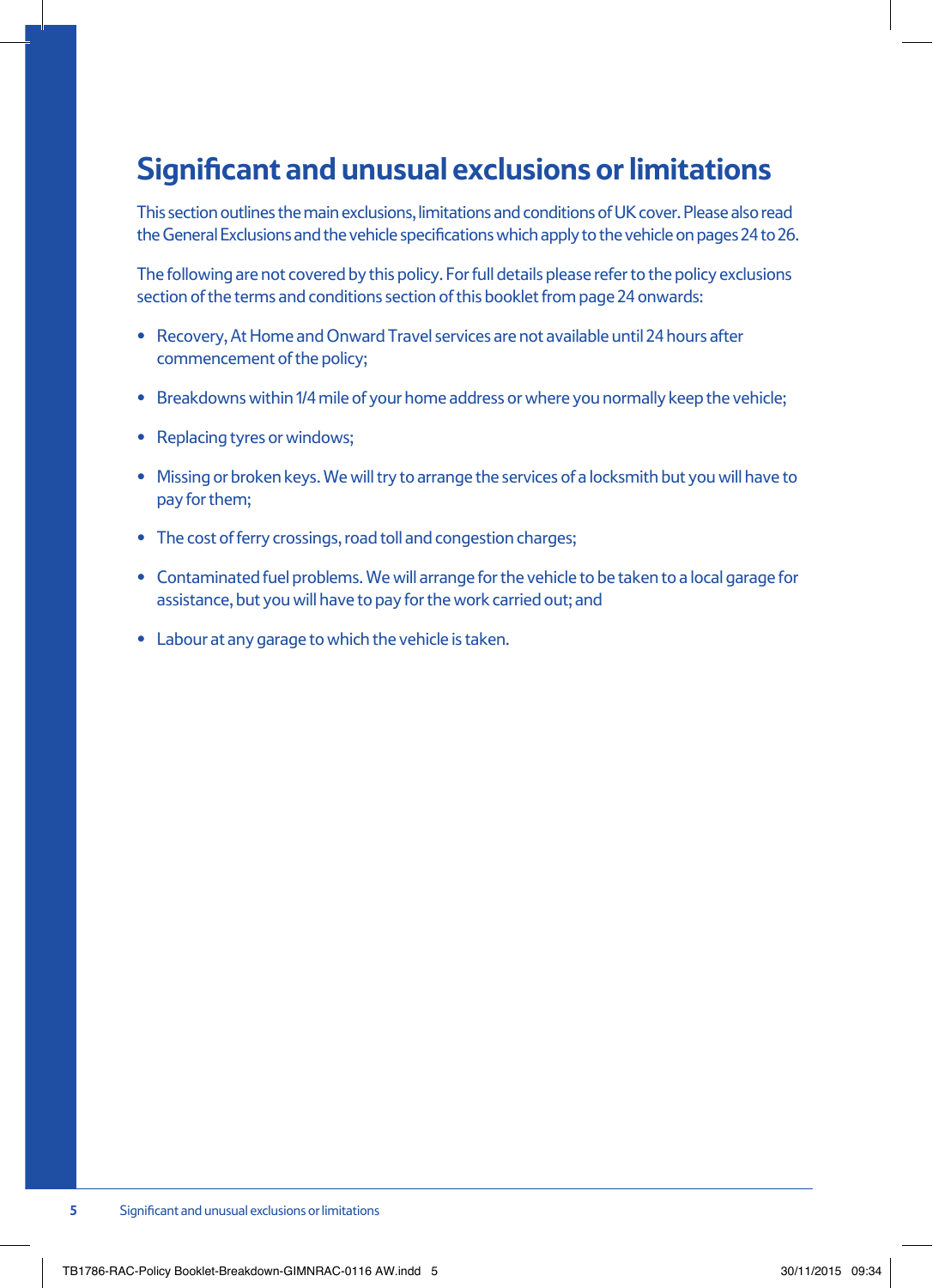This section outlines the main exclusions, limitations and conditions of European Cover. Please also see pages 37 to 52.

#### Motoring legal expenses

| <b>Benefit</b>                                       | <b>Limitation</b>                                                                                                                                                                                                                                                                                                                                                                                                                                                                                                                                                                                                                                                                                                                                                                                                                                                                                                                                                                                                                                             |
|------------------------------------------------------|---------------------------------------------------------------------------------------------------------------------------------------------------------------------------------------------------------------------------------------------------------------------------------------------------------------------------------------------------------------------------------------------------------------------------------------------------------------------------------------------------------------------------------------------------------------------------------------------------------------------------------------------------------------------------------------------------------------------------------------------------------------------------------------------------------------------------------------------------------------------------------------------------------------------------------------------------------------------------------------------------------------------------------------------------------------|
| <b>European Motoring Legal Expenses</b><br>Insurance | This benefit does not cover:<br>a) Claims for uninsured losses valued at<br>£250 or less<br>b) Claims which do not have a reasonable<br>prospect of success<br>c) Travelling expenses over $E50$ per person<br>per day<br>d) Claims or costs incurred before the claim<br>has been accepted or that have not been<br>agreed/approved by us<br>e) Claims arising from prosecutions<br>made against you alleging dishonesty<br>or violence, or arising from alcohol or<br>drug related offences, parking offences,<br>fraudulent acts or any deliberate<br>illegal acts<br>f) Claims relating to faults with the insured<br>vehicle or its poor service or repair<br>g) Legal costs, fines or other penalties<br>which courts of criminal jurisdiction order<br>you to pay<br>h) Claims reported to us more than<br>30 days after returning home or in<br>any event more than 180 days from the<br>date of the insured event<br>Appeals<br>i)<br>j) Claims that are not supported by written<br>evidence e.g. receipts<br>k) Claims where the incident occurred |
|                                                      | outside of the Motoring Legal Expenses<br>territory (set out below, and defined as<br>the European Cover Territory on page 46<br>of this booklet) or outside of the period<br>of cover.                                                                                                                                                                                                                                                                                                                                                                                                                                                                                                                                                                                                                                                                                                                                                                                                                                                                       |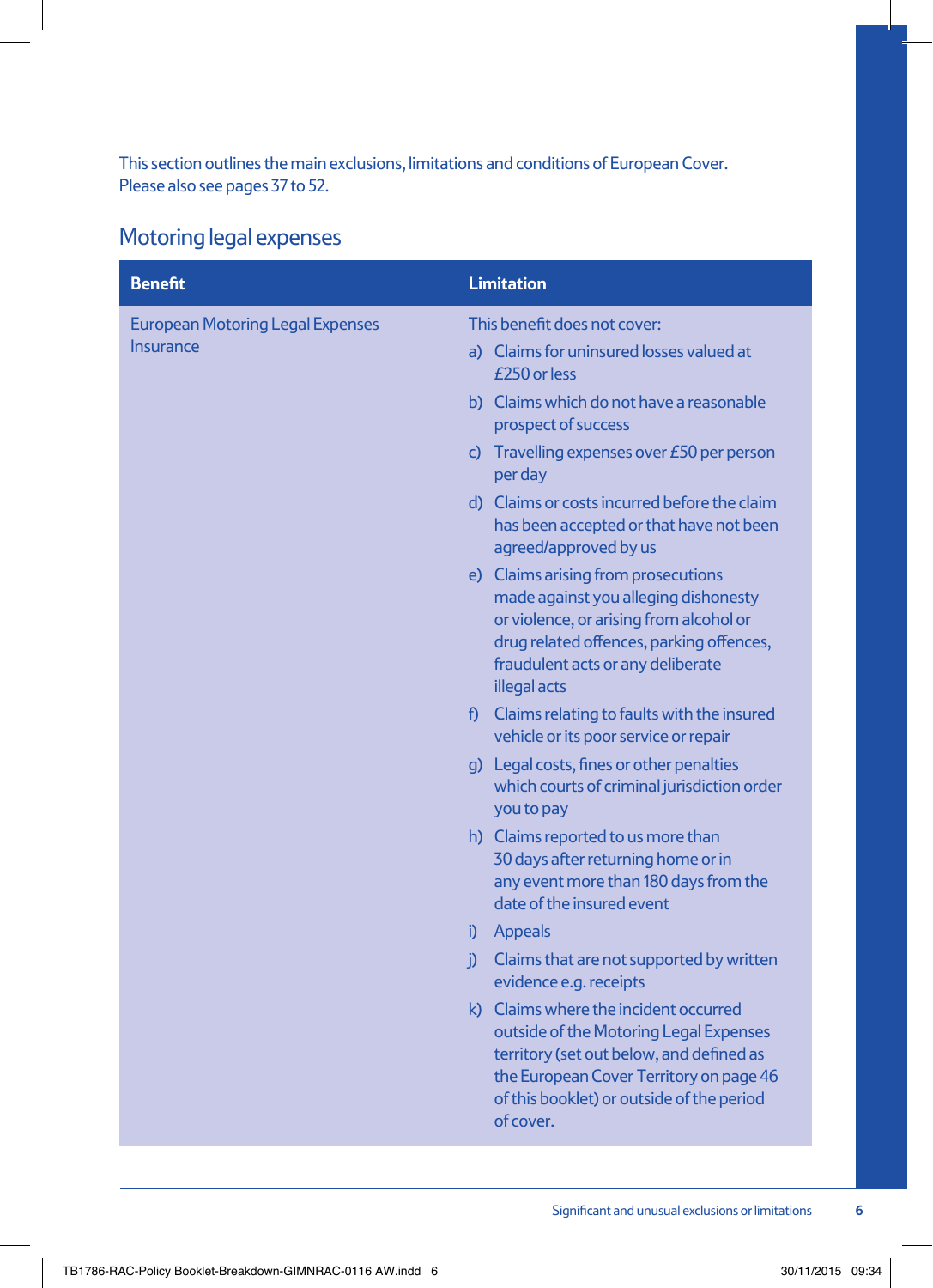#### **Benefit Limitation**

Where appropriate we appoint a legal representative from our approved panel to pursue a claim by negotiation. If it becomes necessary to issue proceedings, you do not have to use our representative and are free to appoint your own.

Motoring Legal Expenses Territorial limit:

Andorra, Austria, Azerbaijan, Belgium, Bulgaria, Croatia, Czech Republic, Denmark, Finland, France, Germany, Gibraltar, Greece, Hungary, Italy, Liechtenstein, Luxembourg, Malta, Monaco, Netherlands, Norway, Poland, Portugal, Republic of Ireland (plus Northern Ireland for residents of Great Britain travelling from the mainland), Romania, San Marino, Slovakian Republic, Spain, Sweden and Switzerland.

#### Service in the UK en route

| <b>Benefit</b>       | <b>Limitation</b>                                                                                     |
|----------------------|-------------------------------------------------------------------------------------------------------|
| Roadside assistance  | Repair at the roadside or recovery to the<br>nearest garage capable of performing repairs<br>or home. |
| Journey continuation | Replacement vehicle to a maximum<br>of $E800$ .                                                       |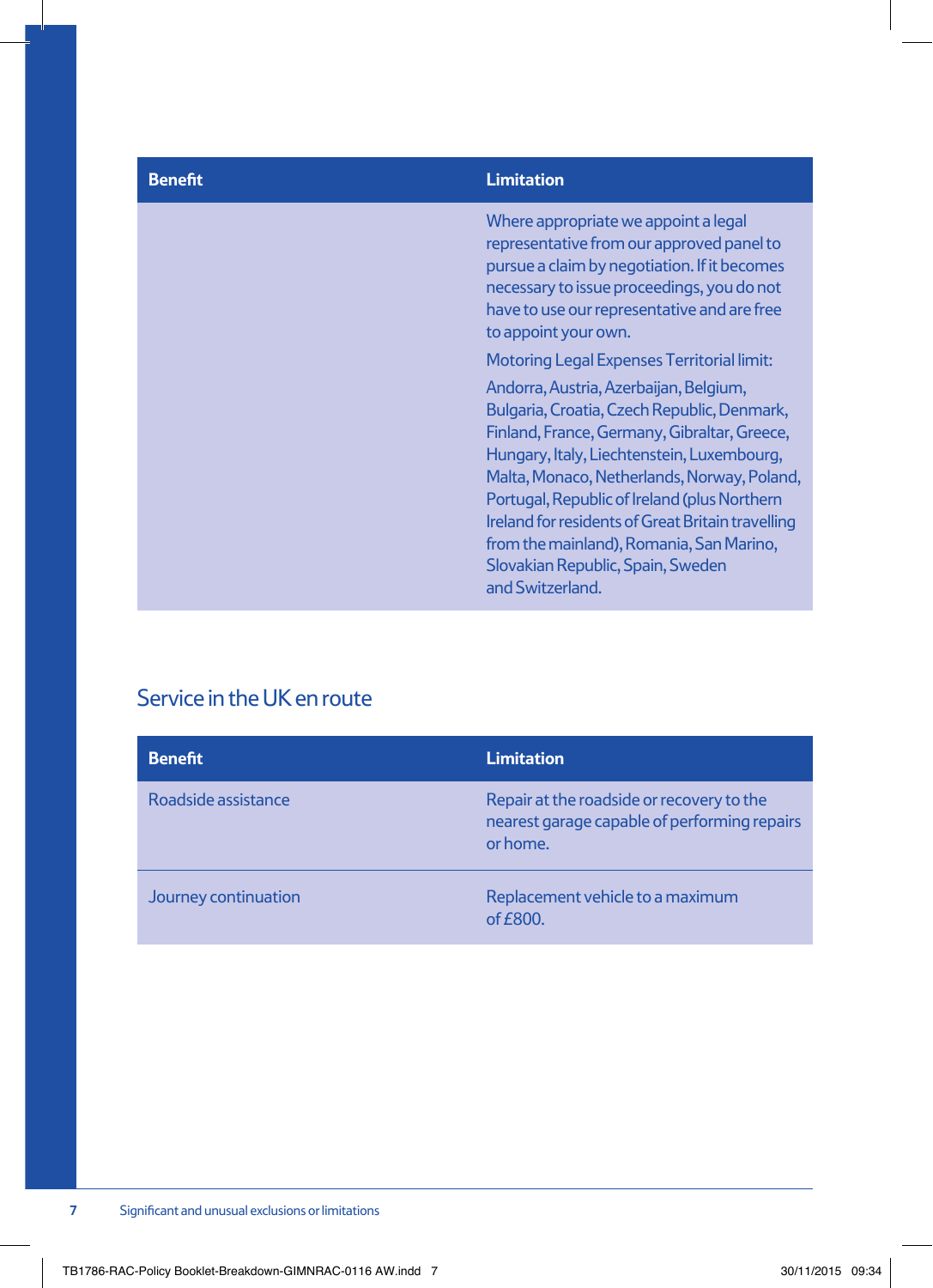#### Service while abroad

|                                        | <b>Limitation</b>                                                                                                                        |
|----------------------------------------|------------------------------------------------------------------------------------------------------------------------------------------|
| Roadside assistance                    | Repair at the roadside or recovery<br>to the nearest garage capable of<br>performing repairs.                                            |
| Additional accommodation expenses      | Up to $E30$ per person per day.                                                                                                          |
| Journey continuation or return home    | Maximum of 14 days car hire or second class<br>rail fare.                                                                                |
| Vehicle break-in, emergency repair     | Up to $E$ 175.                                                                                                                           |
| Accidental damage to or loss of tent   | Up to $E30$ per person per day.                                                                                                          |
| Vehicle repatriation to United Kingdom | Limited to the value of the vehicle being<br>contained within UK Glass's quide or other<br>appropriate industry standard<br>used by RAC. |

### Service after return home

Collection of vehicle left abroad for repair Up to £600.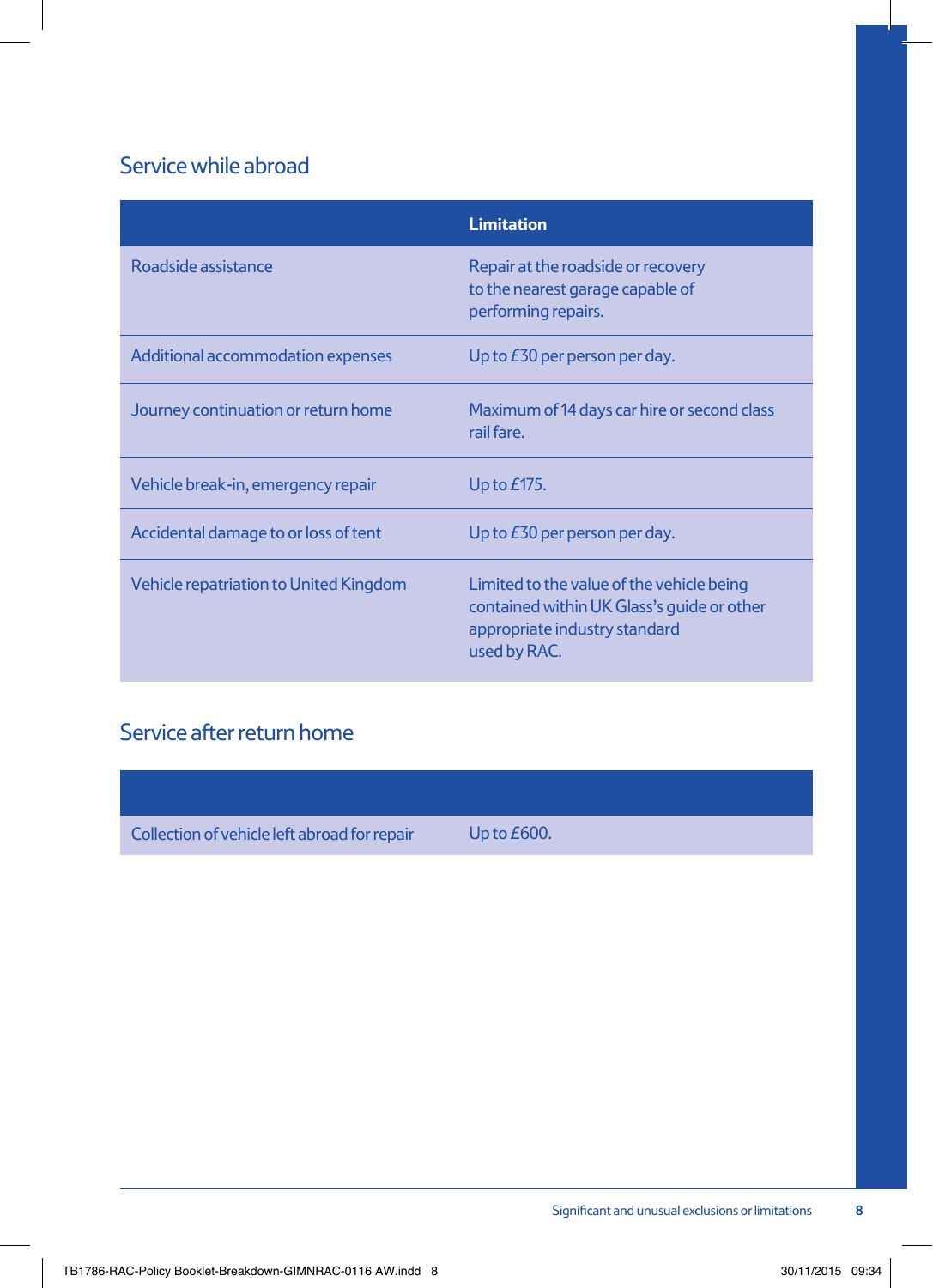### **Duration of policy**

Subject to your rights to cancel, the policy will remain in force for the duration of your Tesco Bank Car Insurance policy as shown on your Policy Schedule.

### **Your right to cancel**

If you cancel your policy within 14 days of you receiving the policy documentation (or from the inception date of the policy if this is later) and no claims have been made, any premium already paid will be returned. If your policy is cancelled after 14 days no refund will be provided, and if you pay your premiums by instalments, the remaining premium must be paid.

We may cancel your policy for valid grounds or a serious reason, including not paying your premium promptly if you pay by monthly instalments. We will give you at least seven days notice and there will be no refund of premiums and any remaining premium must be paid in full.

If your Tesco Bank Car Insurance policy is cancelled at any time, this policy will automatically terminate.

### **Caring for our customers**

We hope that you will be very happy with the service that we provide. However, if for any reason you are unhappy, we would like to hear from you.

Should you have cause for complaint about any aspect of the service that you receive as a result of using the breakdown cover please contact:

Tesco Bank Breakdown Customer Care RAC Motoring Services RAC House Great Park Road Bradley Stoke **Bristol** BS32 4QN

Or call Freephone from the UK on: **0800 015 6836**.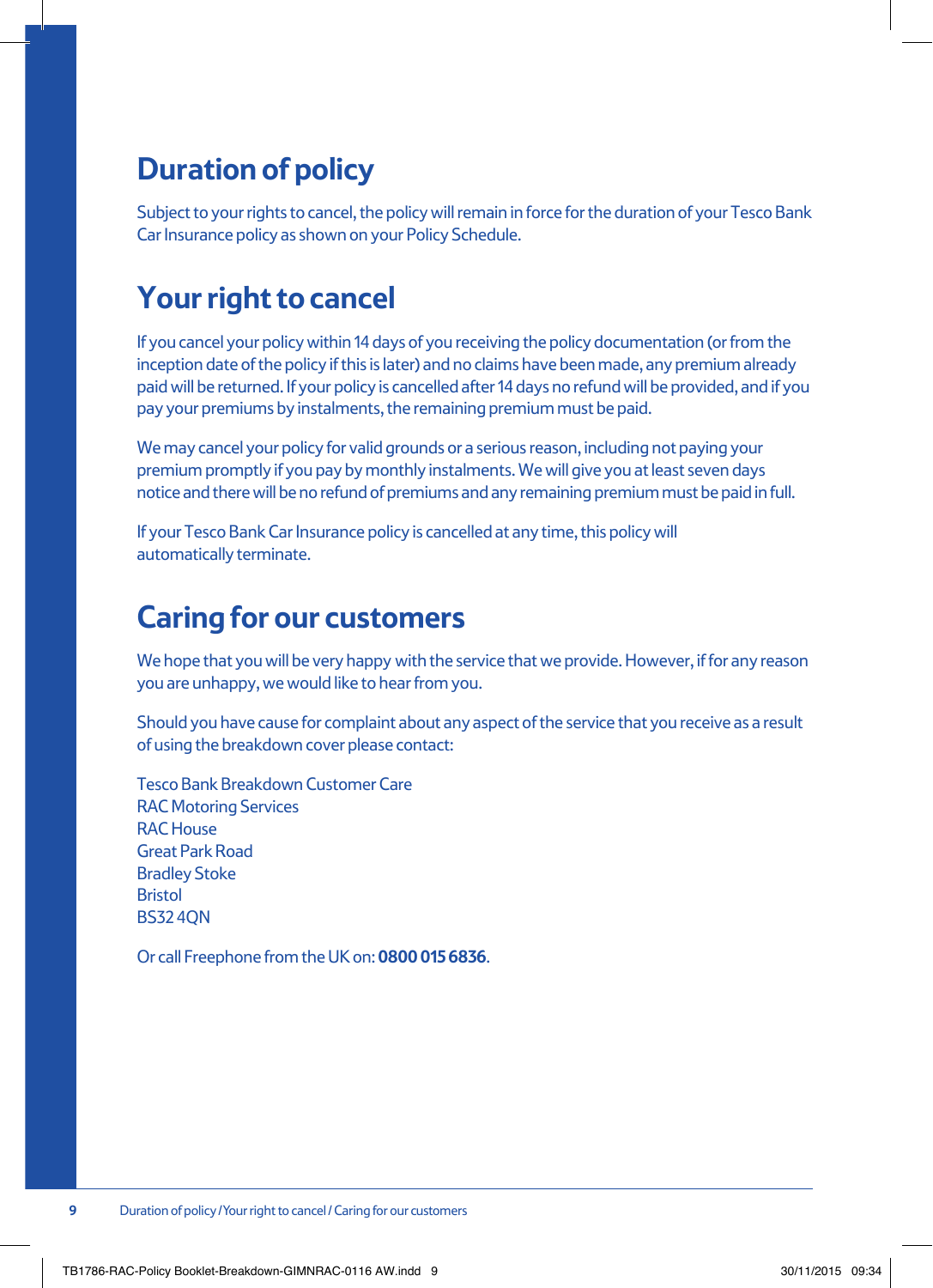If you are dissatisfied with the service you have received under your European Cover please write to us at:

Tesco Bank Breakdown Customer Care RAC Motoring Services RAC House Great Park Road Bradley Stoke **Bristol** BS32 4QN

Calling from Europe: **+44 161 452 3202**.

Calling from the UK: **0800 015 6837** (freephone).

Should you have cause for complaint about any aspect of the policy sale and administration, please contact:

Freepost RSJB-RYLK-JKUX Tesco Bank Complaints P. O. Box 277 NEWCASTLE UPON TYNE NE12 2BU

#### Or call: **0345 673 0000**.

Should you have cause for complaint about any aspect of the European Motor Legal Expenses Insurance, please contact:

RAC Legal Services Great Park Road Bradley Stoke **Bristol** BS32 4QN

Or call: **0333 202 3024**.

If we or Tesco Bank are unable to settle your complaint, you may be able to refer to the Financial Ombudsman Service:

Exchange Tower London E14 9SR Or call: **0800 023 4567**. www.financial-ombudsman.org.uk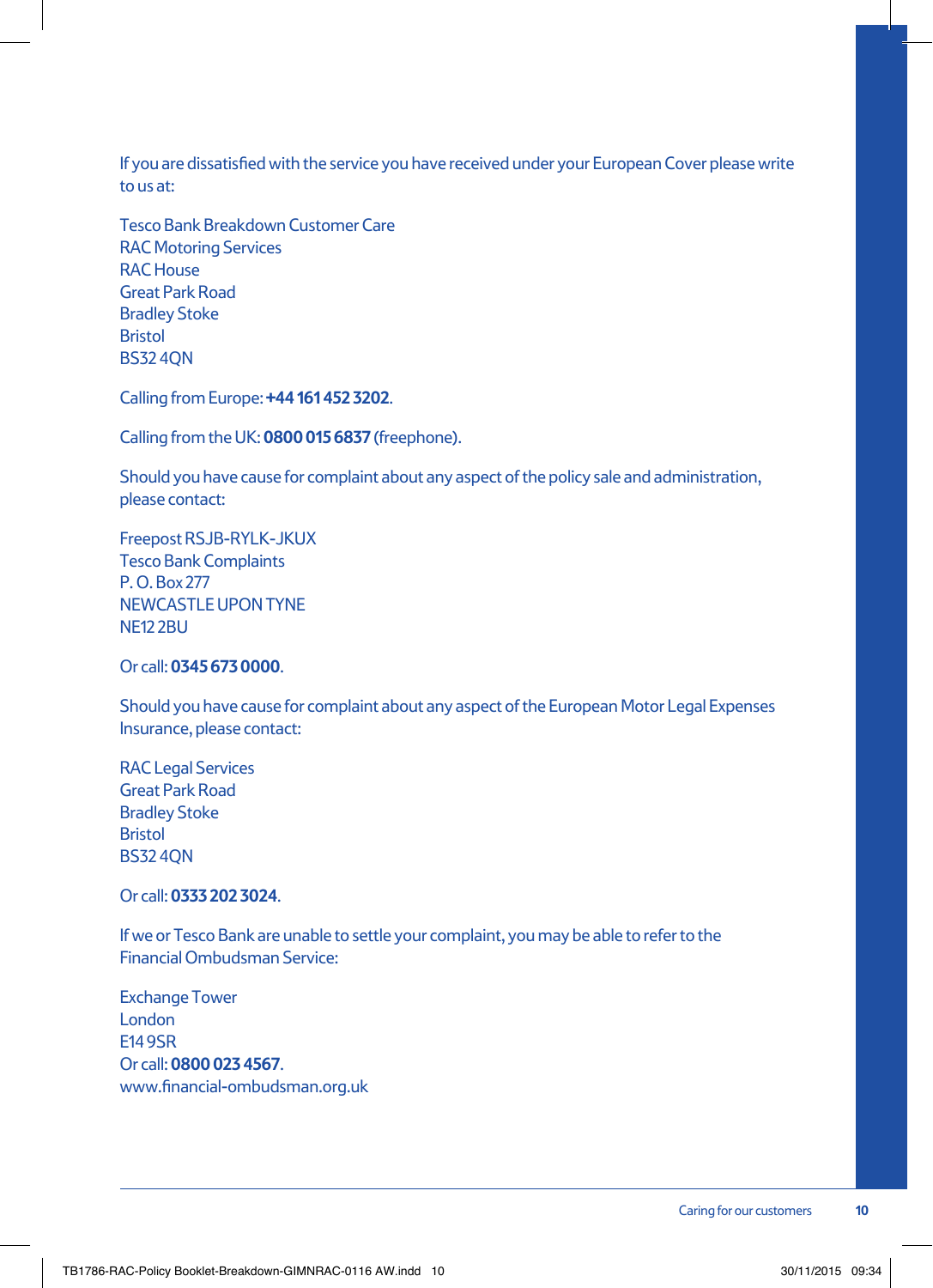### **Financial Services Compensation Scheme**

RAC Motoring Services (in respect of insurance mediation activities only) and RAC Insurance Limited are covered by the Financial Services Compensation Scheme (FSCS).

If we cannot meet our obligations you may be entitled to compensation from the scheme, depending on your type of insurance and the circumstances of any claim. Further information is available at **www.fscs.org.uk** or by contacting the FSCS directly on **0800 678 1100**.

### **Regulatory status**

RAC Motoring Services (in respect of insurance mediation activities only) is authorised and regulated by the Financial Conduct Authority. Our Financial Services Register number is 310208.

RAC Insurance Limited is authorised by the Prudential Regulation Authority and regulated by the Financial Conduct Authority and the Prudential Regulation Authority. Our Financial Services Register number is 202737.

These details can be checked on the Financial Services Register by visiting **www.fca.org.uk/firms/systems-reporting/register** or contacting the FCA on **0800 111 6768** or the **PRA** on **020 7601 4878**.

### **Registered address**

RAC Motoring Services (registered in England No. 01424399) and/or RAC Insurance Limited (registered in England No. 2355834) both with registered office at RAC House, Brockhurst Crescent, Walsall WS5 4AW.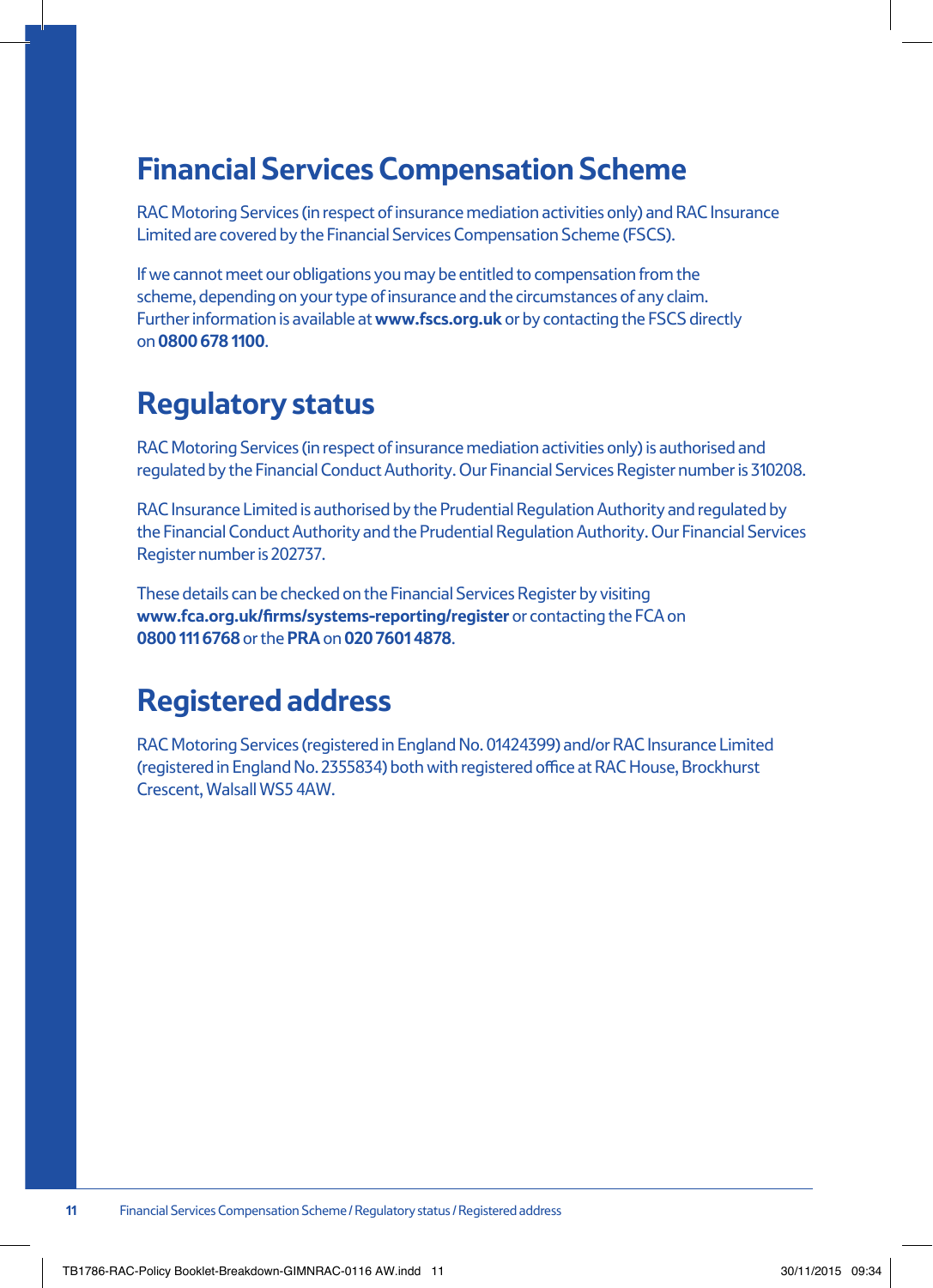### **Policy wording**

### **Terms and conditions**

Thank you for choosing **Tesco Bank** Breakdown Cover. Cover is arranged by Tesco Personal Finance plc (trading as **Tesco Bank**), acting on behalf of **RAC** Motoring Services and **RAC** Insurance Limited (**RAC**).

This **policy** is underwritten by **RAC** Motoring Services. In the Channel Islands and Isle of Man, this **policy** is underwritten by **RAC** Insurance Limited. Onward Travel and European Cover is underwritten by **RAC** Insurance Limited. **You** should read this **policy** along with **your Schedule** for full details of **your** cover.

This **policy** is a contract between **us** and **you**. **We** agree to pay for those costs set out in this **policy**, which occur during the **period of cover** and for which payment of the appropriate premium has been made and subject to the following terms and conditions.

#### Choice of law

The laws of England and Wales govern **your policy**, unless **you** and **we** agree otherwise and such agreement has been put in writing by **us**.

#### Use of language

Unless otherwise agreed, the contractual terms and conditions and other information relating to this contract will be in English.

If the service **you** require is not provided for under this **policy**, **we** will try, if **you** wish, to arrange it at **your** expense. The terms of, and any payment for, any such service are a matter for **you** and the supplier and **we** will not act as an agent.

#### Period of cover

- **• Your** cover is for the duration of **your Tesco Bank** Car Insurance policy, renewable annually.
- **•** This **policy** will automatically terminate in the event that **your** related **Tesco Bank** Car Insurance policy terminates.
- **•** Cover may be automatically renewed by **Tesco Bank** on the renewal date. If **Tesco Bank** intends to automatically renew, **Tesco Bank** will notify **you** of their intention prior to expiry together with details of the renewal premium. If **you** do not wish to renew **you** should inform **Tesco Bank** prior to the renewal date.

#### Alternative formats

We're committed to making **our** products accessible to all customers. This document is available in large print, Braille and audio format by calling our Customer Services on **0345 673 0000** (calls may be monitored and recorded). **We** can be contacted by Typetalk by prefixing the number with **18001**.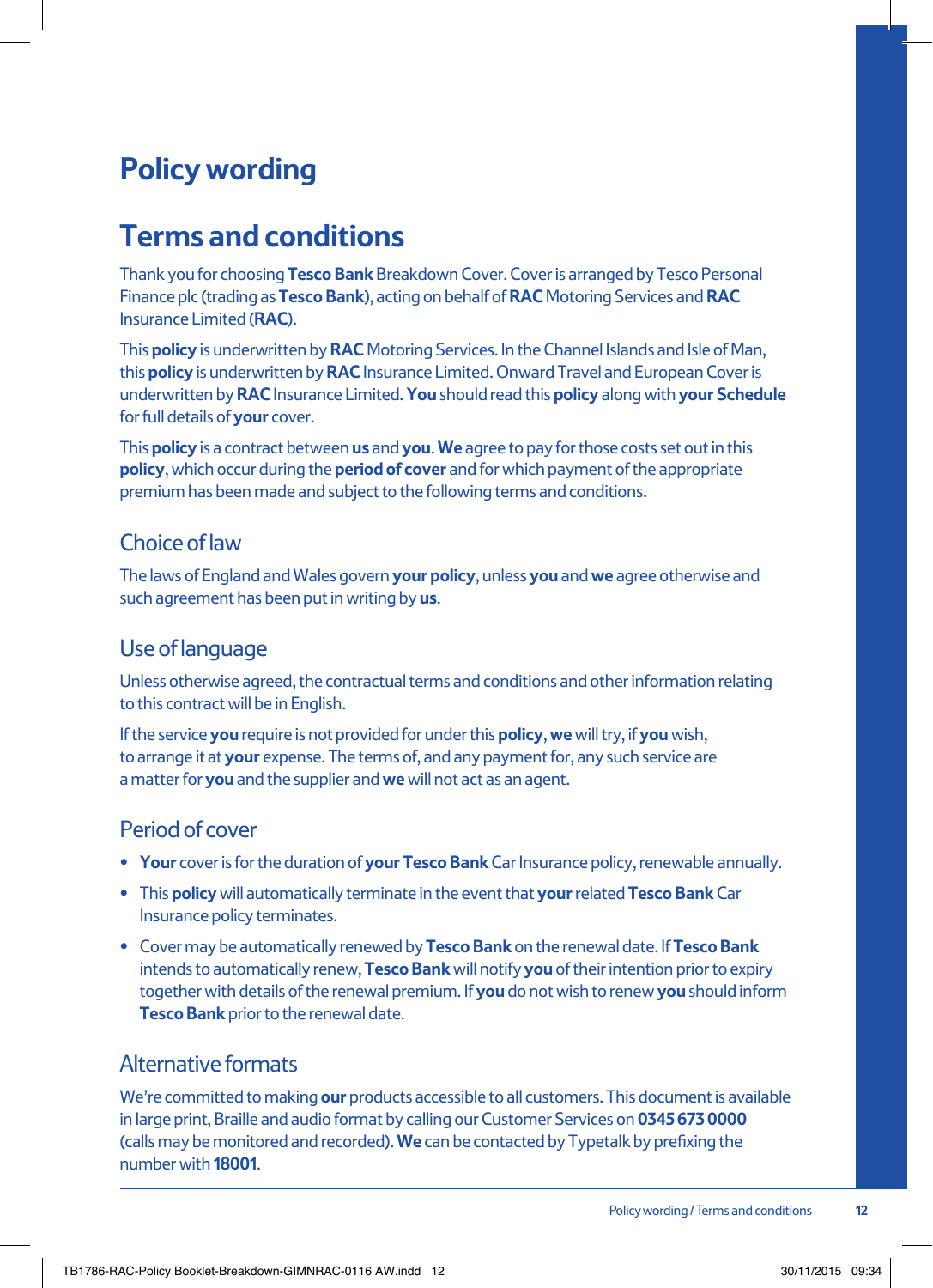#### Further conditions

**You** must notify **Tesco Bank** of any change in **your** address immediately.

**Tesco Bank** may choose not to offer renewal of this **policy**.

**RAC** and **Tesco Bank** acting as agent for **RAC** reserve the right to refuse to give service and/ or cancel **your policy** if **you** or anyone using **your policy** behaves in a threatening or abusive behaviour to **our** employees or contractors.

### **Your right to cancel**

**You** may cancel this **policy** at any time by contacting **Tesco Bank**.

If **your Tesco Bank** Car Insurance policy is cancelled at any time, this **policy** will automatically be cancelled as well.

If **you** cancel **your policy** within 14 days of receiving **your policy** documentation (or from the start date of the **policy** if this is later) then **Tesco Bank** will refund the cost of **your** cover providing no claim has been made.

If **you** cancel your **policy** after 14 days, there is no entitlement to a refund, and if **you** pay by instalments, the remaining premium must be paid.

**Tesco Bank** or **RAC** can cancel this **policy**, for a valid reason or on serious grounds, by sending **you** seven days notice of cancellation to **your** last known address. Examples of a valid reason or serious grounds may include, but are not limited to:

- **•** Non-payment of premium (including missed direct debit payments) that is not resolved following **our** reminders;
- **•** Failing to comply with the terms and conditions of this **policy** and **your** car insurance policy, as outlined in the respective policy booklets;
- **•** Failing to cooperate and/or provide the necessary information required to enable **us**, or **Tesco Bank**, to administer your **policy**, claim or investigate fraud;
- **•** Where fraud is suspected;
- **•** Making a false statement or misrepresenting information to **Tesco Bank**;
- **•** Where threatening, abusive or offensive behaviour has been used towards **RAC** or **Tesco Bank**; or
- **•** Where any changes **you** tell **us** about and occur during the term of **your policy**, that alters the information on **your policy** documents, results in **us** no longer being able to continue cover.

If **your policy** is cancelled by **Tesco Bank** or **RAC**, there is no entitlement to a refund, and if **you**  pay by instalments, the remaining premium must be paid.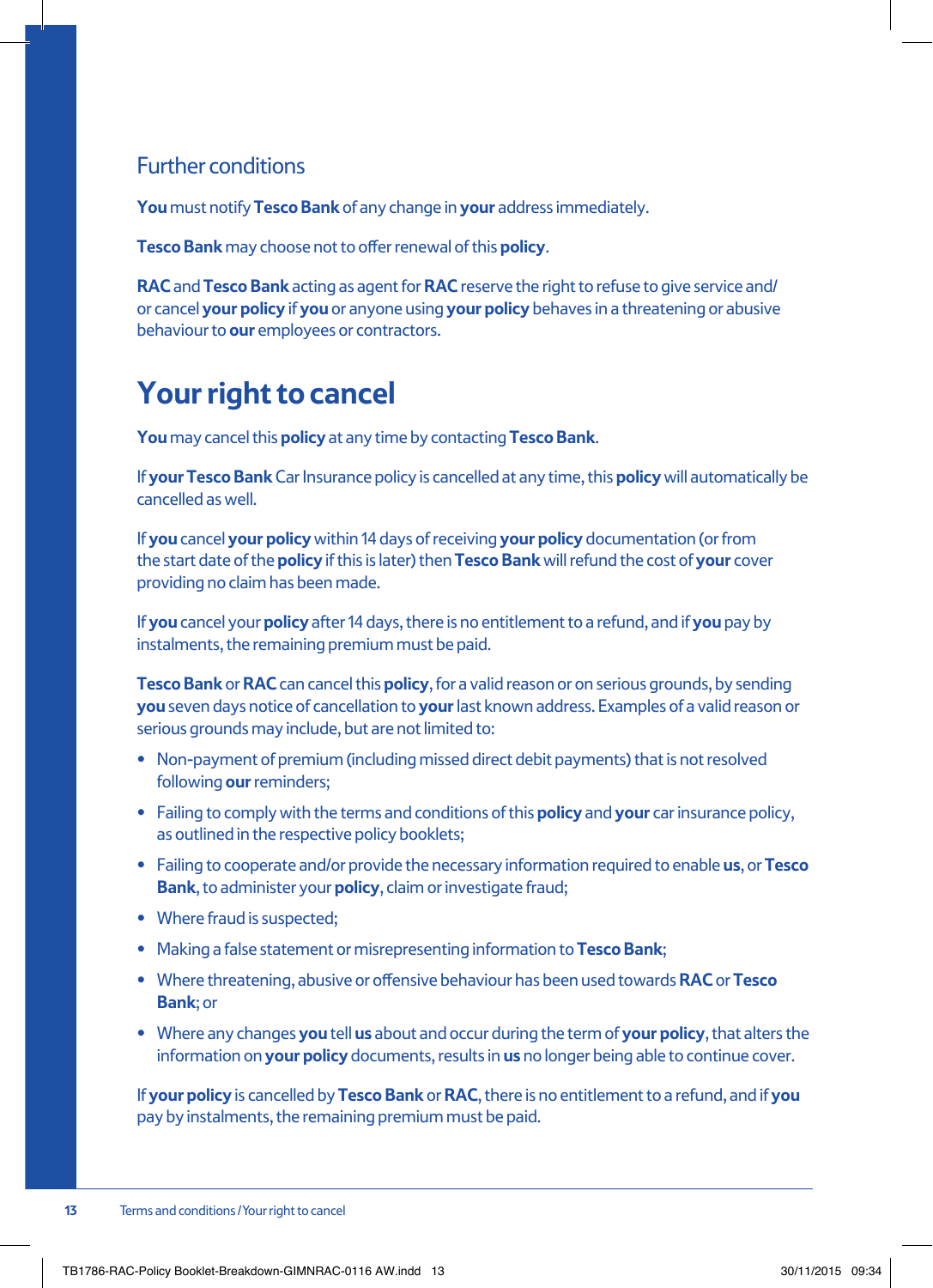### **Data Protection**

Please make sure that you read this notice carefully. In this notice **we, us** and **our** means **Tesco Bank** and its subsidiaries, and **RAC** Motoring Services and **RAC** Insurance Limited.

#### How we use your personal information

**We** will use personal information which has been given to **us** to manage this **policy** and any other **Tesco Bank** products **you** may have, including handling underwriting and claims and issuing **policy** renewal documents to **you**. These activities may involve **us** releasing personal information to other insurers, regulatory authorities or agents providing services to **us**, to **you**, or on **our** behalf. Some of these agents may be based outside the European Economic Area but **we** will make provision for **your** personal information to be protected whilst being transferred to and processed in these countries.

**We** may use **your** personal information and information about **your** use of **ou**r products and services to carry out research and analysis about **our** products and services, as well as to service **your** needs in connection with **your policy**.

#### Marketing purposes

**We** will only send **you** information about **our** other products and services that **we** think **you** would like to hear about. **We** will only do this by the contact methods **you** have already told **us** that **you** are happy with. **You** can contact **us** to give notice to stop **your** data being used for marketing purposes by calling **Tesco Bank** customer services on 0345 673 0000.

**We** may release **your** personal information to others:

- **•** If **we** need to do this to manage **your policy** with **us** (as set out above);
- **•** In connection with any research or analysis that **we** are carrying out (as mentioned above);
- **•** Where **we** need to do so in order to prevent fraud (as mentioned below);
- **•** If **we** are required or permitted to do this by law (for example, if **we** receive a legitimate request from the police or another authority); or
- **•** In other circumstances where **you** have given **your** permission.

If **we** change the way that **we** use **your** personal information, **we** will write to **you** to let **you** know.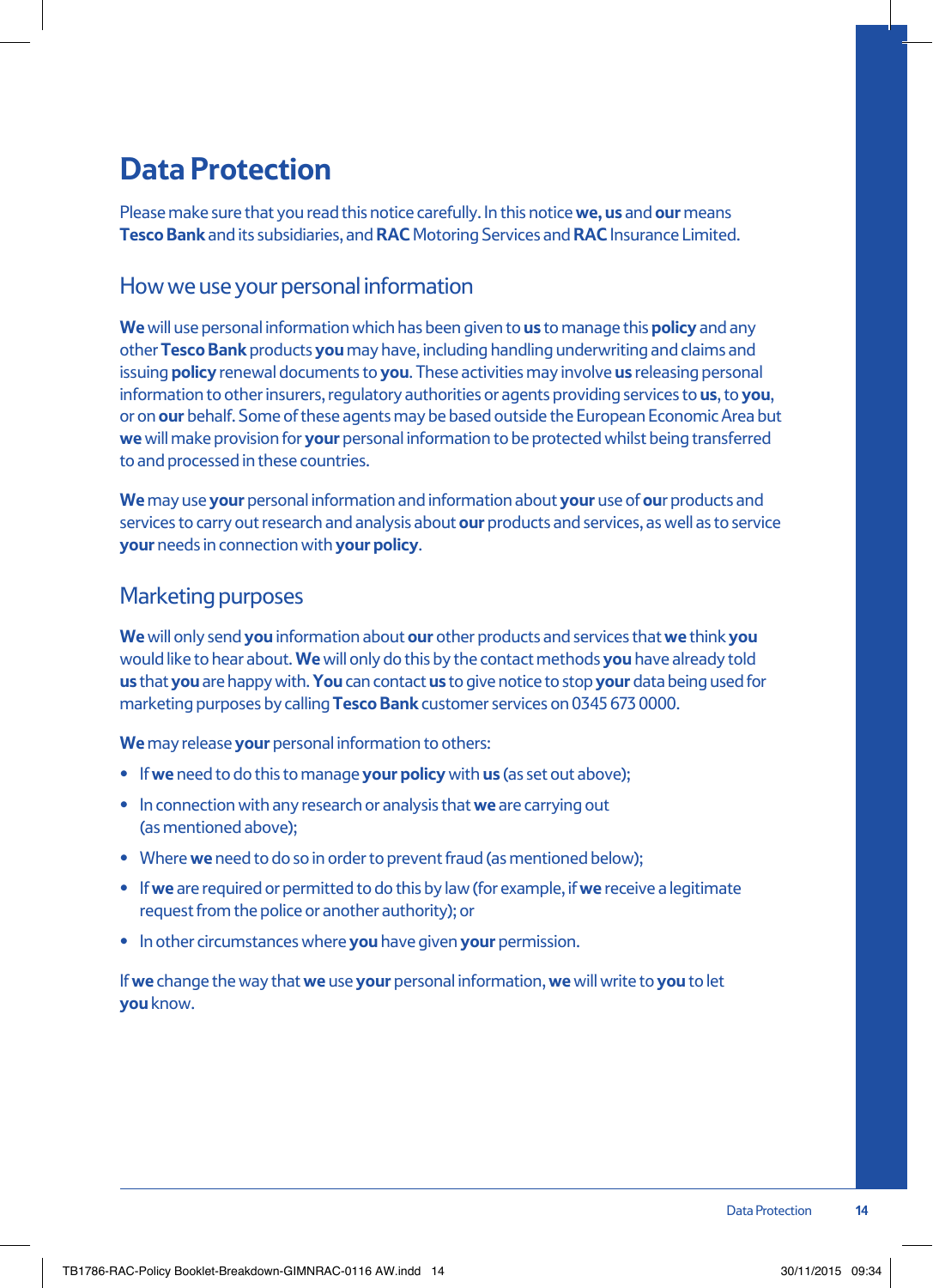#### Sharing information to prevent fraud

If false or inaccurate information is provided and fraud is either identified or suspected, details may be passed to fraud prevention agencies. Law enforcement agencies may access and use this information. **We** and other organisations may also access and use this information to prevent fraud and money laundering, for example when:

- **•** Checking applications for and managing credit and other facilities and recovering debt;
- **•** Checking insurance proposals and claims.

**We**, and other organisations that may access and use information recorded by fraud prevention agencies, may do so from other countries. **We** can provide the names and addresses of the agencies **we** use if **you** would like a copy of **your** information held by them. Please contact **us** to obtain these details. The agencies may charge a fee.

#### Sensitive information

Some of the personal information that **we** ask **you** to provide may be sensitive personal data, as defined by the Data Protection Act 1998. Sensitive personal data may include information relating to **your** health, race, religion and any criminal convictions that **you** have. **We** will only use sensitive personal data about **you** for the specific purposes for dealing with **your policy** and to provide the services described in **your policy** documents.

#### Further information

**You** are entitled to receive a copy of the information **we** hold about **you**.

If **you** would like a copy of **your** information held by **Tesco Bank**, please contact the Data Protection Officer at:

Freepost RSJB-RYLK-JKUX Tesco Bank Data Protection Requests P. O. Box 277 NEWCASTLE UPON TYNE **NE12 2BU**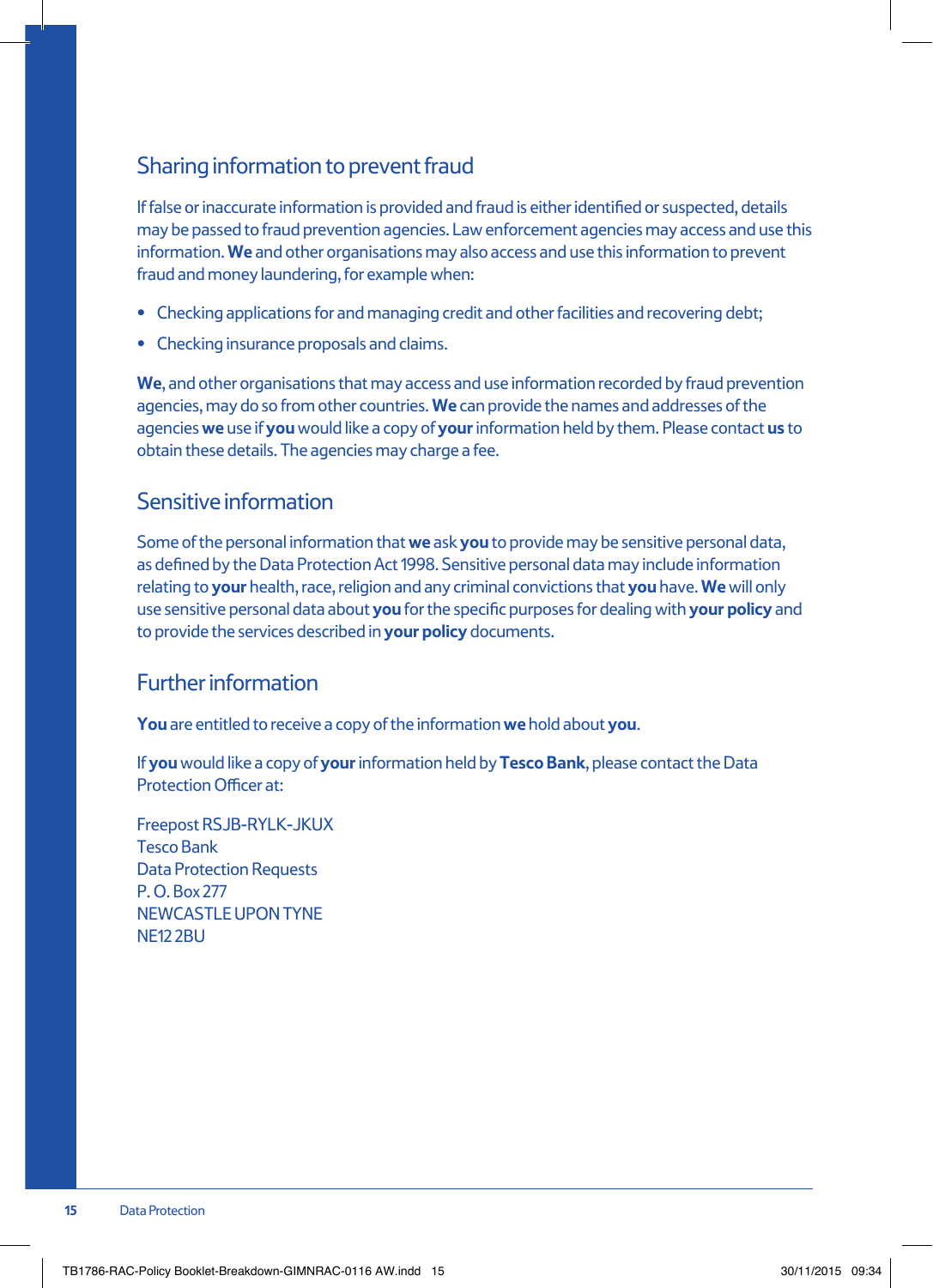If **you** would like a copy of **your** information held by **RAC**, please contact the Data Protection Officer at:

RAC Motoring Services Travel Sales Department (DP) PO Box 1500 Bristol **BS992LH** 

In both cases please give **your** name, address and (if **you** have one) **your** policy number.

**You** may be charged a small administration fee. Details will be provided at the date of request.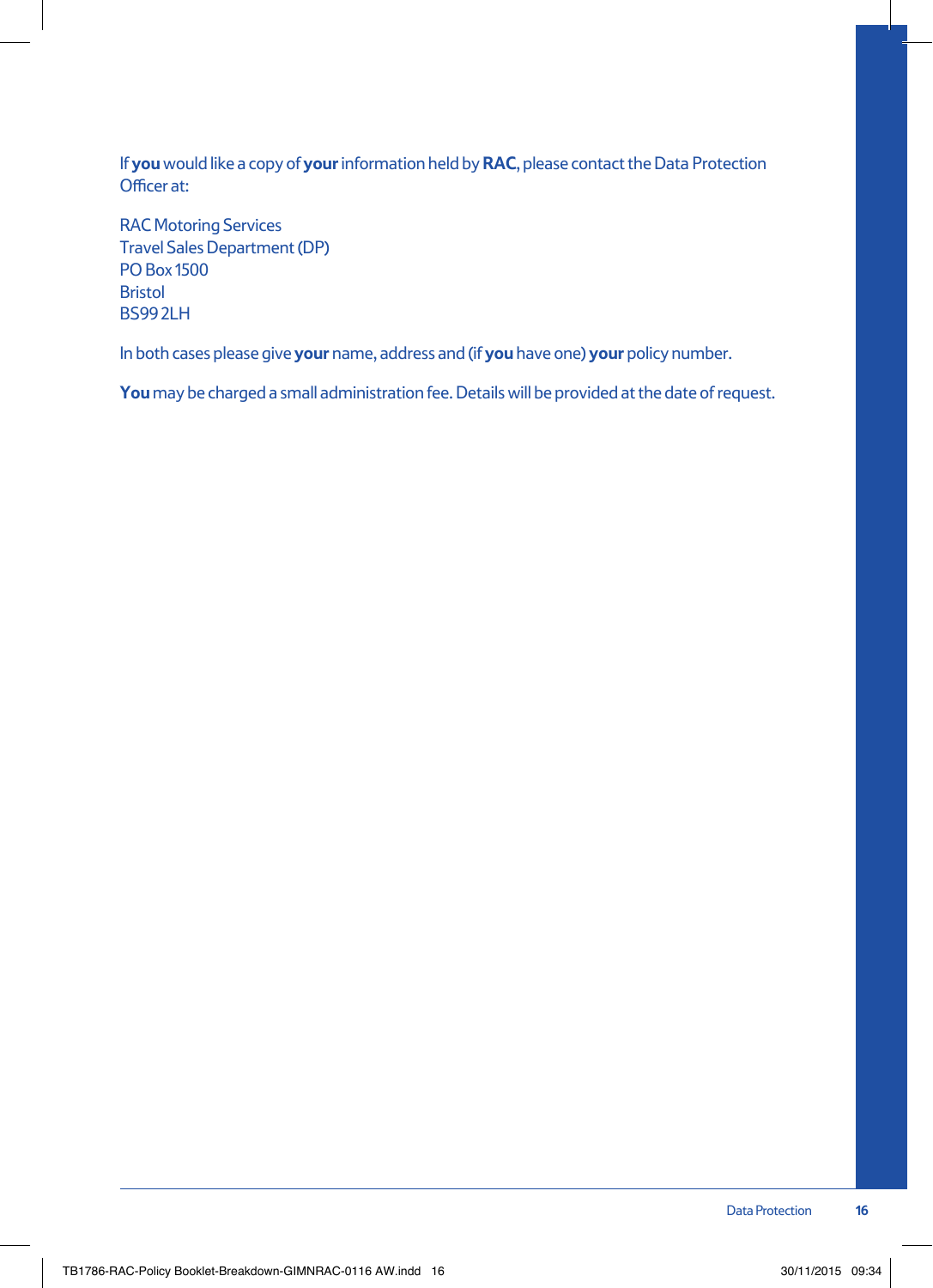### **Definitions**

Below are certain words that have a specific meaning in this **policy** and wherever these words appear they have the following meaning:

| <b>Accident</b>                                 | Means an accidental crash immobilising the insured vehicle.                                                                                                                                                                                                                                                                                                         |
|-------------------------------------------------|---------------------------------------------------------------------------------------------------------------------------------------------------------------------------------------------------------------------------------------------------------------------------------------------------------------------------------------------------------------------|
| <b>Breakdown</b>                                | Means unforeseen mechanical or electrical failure during the period<br>of cover in the UK or the territory which has either immobilised your<br><b>vehicle</b> or made it unsafe to drive.                                                                                                                                                                          |
| <b>Claim</b>                                    | Means a call for assistance or any other claim under this <b>policy</b> .                                                                                                                                                                                                                                                                                           |
| <b>Collision Damage</b><br><b>Waiver</b>        | Means if a hire car is damaged during the hire period you could<br>be liable for the equivalent of first £150-£550 (approximately) and<br>have your credit card charged. In some cases the amount could be<br>higher and varies according to hire company, category of hire car<br>and location. The collision damage waiver covers the amount above<br>the excess. |
| Home                                            | Means your permanent residence in the UK.                                                                                                                                                                                                                                                                                                                           |
| <b>Period of Cover</b>                          | Means the period stated on your Schedule.                                                                                                                                                                                                                                                                                                                           |
| <b>Policy</b>                                   | Means this Policy Wording and <b>Schedule</b> provided to you by<br><b>Tesco Bank</b>                                                                                                                                                                                                                                                                               |
| <b>Resident of the</b><br><b>United Kingdom</b> | Means a person living permanently in the United Kingdom or<br>a person employed by a company having its registered office in<br>the United Kingdom.                                                                                                                                                                                                                 |
| <b>Schedule</b>                                 | Means the Schedule of insurance issued to you in connection with<br>your main Tesco Bank Car Insurance policy.                                                                                                                                                                                                                                                      |
| <b>Specialist</b><br><b>Equipment</b>           | Is equipment not carried by RAC patrols or RAC contractors<br>and includes but is not limited to winching and specialist<br>lifting equipment.                                                                                                                                                                                                                      |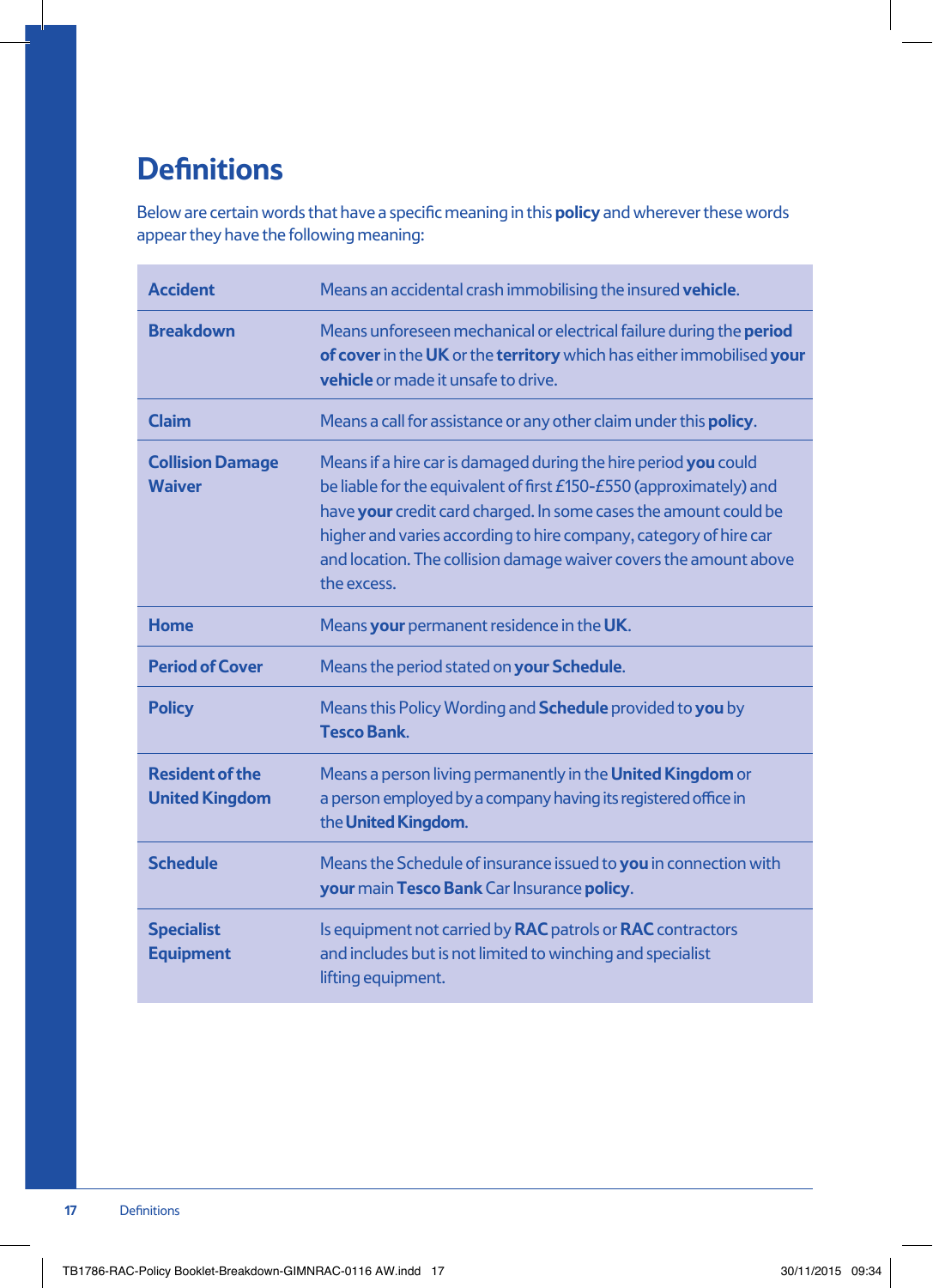| <b>Territory</b>                          | Albania, Andorra, Armenia, Austria, Azerbaijan, Belarus, Belgium,<br>Bosnia Herzegovina, Bulgaria, Croatia, Cyprus (South), Czech<br>Republic, Denmark, Estonia, Finland, France, Georgia, Germany,<br>Gibraltar, Greece, Hungary, Ireland, Italy, Latvia, Liechtenstein,<br>Lithuania, Luxembourg, Macedonia, Malta, Moldova, Monaco,<br>Netherlands, Norway, Poland, Portugal, Romania, Russia (West of the<br>Urals), San Marino, Serbia & Montenegro, Slovakia, Slovenia, Spain,<br>Sweden, Switzerland, Turkey (West of the Bosporus), Ukraine. |
|-------------------------------------------|------------------------------------------------------------------------------------------------------------------------------------------------------------------------------------------------------------------------------------------------------------------------------------------------------------------------------------------------------------------------------------------------------------------------------------------------------------------------------------------------------------------------------------------------------|
| <b>Tesco Bank</b>                         | Means Tesco Personal Finance plc (trading as Tesco Bank) (registered<br>in Scotland under number 173199).                                                                                                                                                                                                                                                                                                                                                                                                                                            |
| <b>The Party/</b><br><b>Your Party</b>    | Means the persons including you, travelling with you in the vehicle.                                                                                                                                                                                                                                                                                                                                                                                                                                                                                 |
| <b>United Kingdom/</b><br><b>UK</b>       | Means England, Scotland, Wales, Northern Ireland and for the purpose<br>of this document includes the Channel Islands and the Isle of Man.                                                                                                                                                                                                                                                                                                                                                                                                           |
| <b>Vehicle</b>                            | Means the vehicle specified in the Schedule being eligible to receive<br>services under this <b>policy</b> or where personal cover applies, any eligible<br>vehicle you or the second named driver are travelling in, provided it<br>complies with the vehicle specifications described in General exclusion<br>Condition 19.                                                                                                                                                                                                                        |
| <b>Vehicle Licensing</b><br><b>Agency</b> | Means the Driver and Vehicle Licensing Agency (DVLA), Swansea SA6<br>7JL responsible for registration of vehicles in the UK and the equivalent<br>authorities in Northern Ireland, Isle of Man or Channel Islands for<br>vehicles required to be registered in those territories.                                                                                                                                                                                                                                                                    |
| <b>We/Our/Us/RAC</b>                      | Means RAC Motoring Services and/or RAC Insurance Limited.                                                                                                                                                                                                                                                                                                                                                                                                                                                                                            |
| <b>You/Your</b>                           | Means the person named on the Schedule when driving the vehicle,<br>or any other person driving the <b>vehicle</b> with the owner's consent.                                                                                                                                                                                                                                                                                                                                                                                                         |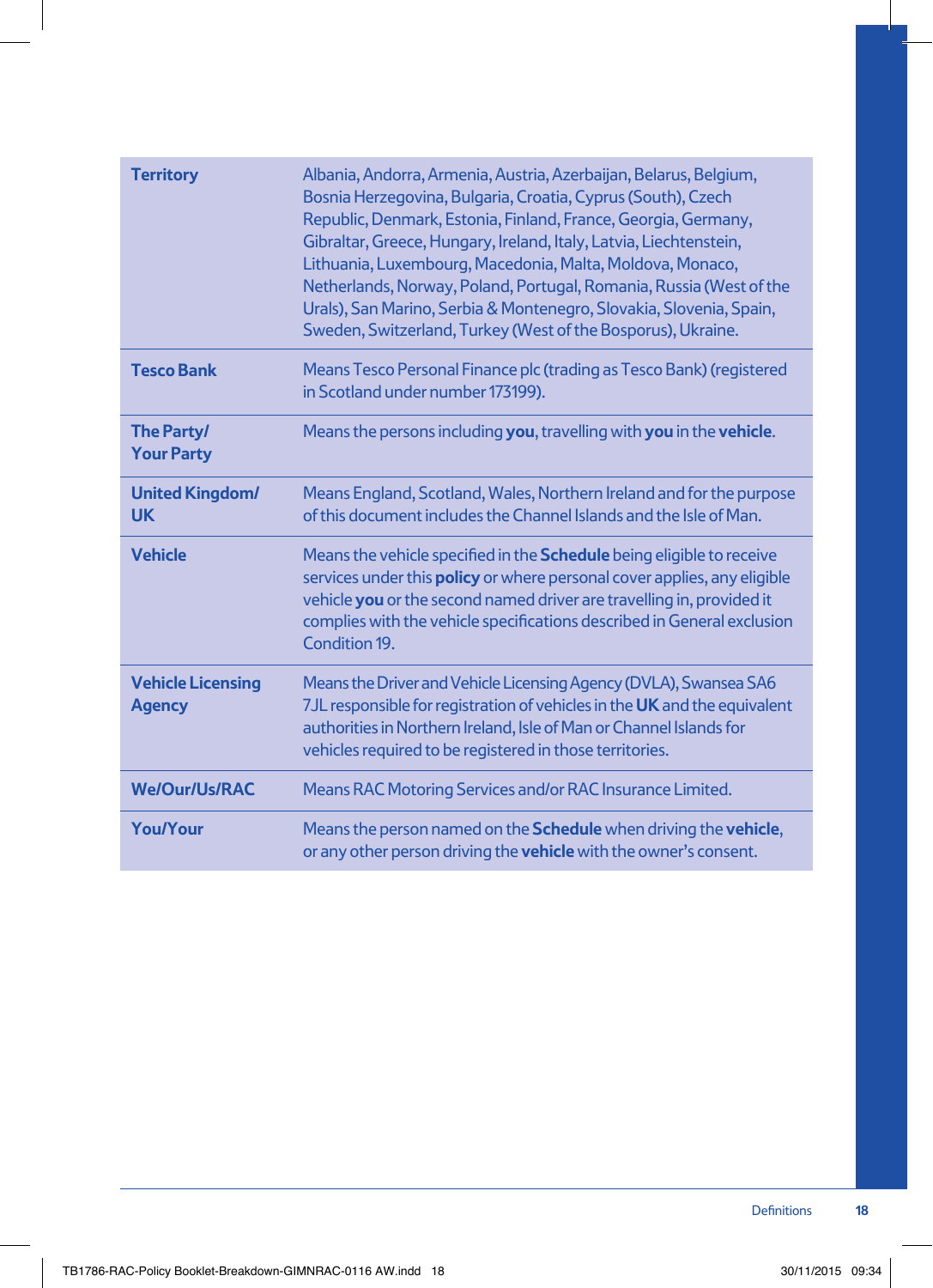### **Status disclosure**

#### Regulatory status

**RAC** Motoring Services (in respect of insurance mediation activities only) is authorised and regulated by the Financial Conduct Authority. Our Financial Services Register number is 310208.

**RAC** Insurance Limited and Tesco Personal Finance are authorised by the Prudential Regulation Authority and regulated by the Financial Conduct Authority and the Prudential Regulation Authority. Our Financial Services Register numbers are 202737 and 186022 respectively.

These details can be checked on the Financial Services Register by visiting **www.fca.org.uk/firms/systems-reporting/register** or contacting the FCA on **0800 111 6768** or the PRA on **020 7601 4878**.

#### Registered address

**RAC** Motoring Services (registered in England No. 01424399) and/or **RAC** Insurance Limited (registered in England No. 2355834) both with registered office at RAC House, Brockhurst Crescent, Walsall WS5 4AW.

Tesco Personal Finance plc (trading as **Tesco Bank**) (Registered in Scotland No. 173199) with registered office at Interpoint Building, Haymarket Yards, Edinburgh EH12 5BH.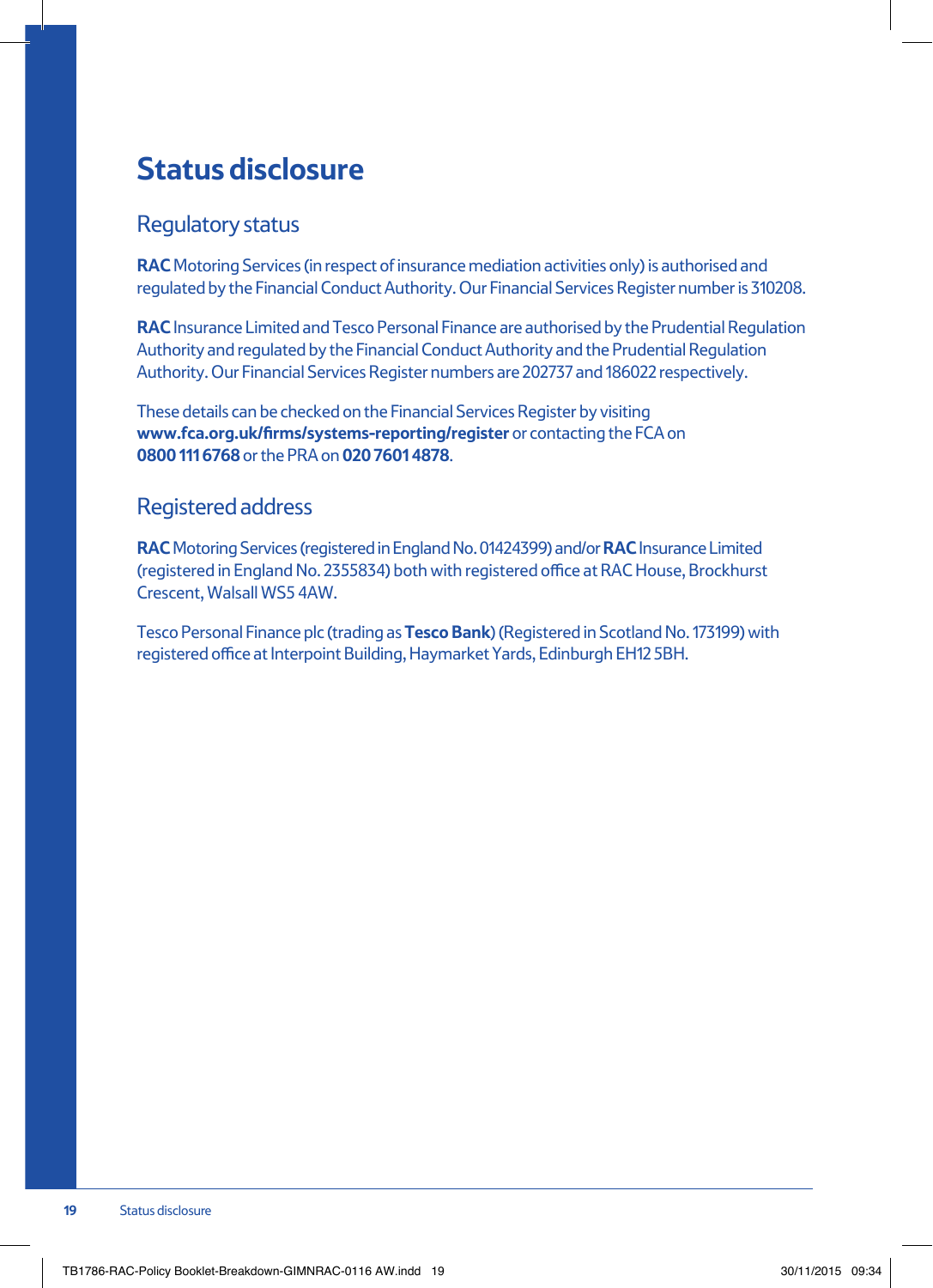### **Policy requirements and limitations**

### **A. Service in the UK and Abroad**

#### Credit card details

**We** will require **your** credit card details if **we** arrange a service for **you** which is not covered by, or exceeds, any levels specified in the **policy**. If **you** do not provide **us** with **your** credit card details **RAC** will not be able to arrange or provide certain services which will be notified to **you** when credit card details are requested.

#### Caravans and trailers

The **vehicle** restrictions in this **policy** apply equally to caravans and trailers except that the maximum length of trailers and/or caravans must not exceed 7.6m. If the **vehicle** which has suffered a **breakdown** is towing a caravan or trailer and **we** provide recovery, the caravan or trailer will be recovered together with the **vehicle** to a single destination. Other than as set out in this paragraph caravans and trailers are not covered by this **policy**.

**We** do **our** best to find solutions to motoring problems, but **we** regret **we** cannot arrange a replacement caravan or trailer in the event of **breakdown** or **accident** damage which cannot be repaired. **We** cannot guarantee to provide a vehicle with a tow bar. It may become necessary to repatriate a caravan or trailer together with a towing vehicle which cannot be repaired abroad by the return date.

#### Unforeseeable losses or events

Except in relation to any **claim you** may have for death or personal injury, if **we** are in breach of the arrangements under this contract, **we** will not be liable for any losses or damages which are not a reasonably foreseeable result of any such breach, for example, loss of profit, loss of revenue or anticipated savings, loss of contacts, or for any business losses.

**We** do not guarantee the provision of any of the benefits under **your policy**, if there is anything beyond **our** reasonable control or the reasonable control of any service provider which prevents **us** or a service provider from providing that benefit. Benefits may be refused if **you** or any of **your party** behaves in a threatening or abusive way to any persons providing services under this **policy**.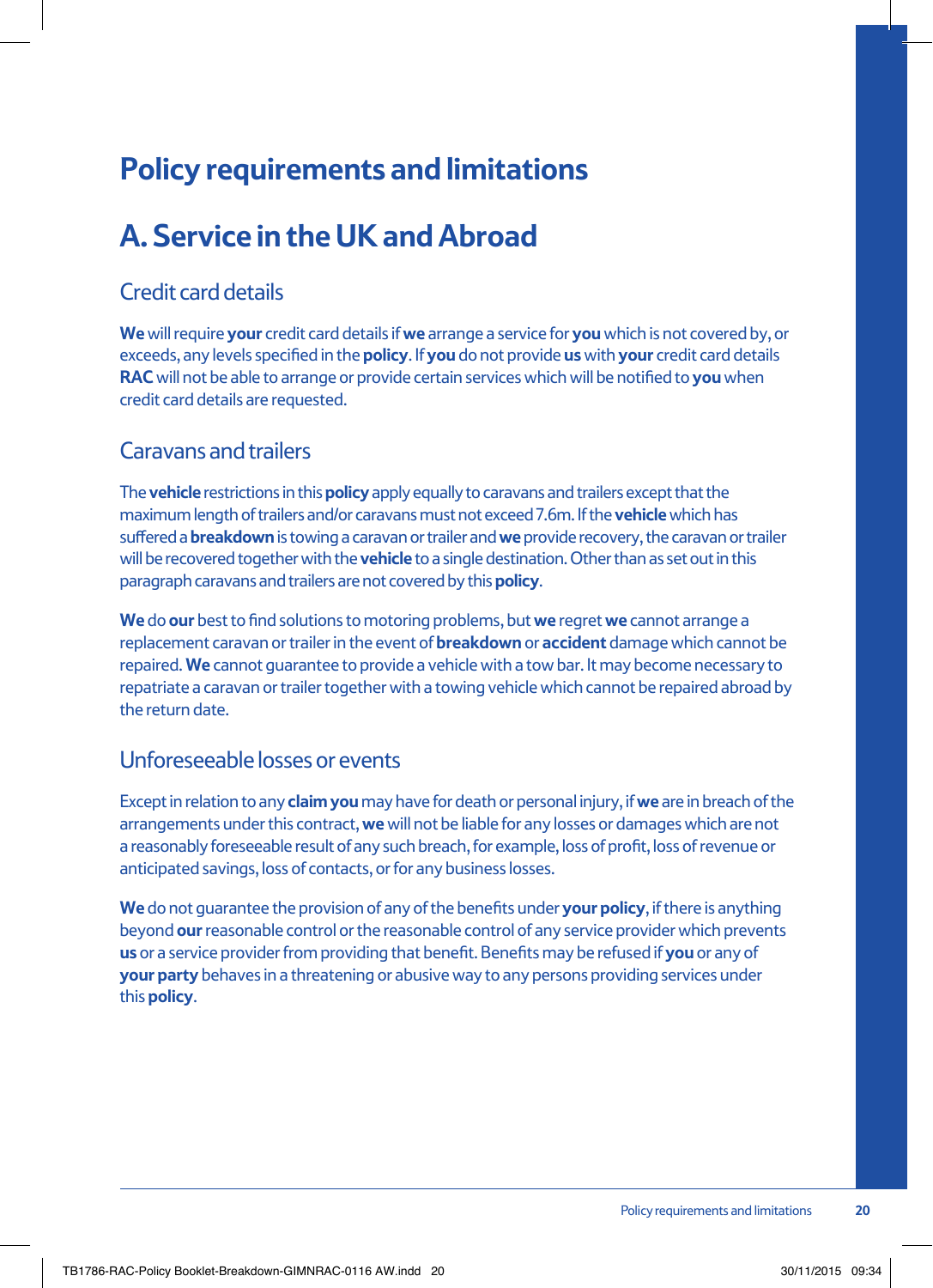### **B. Service in the UK only**

#### Battery related faults

For battery related faults **your policy** entitlements are as follows:

- **• RAC's** initial attendance for a battery related fault is covered by **your policy**;
- **•** The fitting of any parts or batteries purchased by **you** prior to **our** attendance is not covered. This is to ensure that parts are fitted from reputable sources in order to avoid secondary callouts;
- **• RAC** will test **your** battery at that initial **breakdown** attendance. If the battery is no longer serviceable and so fails the test **you** will be advised to replace it; and
- **•** If a condemned (non serviceable) battery is not replaced, a charge of no less than £59 will apply for further assistance to a battery related fault. The charge will be payable by credit or debit card before assistance can be arranged.

### **C. Service abroad only**

#### Vehicle condition

**Your vehicle** must be roadworthy and in good mechanical condition when **you** apply for cover and **you** must keep it in that condition.

#### Fraud

If any **claim** is found to be fraudulent in any way, **your policy** will be cancelled immediately and all **claims** forfeited.

#### Motor insurance

European Cover is not motor vehicle insurance. **We** strongly recommend **you** tell **your** motor insurers before taking **your vehicle** abroad. If **you** do not, **your** insurance policy may only cover **you** for damage **you** might cause to other people or their property (third party cover). This means that **you** will not be covered for any loss or damage to **your vehicle**. **Your** insurers may also need to know if **you** are towing a caravan or trailer.

#### Availability of service in Eastern Europe

Every effort is made by **RAC** to make sure that a good quality service is provided in Eastern European countries but this may not necessarily be to the same standards as in Western Europe. The situation varies from country to country but time delays may occur, telephones are sometimes not available, garage facilities may be inadequate, spare parts are often not available, etc. **You** should also be aware that unleaded fuel may not be widely available.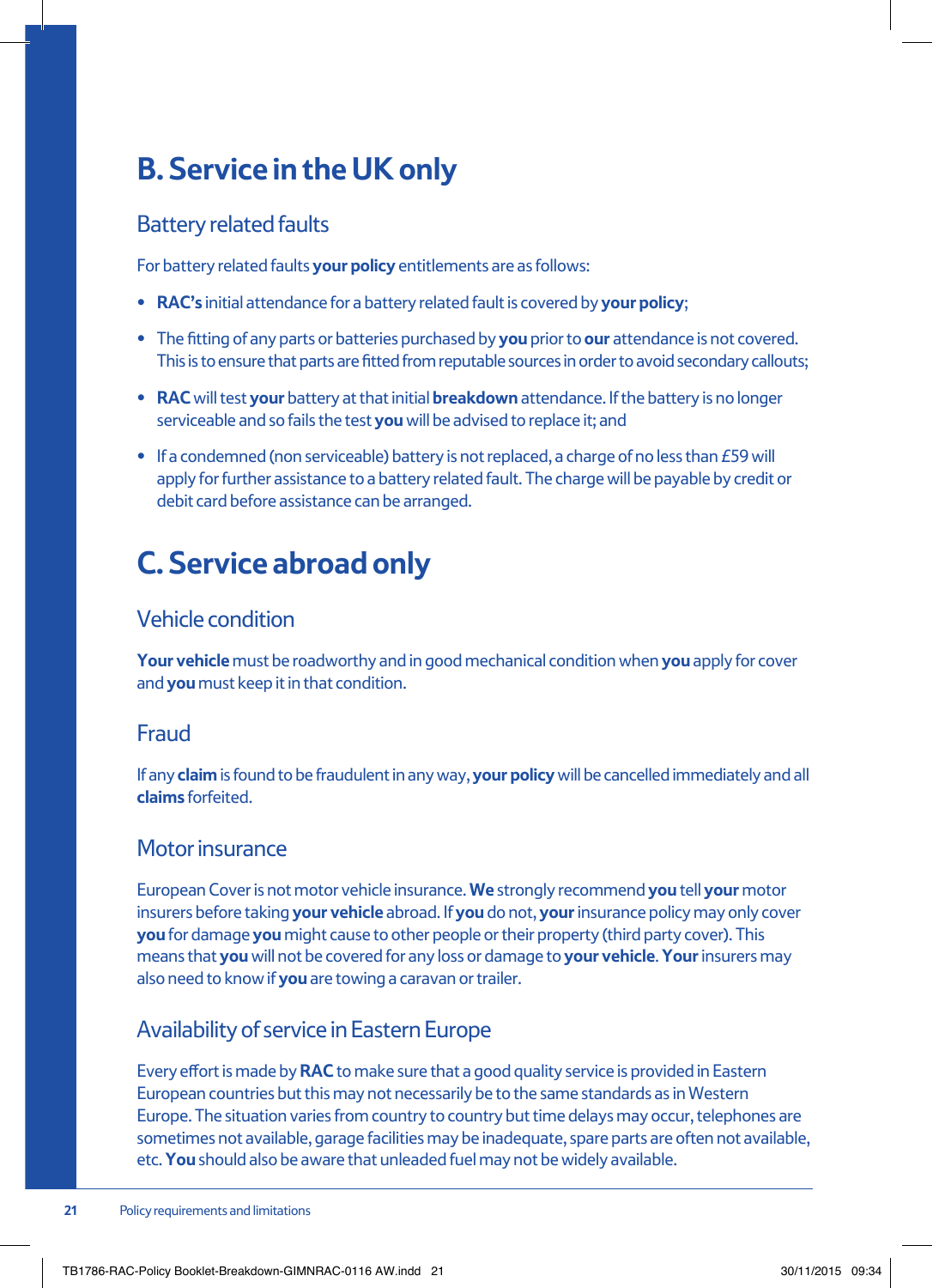Service in certain countries may become disrupted or unavailable due to prevailing political, economic, infrastructural or environmental conditions, for which **RAC** cannot accept liability. Information can be obtained from the Foreign & Commonwealth Office – **www.fco.gov.uk**.

#### Important self-drive hire car information

**We** will normally try to arrange a hire car similar in seating capacity and volume to, but not necessarily the same as, **your vehicle**, if there is one available. If **you** were travelling in a multipurpose **vehicle** (also known as a minivan or a people carrier) or similar **vehicle we** may arrange two hire cars. **We** will only arrange this if there are two qualified drivers in **your party**. Otherwise, **we** will arrange alternative means of transport.

Self-drive car hire arranged under **your** cover will be subject to the normal conditions of the hiring company. These will include limitations on driver age, driving convictions and other driving licence restrictions. The driver must also have held a full **UK** driving licence or equivalent for a minimum of one year (two years for France).

**Your** credit card details will also be required as security for the hire and to cover extras such as top up of the fuel tank when returning the vehicle. Car hire companies insist on having credit card details at the time of booking and the card must be produced at the time of hiring the car. The name on the credit card and the name of the driver of the hire vehicle must be the same. Switch cards and debit cards are not acceptable. If **you** leave a hire car at a different location to the one arranged by the **RAC** control centre **you** must pay any collection charge which may be made.

Please note that many car hire companies across Europe charge a damage excess which is not covered by the **collision damage waiver**.

In some parts of Europe hire cars are not allowed to cross national borders. In Greece and eastern Europe international drop-offs are not permitted. It may be necessary therefore to arrange two hires or alternative transport to complete **your** journey. A car hired abroad must not be brought into the **United Kingdom**. A second car hire will be arranged for the **United Kingdom** part of **your** journey.

**We** cannot guarantee a hire car will be available.

**We** cannot arrange the hire of motorised caravans, motorcycles, convertibles or vehicles with tow bar, roof rack, roof boxes, automatic gearbox, sports cars, 4x4 or luxury class vehicles and cannot guarantee the hire of minibuses or vans.

**We** will not be responsible for any delays in obtaining a hired vehicle and cannot guarantee to provide it in time to connect with **your** pre-booked ferry, etc. **You** may have to collect a hired vehicle from the nearest available place of supply.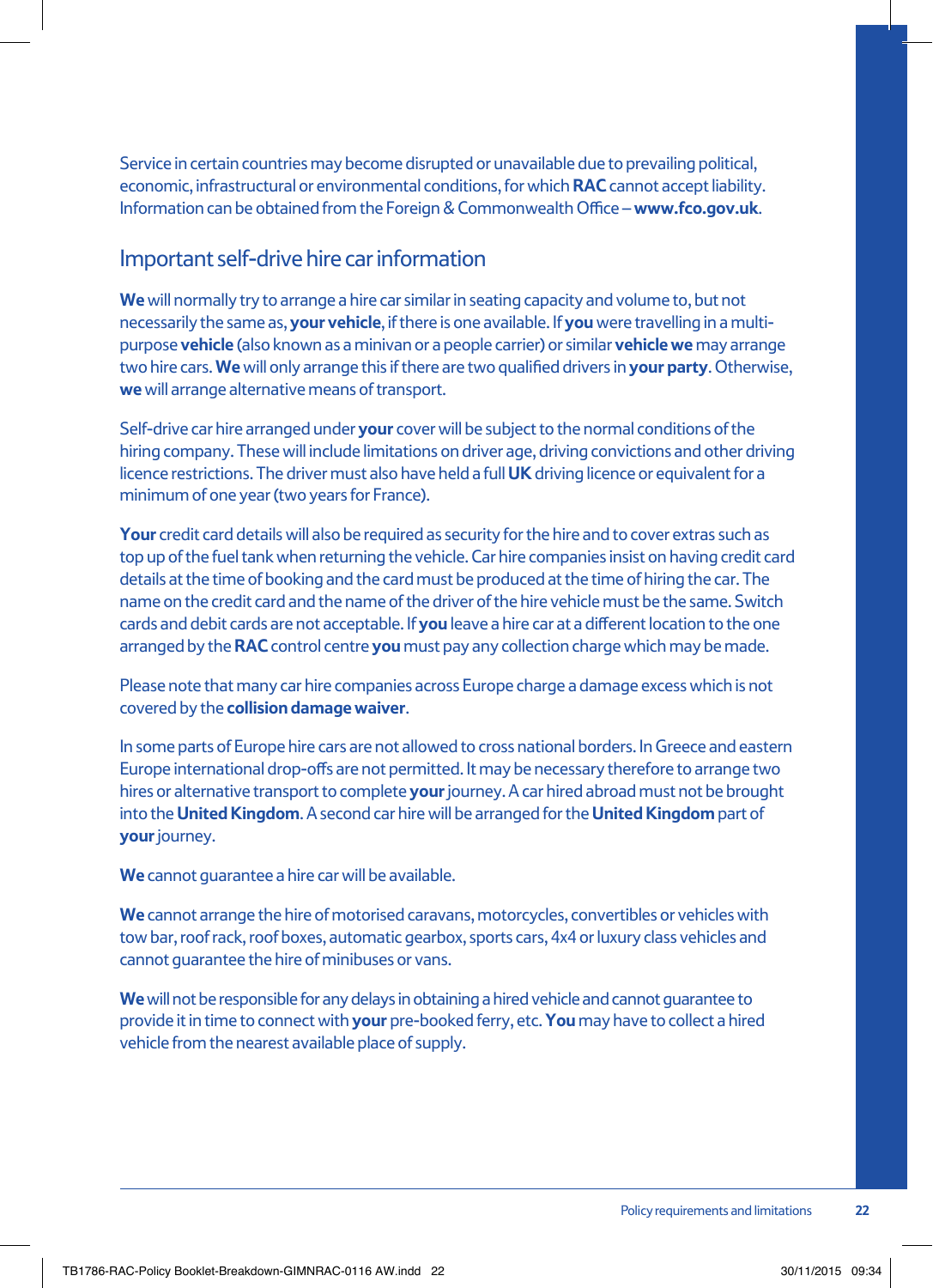#### Special requirements for vehicles with over nine seats

The supply of minibuses as a replacement vehicle can often prove difficult. When one is available the following regulations apply:

Drivers must be at least 21 years old and have a full year's car driving experience. Special documents and tachographs are mandatory throughout the EU. For more information contact **your** local Department of Transport Area Office for details.

#### Repayment of credit

**You** must pay back to **us** on demand:

- **•** any costs **we** have paid for which **you** are not covered under **your policy**,
- **•** the cost of any spare parts supplied.

#### Spares dispatch

After **you** have asked the appropriate **RAC** control centre to dispatch parts, **you** are responsible for paying for them in full, even if **you** later obtain them locally.

**We** will arrange to dispatch parts as quickly as possible but delays will occur at weekends and bank holidays. **We** will not be responsible for manufacturers' or suppliers' errors, loss or damage of parts in transit or any delay in delivery.

#### Service providers

Unless the services are provided by **RAC** patrols or contractors acting on **our** instructions and on **our** behalf, **we** do not give any guarantee as to the services provided by garages, breakdown/ recovery companies, repairers, car hire companies and other third party service providers whose emergency services **we** arrange on **your** behalf and/or pay for under European Cover – they do not act as **our** agents or subcontractors and **we** do not accept responsibility for their acts or omissions. **You** should check that any repairs to **your vehicle** are carried out to **your** reasonable satisfaction.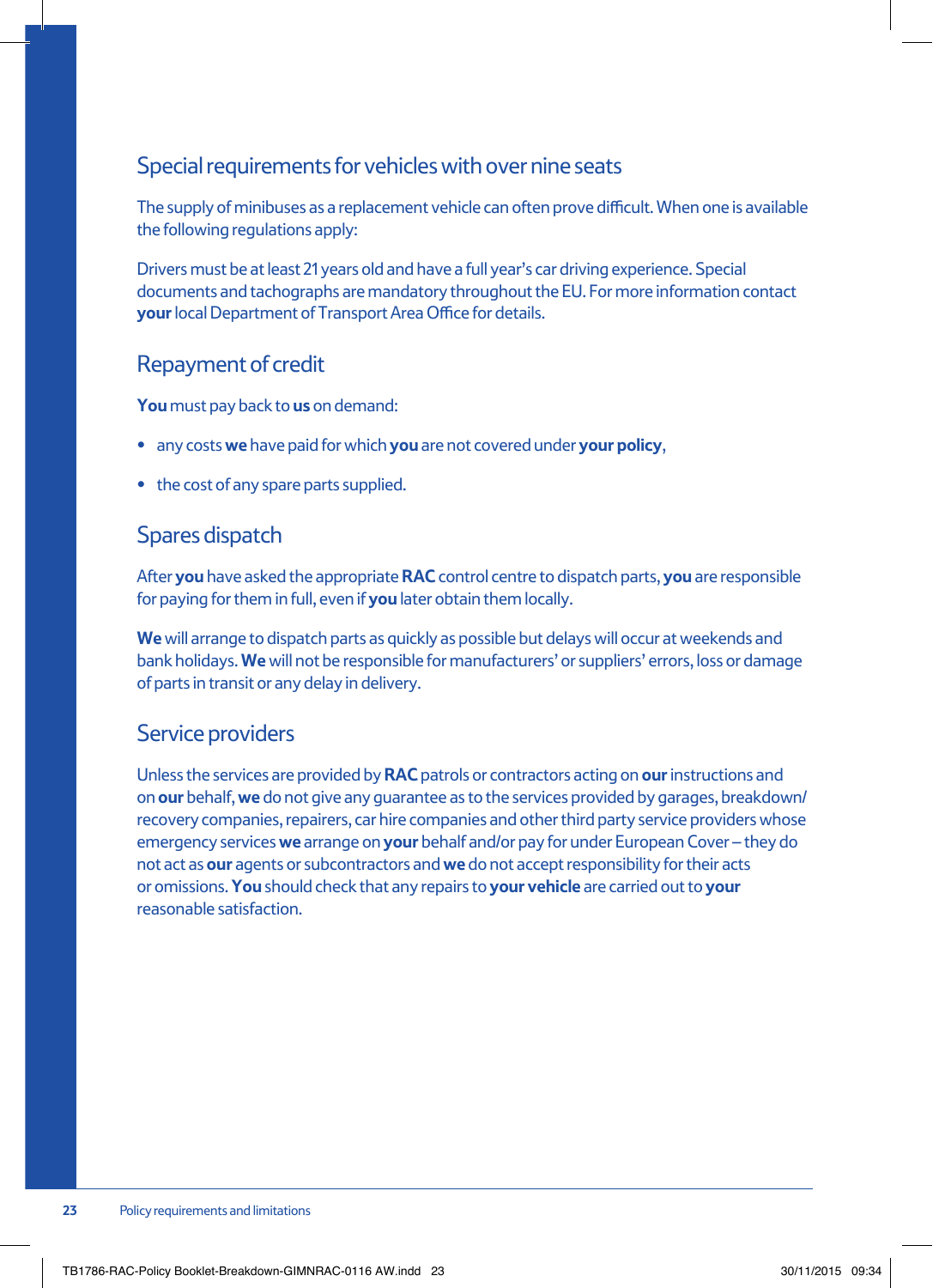### **General exclusions applying to this policy**

#### (Service in the UK and abroad)

In addition to any limits and exclusions noted elsewhere in this **policy**, **we** will not cover:

- 1. Costs for anything which was not caused by the incident **you** are claiming for.
- 2. **Breakdowns** in the **UK** resulting from road traffic **accidents**, vandalism, fire or theft.
- 3. **Vehicles** which have broken down as a result of taking part in any motor sport event or off road activity (including, without limitation rallies or stock car racing) which takes place off the road and/or is not subject to the normal rules of the road. However, **vehicles** participating in any event (such as a treasure hunt, touring assembly or navigational road rally), which takes place on, and complies with the normal rules of the road will be covered.
- 4. Any **claim** if **you** break down at a motor trader's premises, garage or premises offering vehicle repair.
- 5. The cost of all parts, garage, labour or all other costs in excess of **your policy** limits. Please note these costs in Europe are likely to be higher than in the **UK**.
- 6. Loss caused by any delay, whether the benefit or service is being provided by **us** or someone else (for example a garage, hotel, car hire company, carrier, etc).
- 7. Any incident affecting a vehicle hired under the terms of this **policy**.
- 8. Routine servicing of **your vehicle**.
- 9. The cost of a glass or tyre specialist. **We** will arrange for **your vehicle** to be taken to a nearby garage for assistance but **you** will have to pay for any work carried out on the **vehicle**. Any other Recovery may be arranged but **you** will be liable for any additional costs.
- 10. The cost of a locksmith if **you** lose, break, or lock **your** keys in **your vehicle**. If **we** are unable to open **your vehicle** for any reason, **we** will arrange for a locksmith to attend where available, but **you** will be responsible for the costs. If a locksmith is not available, **we** will arrange for **your vehicle** to be taken to a nearby garage for assistance but **you** will have to pay for any work carried out on the **vehicle**. Any other Recovery may be arranged but **you** will be liable for any additional costs.
- 11. Any **claim** caused directly or indirectly by:
	- a) **your** property being held, taken, returned, destroyed or damaged under the order of any Government or other Authority; or
	- b) war, invasion, civil unrest, revolution, terrorism or any similar event.
- 12. Any **claim** caused directly or indirectly by the overloading of **your vehicle** and/or any caravan or trailer.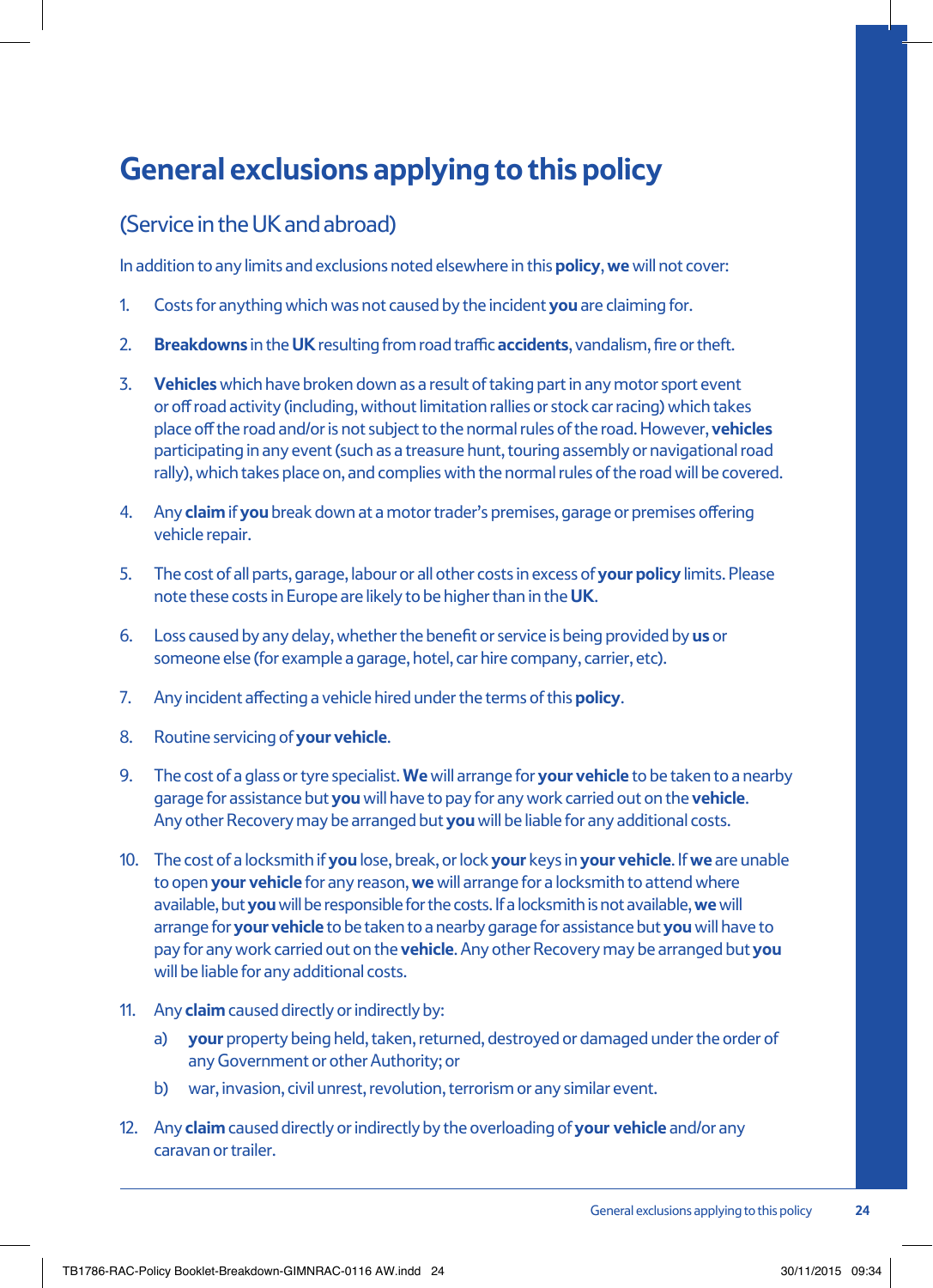- 13. Any **claim** as a result of **vehicle breakdown** due to:
	- a) running out of oil or water;
	- b) frost damage:
	- c) rust or corrosion;
	- d) tyres which are not roadworthy; and
	- e) using the incorrect fuel.
- 14. Any **claim** caused directly or indirectly by the effect of **your** or **your party's** use or consumption of alcohol or drugs.
- 15. Any **claim** where **your vehicle** is being driven by persons who do not hold a full **United Kingdom** or other recognised and accepted driving licence valid for use in the **United Kingdom**.
- 16. Any **claim** which **you** have made successfully under any other policy of insurance held by **you**. If the value of **your claim** is more than the amount **you** can get from **your** other insurance **we** may pay the difference subject to these **policy** limits and exclusions.
- 17. The cost of any transportation, accommodation or care of any animal. Any onward transportation of animals is at **our** discretion and solely at **your** risk. **We** will not insure any animal during any onward transportation **we** may undertake.
- 18. Any period outside **your period of cover**.
- 19. Any **vehicle** other than a car, motor caravan, minibus fitted with not more than 17 seats including driver, light van, estate car, MPV or 4 x 4 sport utility **vehicle** must conform to the following specification:
	- a) maximum legal laden weight of 3,500kg (3.5 tonnes). This weight is called the Gross Vehicle Mass (GVM); and
	- b) maximum overall dimensions of: length 5.5m; height 3m; width 2.3m (all including any load carried).

The **vehicle** restrictions apply equally to caravans and trailers except that the maximum length of trailers and/or caravans must not exceed 7.6m. If the **vehicle** which has suffered a **breakdown** is towing a caravan or trailer and **we** provide recovery, the caravan or trailer will be recovered together with the **vehicle** to a single destination. Other than as set out above caravans and trailers are not covered under this **policy**.

If the **vehicle** requires repatriation **we** will arrange for repatriation of the caravan or trailer as well.

#### **Vehicle age**

The **vehicle** must have been no more than 16 years old at the date **you** first bought **your Tesco Bank** Breakdown policy.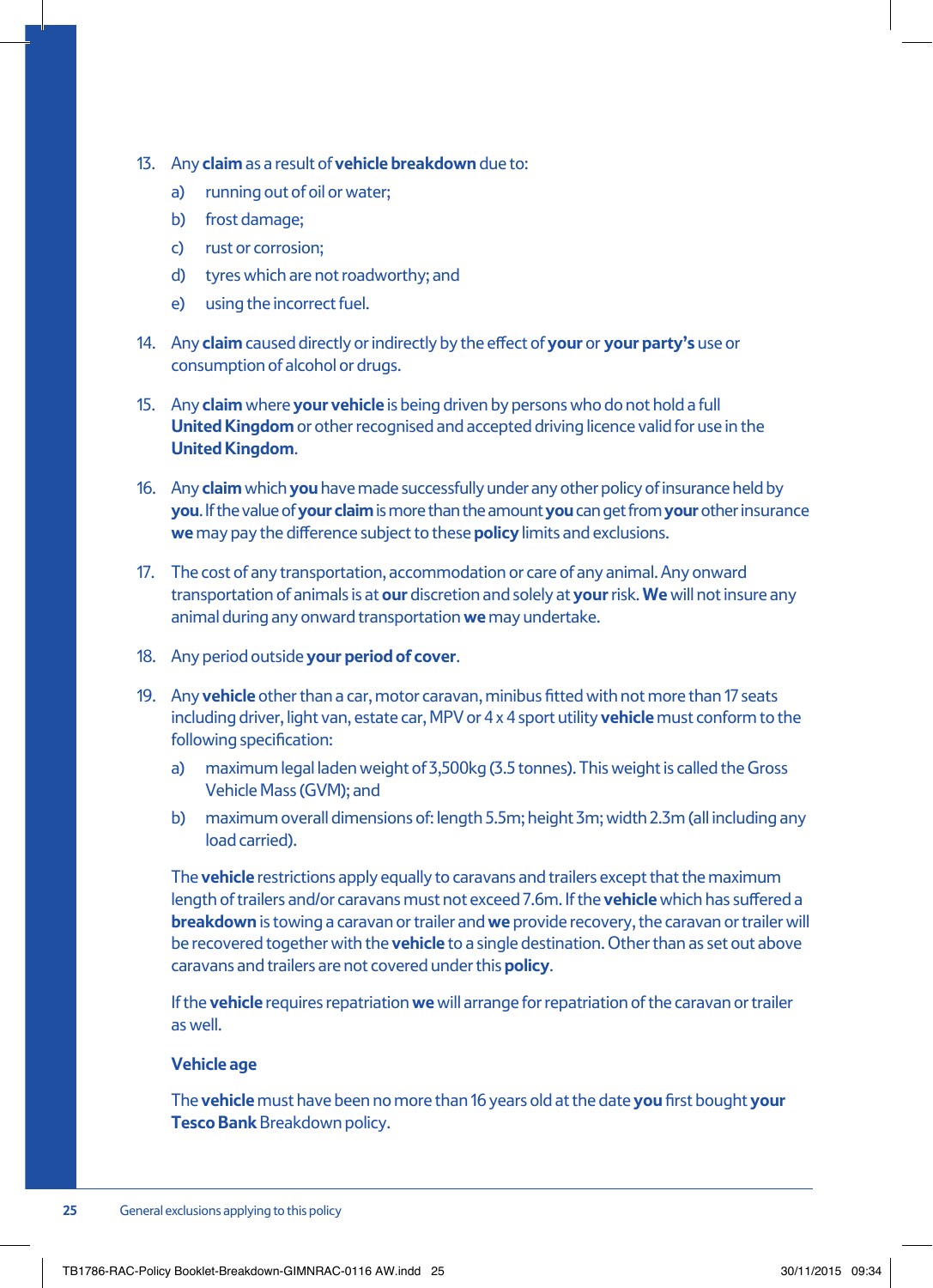There is no upper age limit restriction for **vehicles** once **you** have purchased cover, provided **you** continue to renew this policy and continue to pay **your** premium.

- 20. Any **claim** by **you** unless **you** are a **resident of the United Kingdom** and the **vehicle** is registered with the relevant **Vehicle Licensing Agency**.
- 21. Any **vehicle** which is not in roadworthy and good mechanical condition at least seven days before any booked trip to Europe within **your period of cover**. **You** must also make sure it is serviced as the manufacturer recommends.
- 22. Any **vehicle** carrying more persons than recommended by the manufacturer, up to 8 persons maximum (including the driver). For minibuses the maximum is increased to 17 persons (including the driver). Each person must occupy a separate fixed seat fitted during **vehicle** construction and to the manufacturer's specification.
- 23. Repairs to or Recovery of **your vehicle** if it is unattended.
- 24. Any personal effects, valuables or luggage left in **your vehicle** or in any trailer, boat or caravan or any other item being towed by or used in conjunction with the **vehicle**. These are **your** responsibility.
- 25. **Specialist equipment** costs. **We** will however arrange for the specialist services if needed, but **you** will have to pay for any additional costs direct to the contractor.
- 26. Any costs which are not directly covered by the terms and conditions of this **policy**.
- 27. **Vehicles** which were broken down or unroadworthy at the start of this **policy**.
- 28. It is a legal requirement that **vehicles** used on, or recovered from, a public highway must have a valid current tax disc. Where no current tax disc is displayed **we** will attempt to fix **your vehicle** at the road side but will not provide any other service or benefit.

The above is not applicable to those vehicles exempt under Section 5 of the Vehicle Excise and Registration Act 1994 (which include certain types of vehicles, including certain old vehicles, agricultural vehicles and emergency vehicles) or under Section 5 of the Vehicle Duty Order 2010 in Isle of Man. For further information please contact either DVLA at **www.dvla.gov.uk** or Vehicle Licensing, Dept of Transport for Isle of Man at **www.gov.im/transport/highways/dandv/**

- 29. The costs of any parts provided by **RAC** to fix **your vehicle** at the roadside must be paid in full by credit/debit card at time of **breakdown** before work can commence.
- 30. Where personal cover is not included, service will be provided only to the insured **vehicle** specified on the **Schedule** relating to this **policy** or to a vehicle that has been notified to and acknowledged in writing by **Tesco Bank** as being a permanent substitution for the previous insured vehicle. **You** should, therefore, ensure that such notification is made immediately a substitution occurs to avoid service being refused.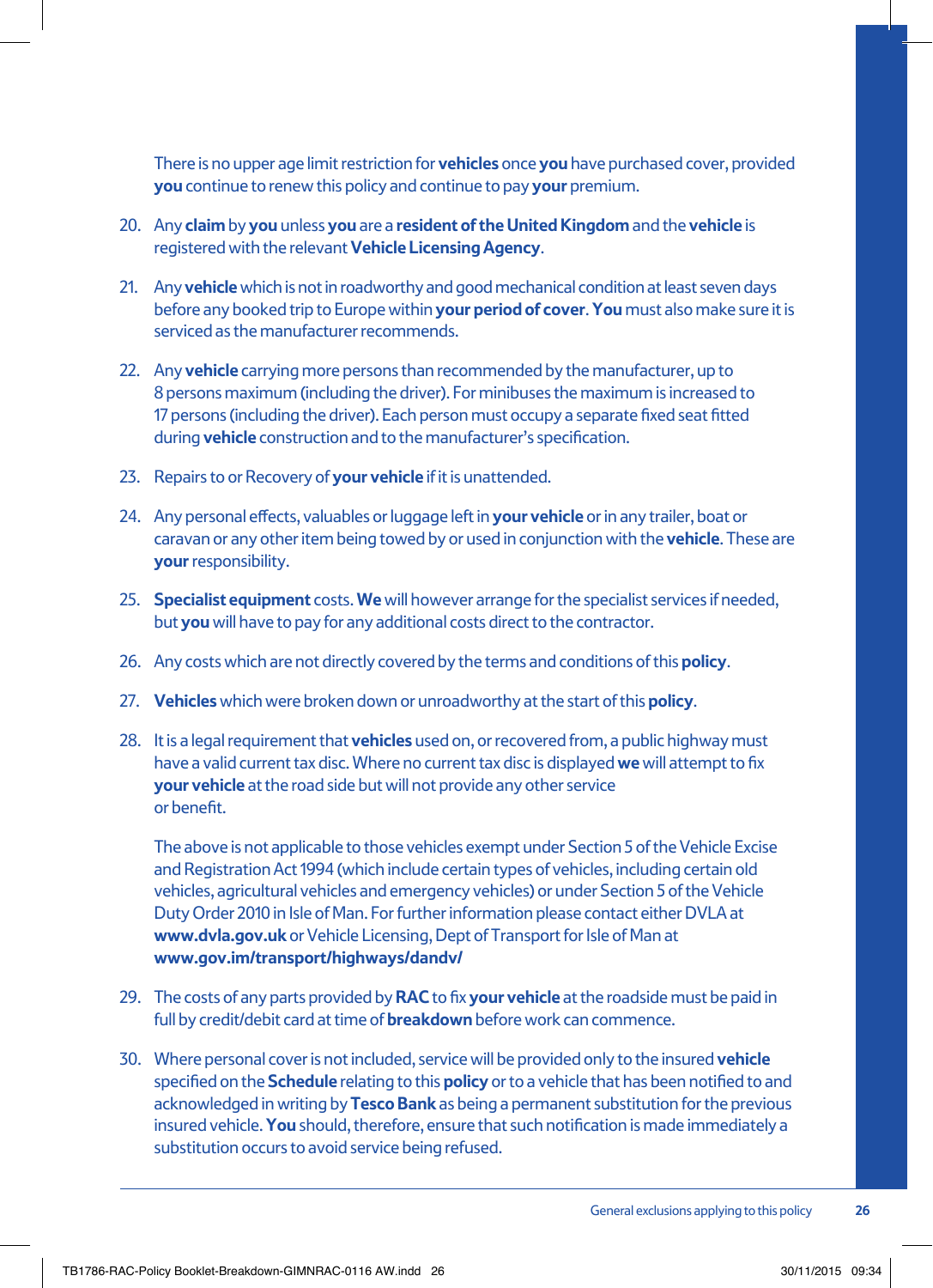### **Caring for our customers**

**We** are committed to providing **you** with the highest standard of service and customer care. **We** realise, however, there may be occasions when **you** feel **you** did not receive the standard of service **you** expected. Should **you** have cause for complaint about any aspect of the service **we** have provided to **you** and **you** have already called Customer Services, who have been unable to resolve the matter to **your** complete satisfaction, please contact **us** at the relevant address indicated and **we** will work with **you** to resolve **your** complaint.

**We** will deal promptly with **your** query. Unless **we** can satisfactorily resolve **your** complaint within 24 hours **we** will send **you** an acknowledgement within two working days, along with a leaflet outlining **our** complaints procedure.

Please quote **your** full name, contact telephone number or **policy** number and where applicable **your vehicle registration** in any communication.

**If you are dissatisfied with the sale or administration of your policy:**

Please write to **Tesco Bank** at:

Tesco Bank Breakdown Customer Care Freepost RSJB-RYLK-JKUX Tesco Bank Complaints P. O. Box 277 NEWCASTLE UPON TYNE **NF12 2BU** 

or call: **0345 673 0000**.

#### **If you have used our UK breakdown service and are dissatisfied:**

Please write to **us** at:

Tesco Bank Breakdown Customer Care RAC Motoring Services RAC House Great Park Road Bradley Stoke **Bristol** BS32 4QN

or email: **breakdowncustomercare@rac.co.uk** or call: **0800 015 6836**.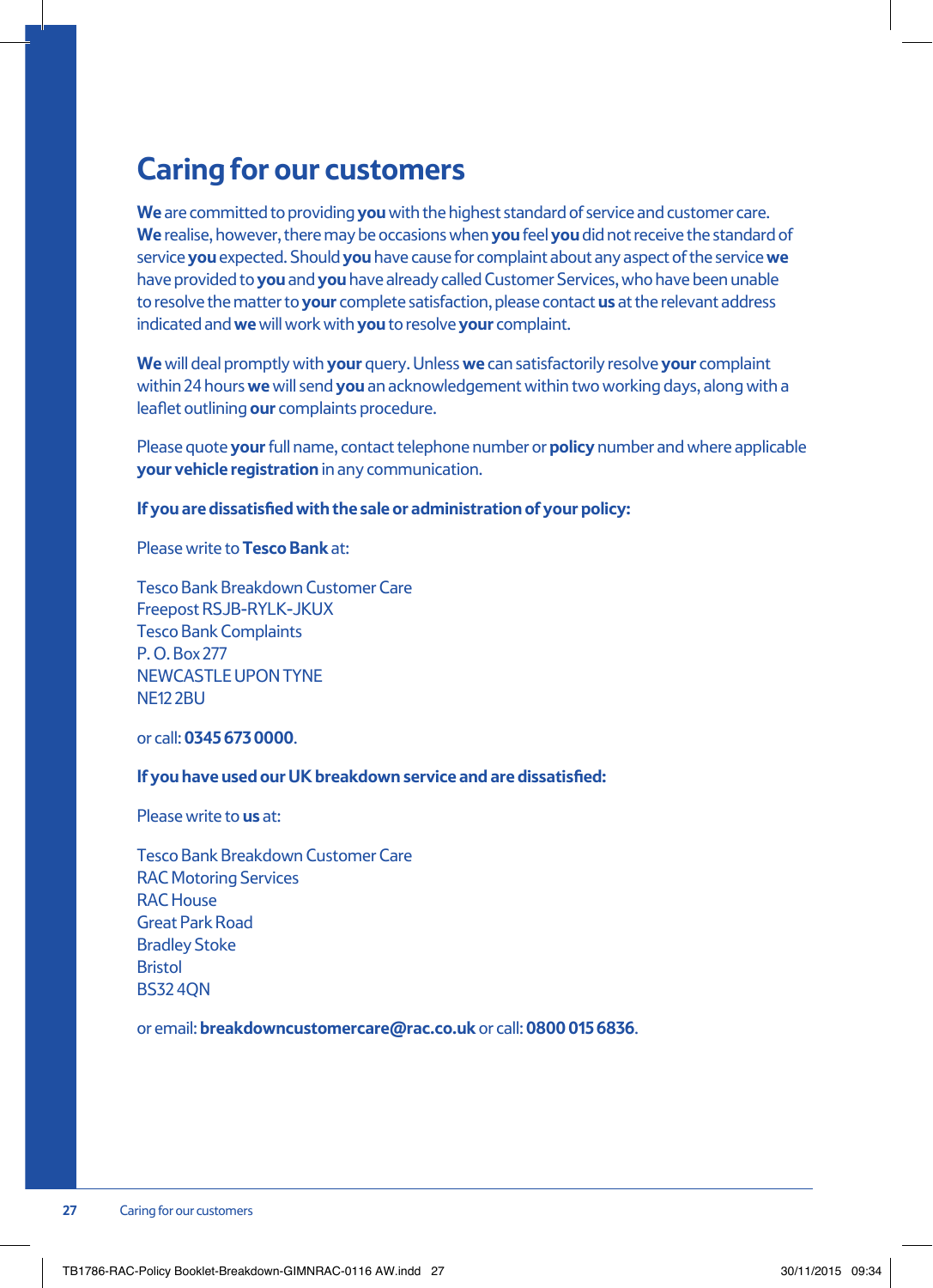#### **If you have used our breakdown service under your European Cover and are dissatisfied:**

Please write to **us** at:

Tesco Bank Breakdown Customer Care RAC Motoring Services RAC House Great Park Road Bradley Stoke **Bristol** BS32 4QN

Calling from Europe: **+44 161 452 3202** (paycall).

Calling from the UK: **0800 015 6837** (freephone).

#### **If you have used our European Motor Legal Expenses Insurance and are dissatisfied:**

Please write to **us** at:

RAC Legal Services Great Park Road Bradley Stoke **Bristol** BS32 4QN

or call: **0333 202 3024**.

If **you** are still not satisfied with **our** final decision regarding **your** complaint or **you** have not received **our** final decision within eight weeks, **you** can write to:

Financial Ombudsman Service Exchange Tower London E14 9SR.

www.financial-ombudsman.org.uk

This does not affect **your** statutory rights to take legal action or exercise any other legal remedy.

#### Financial Services Compensation Scheme

**RAC** Motoring Services (in respect of insurance mediation activities only) and **RAC** Insurance Limited are covered by the Financial Services Compensation Scheme (FSCS). If we cannot meet our obligations you may be entitled to compensation from the scheme, depending on your type of insurance and the circumstances of any claim.

Further information about the scheme is available from the FSCS website **www.fscs.org.uk**, or write to Financial Services Compensation Scheme, 10th Floor, Beaufort House, 15 St Botolph Street, London EC3A 7QU.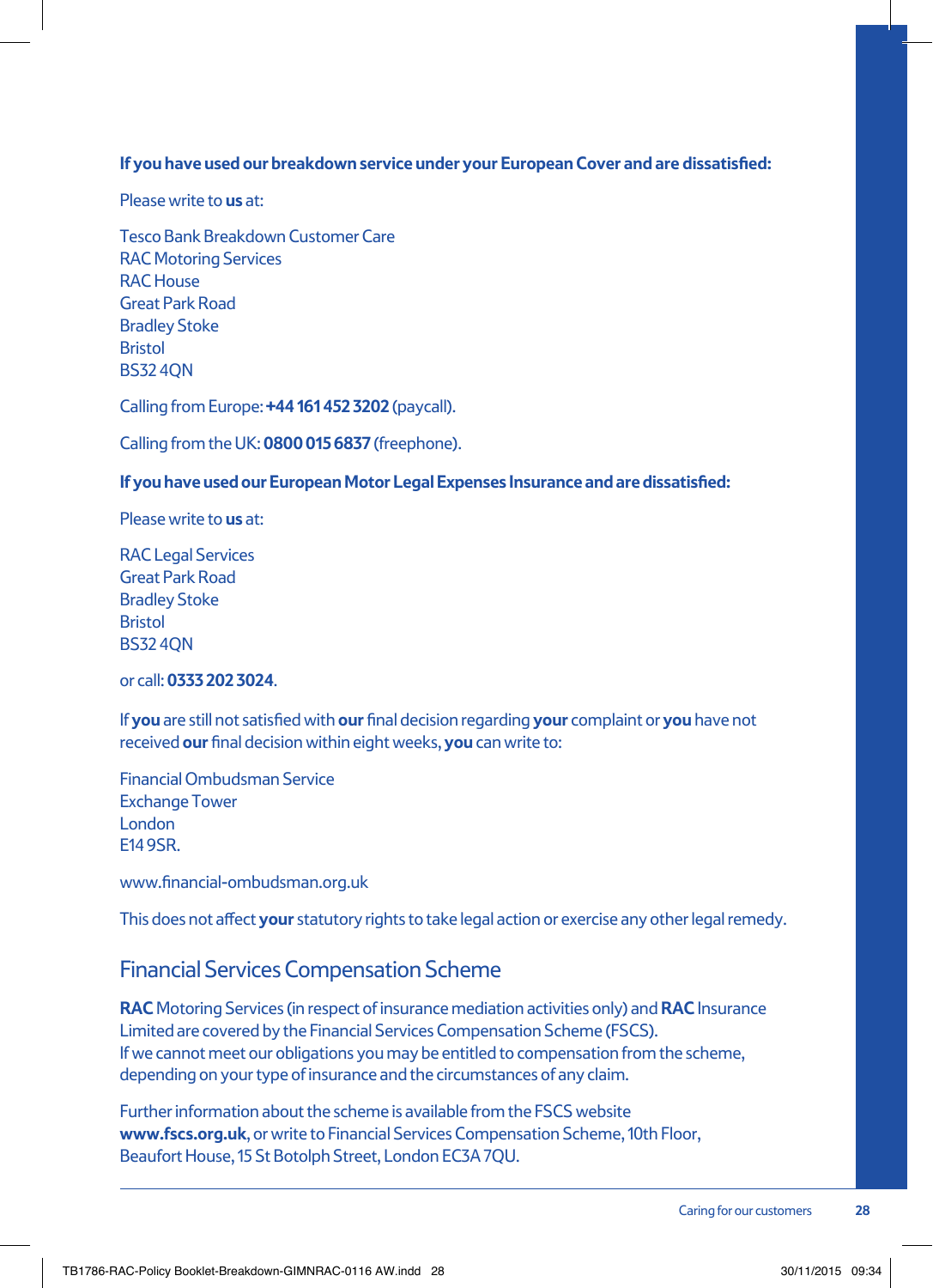### **How to obtain assistance in the UK**

If **you** are unfortunate enough to break down please follow these simple steps:

- **•** Call **0800 003 001** (freephone) from the **UK**;
- **•** Have to hand **your policy** number and **vehicle** registration; and
- **•** Advise the operator of the location of **your vehicle** and the nature of the fault.

**RAC** will then advise how to proceed and what form of assistance would be the most appropriate.

Remember to always call **RAC** first. Please do not go ahead and make **your** own arrangements as **RAC** cannot reimburse costs incurred without prior authorisation.

Calls may be recorded and/or monitored. Customers with hearing difficulties will need to prefix 18001 before dialling the relevant number to be connected to Type talk or use the SMS facilities on 07855 828282.

### **Services in the UK**

Cover applies to **vehicles** registered with the relevant **Vehicle Licensing Agency** only. Where personal cover is not included, service will be provided only to the insured **vehicle** specified on the **Schedule** relating to this **policy** or to a vehicle that has been notified to and acknowledged in writing by **Tesco Bank** as being a permanent substitution for the previous insured vehicle. The policyholder should, therefore, ensure that such notification is made immediately a substitution occurs to avoid service being refused.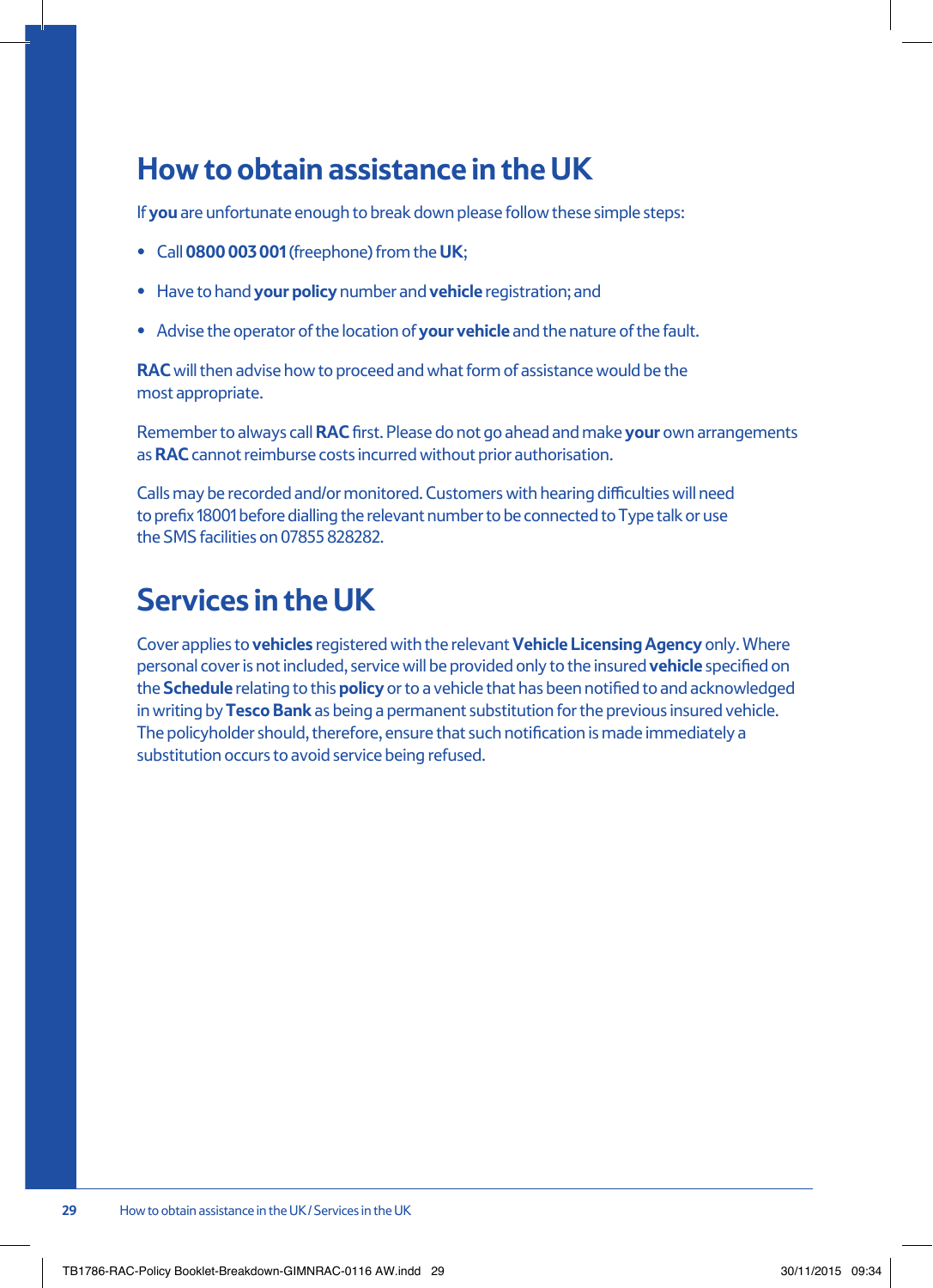### **Section A – UK Roadside Cover**

If **you** are stranded on a public highway (or other road or area to which the public has the right of access) as a result of a **breakdown** to **your vehicle, we** will send an **RAC** patrol or contractor to help **you**.

**We** will try to repair **your vehicle** at the roadside. Roadside includes labour at the scene of the **breakdown** (but not labour at any garage to which the **vehicle** is taken).

If **we** cannot repair the **vehicle** at the roadside, and **we** believe repairs are unwise or cannot be completed within a reasonable time, **we** will take the **vehicle** and up to 8 people to a destination of **your** choice within 10 miles of the scene of the **breakdown**. If **you** have no preferred destination, **we** will take the **vehicle** to a nearby garage. If **you** wish the **vehicle** to be taken to any other destination, **you** will have to pay for the towage costs for the whole distance.

#### Roadside does not cover:

- **• Breakdowns** which would be prevented by routine servicing of **your vehicle** as recommended by the manufacturer;
- **•** Routine servicing of the **vehicle**;
- **•** Any labour other than that incurred at the roadside including, without limitation, garages;
- **•** Replacing tyres or windows;
- **•** Missing or broken keys. **We** will try to arrange the services of a locksmith but **you** will have to pay for them;
- **•** The cost of ferry crossings, road toll and congestion charges;
- **• Vehicles** being demonstrated or delivered by motor traders, or used under trade plates;
- **• Vehicles**, which in the reasonable opinion of **our** patrol or contractor, had broken down or were unroadworthy before **you** took out **your policy**;
- **• Vehicles** which break down within 1/4 mile of **your home** address or where **you** normally keep the **vehicle**;
- **•** Contaminated fuel problems. **We** will arrange for **your vehicle** to be taken to a local garage for assistance, but **you** will have to pay for the work carried out;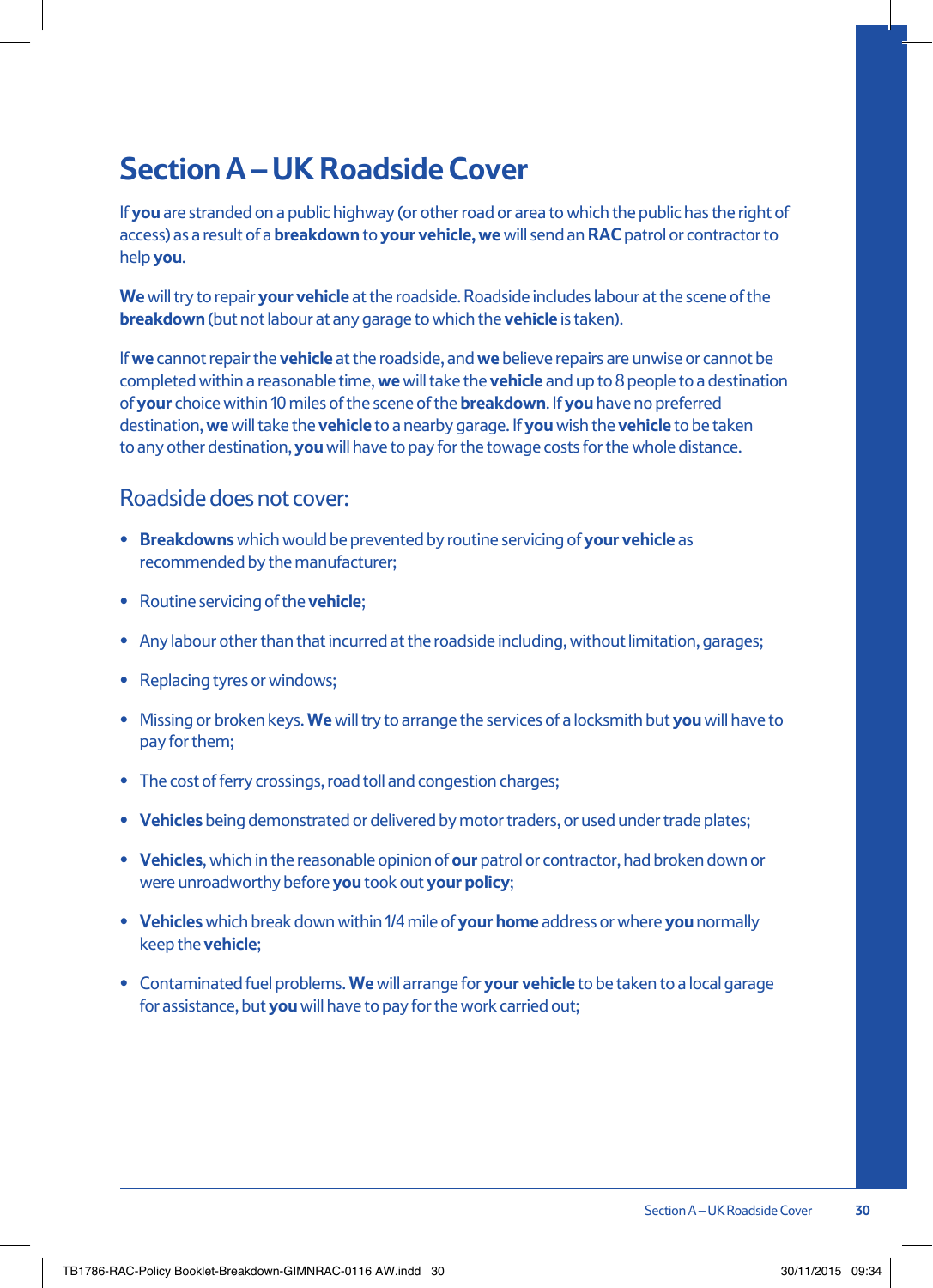- **•** The cost of parts, fuel or other supplies;
- **•** Any **vehicle** storage charges incurred when **you** are using **our** services;
- **• Breakdown** caused by or following an **accident**, fire, theft or act of vandalism. If **you** call **us** for assistance following such an incident **you** will be liable to pay **us** for removal. (Subject to the terms of **your** insurance **policy**, **you** may then be able to reclaim these costs through **your** insurance);
- **•** The tow or transport of any **vehicle**, which, in **our** reasonable opinion, is loaded beyond its legal limit;
- **•** Any **vehicle** in a position where **we** cannot work on it or tow it, or wheels have been removed. **We** can arrange to rectify this but **you** will have to pay the costs involved; or
- **•** Any animals in **your vehicle**, please note that their onward transportation is at **our** discretion and solely at **your** risk. **We** will not insure any animal, including livestock in transit, during any onward transportation **we** undertake.

### **Section B – At Home Cover**

As well as the services detailed under Section A **you** are also entitled to the following:

#### At Home

At Home has the same terms and conditions as Roadside but with the following variations:

At Home allows **you** to use Roadside within 1/4 mile of **your home** address or where **you** normally keep the **vehicle**.

#### At Home does not cover:

- **•** The rectifying of failed or attempted repairs;
- **•** The reimbursement of taxi fares;
- **•** Service within 24 hours of commencement of this **policy**; or
- **•** Recovery of the **vehicle**.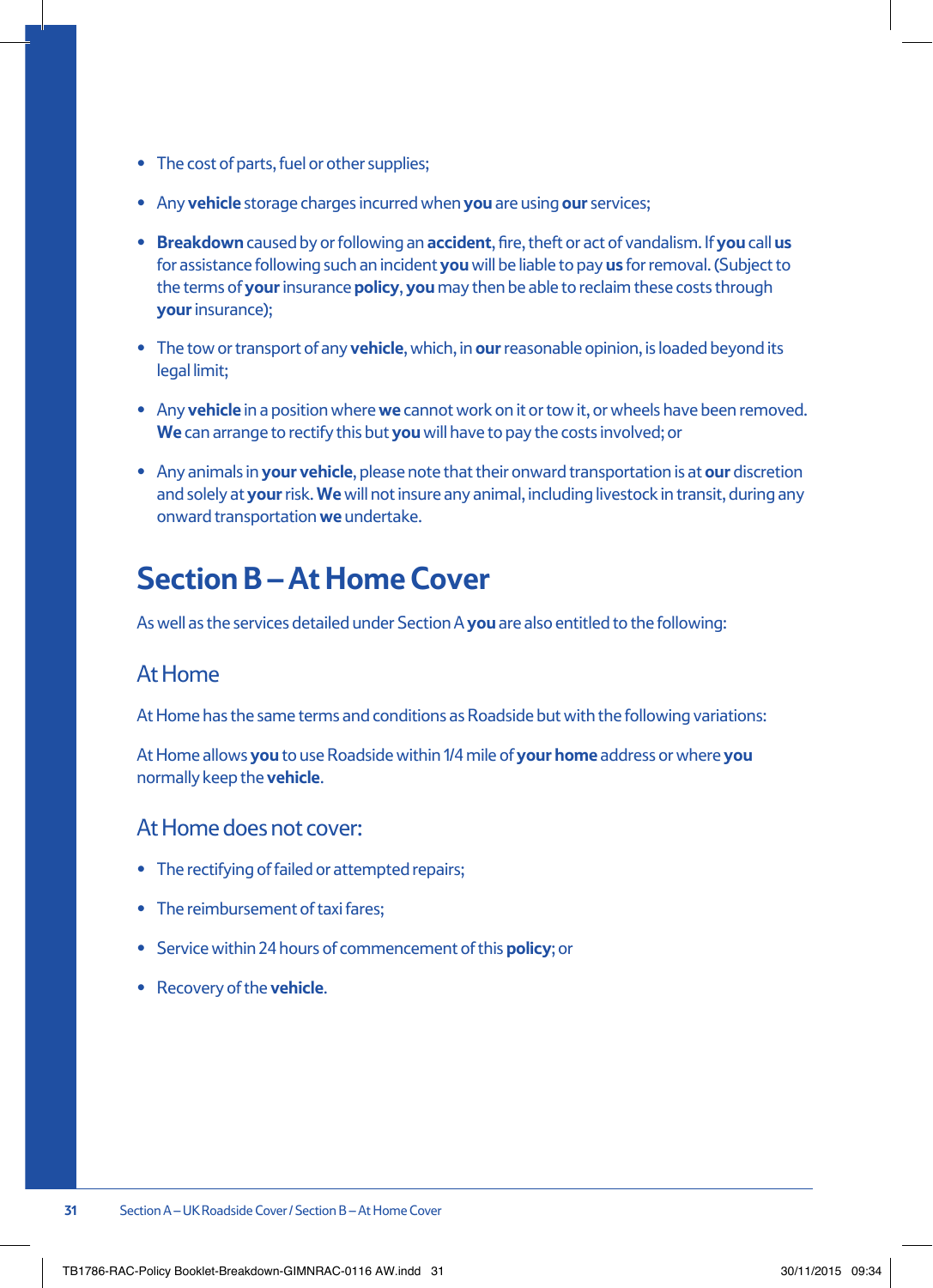### **Section C – Recovery and Onward Travel Cover**

As well as the services detailed under Sections A and B **you** are also entitled to the following:

#### Recovery

Recovery has the same terms and conditions as Roadside but with the following variations:

If **we** cannot repair **your vehicle** locally within a reasonable time, **we** will take the **vehicle** and up to eight people **home** or to a single address anywhere else within the **UK**. If there are more than five people this may require two separate vehicles. An adult must accompany any persons under the age of 16.

**You** can use Recovery if **you** are ill, and there are no passengers who can drive the **vehicle**, so that **you** cannot continue **your** trip. **You** must show **us** a doctor's medical certificate confirming **your** inability to drive (in these cases, **we** will provide this service at **our** reasonable discretion).

Residents of Northern Ireland are also entitled to be recovered from the Republic of Ireland.

#### Recovery does not cover:

- **•** Any **vehicle** which in **our** reasonable opinion was broken down or unroadworthy at the time **you** took out **your policy**;
- **•** The use of Recovery as a way to avoid paying repair costs;
- **•** A second Recovery if:
	- a) the original fault has not been repaired properly by a party other than **RAC**.
	- b) **RAC** have advised **you** that it is a temporary repair.
	- c) the desired destination cannot accept the **vehicle** due to company opening hours or other restrictions.

If a second Recovery is required this service can be provided but a charge will be made dependent on the service required, time of day and distance. These charges will be payable by credit/debit card prior to the relevant service being provided.

- **•** Service within 24 hours of commencement of this **policy**; or
- **• Breakdowns** within 1/4 mile of **your home** address or where **you** normally keep the **vehicle**.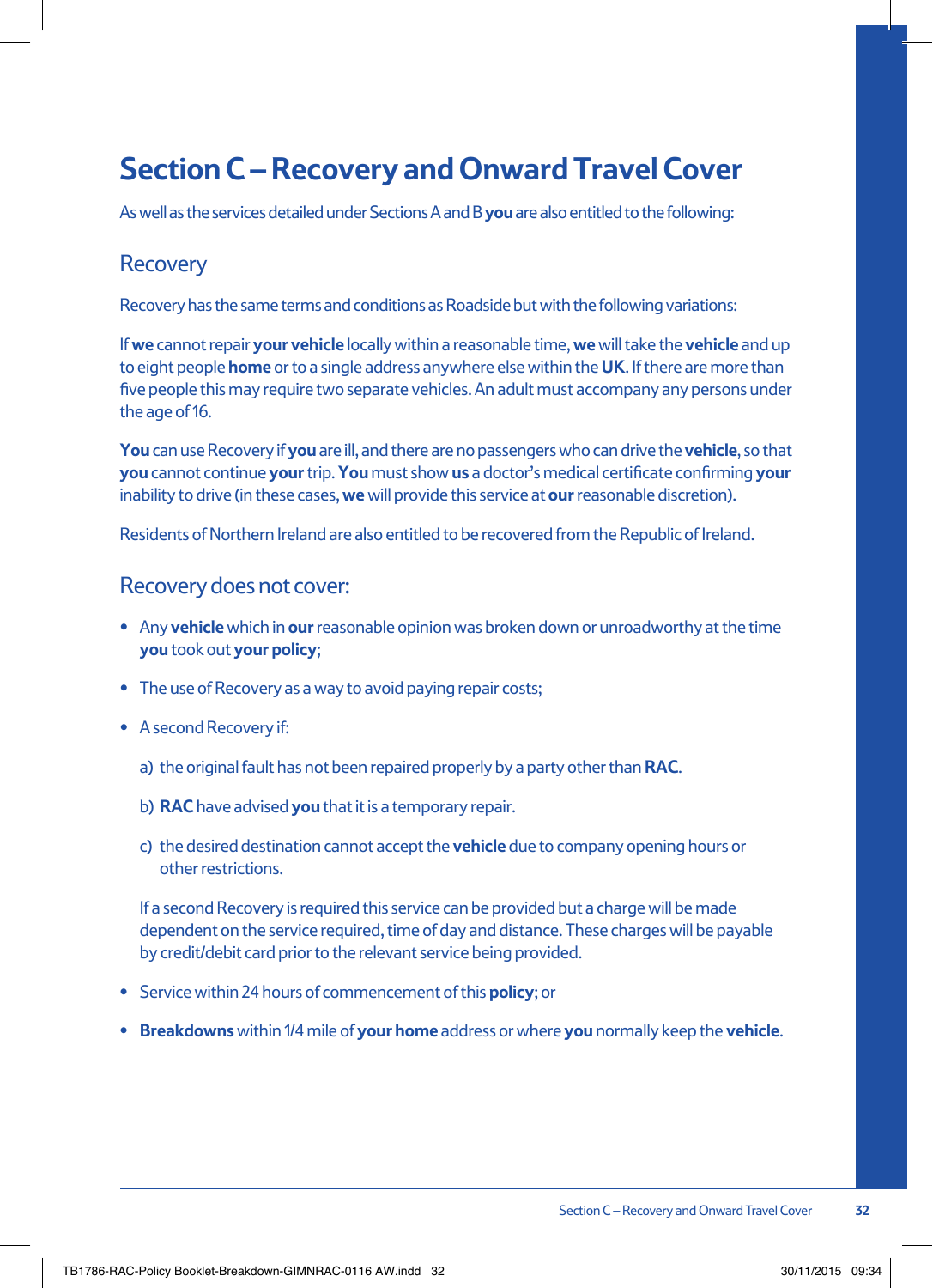#### Onward Travel

Onward Travel benefits must be arranged at the time of **breakdown** and cannot be requested later.

**You** are entitled to one of the following extra benefits once **we** have decided that **we** cannot repair the **vehicle** locally:

- **•** Replacement car hire;
- **•** Alternative transport costs; or
- **•** Hotel accommodation.

**You** can use the Onward Travel benefits from **your home** address or within a quarter of a mile of **your home** address. This excludes incidents where **we** have been called to rectify failed repairs.

#### Replacement car hire

#### **We** will pay for:

- **•** Up to one day's hire cost of a manual car of similar cubic capacity to **your vehicle** up to 1600cc if **your vehicle** is being repaired.
- **•** Insurance (including **collision damage waiver**).

Replacement car hire is subject to availability and **our** supplier's terms and conditions, which will usually include:

- **•** Age limits. Drivers must be at least 21 years of age;
- **•** The need to have a current driving licence, and, if held, a driving licence photo card, with **you**;
- **•** Limits on acceptable driving licence endorsements; or
- **•** The need to provide a valid credit card number. (Alternatively, the car rental provider will require a deposit of no less than £50 and may also undertake a simple credit check, before releasing the **vehicle** to **you**.)

Hire cars are not usually available with a tow bar, and therefore **your** caravan or trailer will, if eligible, be recovered under Recovery with **your** broken down **vehicle**.

After taking a fair and reasonable view of the circumstances, **we** may decide that a hire car is not a practical solution, and hotel accommodation or alternative transport will be provided instead.

If **you** require a second or any other type of vehicle **we** will try to arrange this for **you** and **you** will have to pay for any additional costs.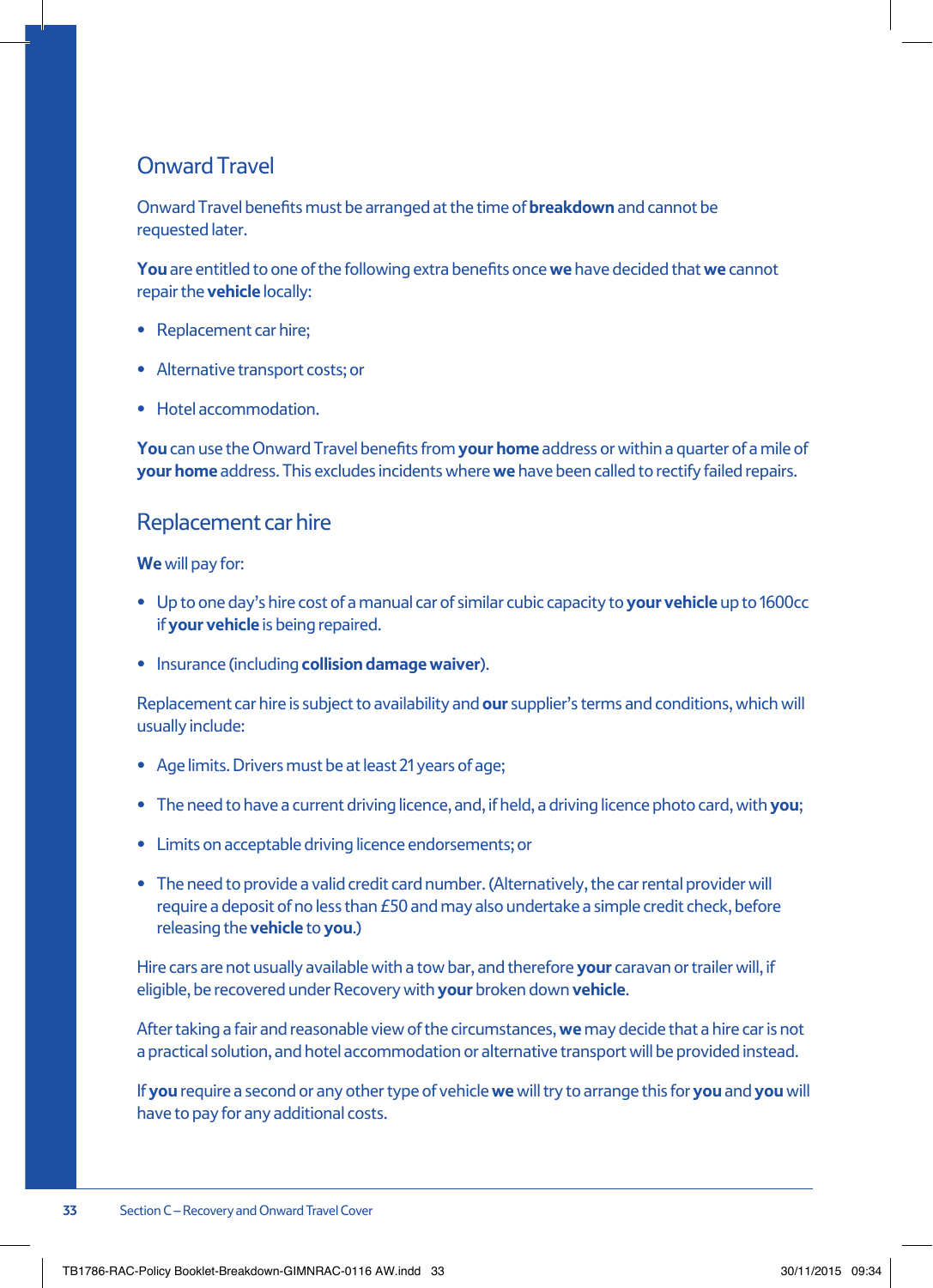#### Alternative transport

**We** will reimburse **you** for standard class rail or other transport of **our** choice for up to eight people to reach the end of their journey within the **UK**. **We** will pay up to £100 a person or £300 for a group whichever is less.

#### Hotel accommodation

**We** will arrange and reimburse **you** for one night's bed and breakfast for up to 8 people in a hotel of **our** choice.

**We** will pay up to £50 a person or £300 for each party whichever is less.

**You** will have to pay for any extra hotel or transport costs.

#### Special medical assistance

Onward Travel also provides special medical assistance. If **you** or one of **your** passengers is taken into hospital more than 20 miles from **homewe** will arrange and pay for overnight accommodation for the other passengers, as described in 'Hotel accommodation' above.

**We** will also arrange for an ambulance to take the patient to a local hospital near to their **home** once medical permission has been given. Special medical assistance is not available for planned hospital visits.

**We** will pay up to £50 a person or £300 for each party whichever is less.

**You** will have to pay for any extra hotel or transport costs.

#### Onward travel does not cover:

- **•** Other charges arising from **your** use of the hire car, such as fuel costs, deposit, any insurance excess charges, collecting and returning the car and any costs due to **you** keeping the car after the agreed period of hire (**you** must settle these charges directly with the supplier);
- **•** A second use of the Onward Travel benefits if the original fault has not been properly repaired by a third party or if **we** have advised **you** that it is a temporary repair;
- **•** If **you** are unfortunate enough to have an incident with the hire car and **you** make an insurance **claim**, **you** will be responsible for paying any excess;
- **•** Service within 24 hours of commencement of this **policy**;
- **•** Any of the Onward Travel benefits, as stated above, before **our** attendance of the **breakdown** incident; or
- **•** Any of the Onward Travel benefits, as stated above, if the **vehicle** is not displaying a valid tax disc.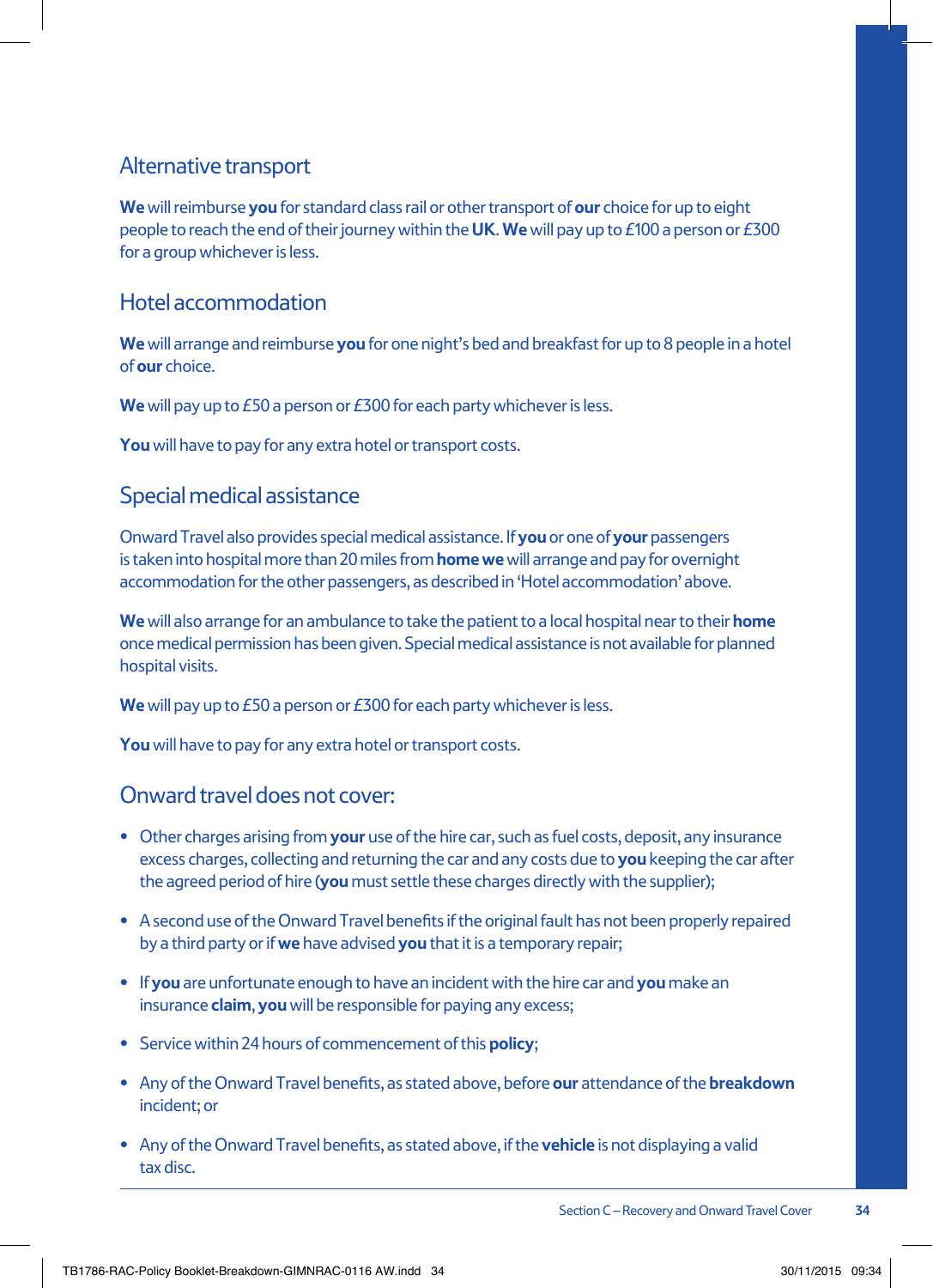### **How to obtain assistance abroad**

#### 1. European Cover

European Cover applies to **vehicles** registered with the relevant **Vehicle Licensing Agency** and operates throughout the **territory**.

To obtain help in the event of a **breakdown**, **accident**, fire or theft, or if the only qualified driver is medically unfit to drive, please call the **RAC** control centre listed under section 2 below and state that the **vehicle** has European Cover and give the following information:

- **• Your** name;
- **• Your** location and telephone number if **you** are on a motorway see also section 3 on the following page; and
- **•** The make and registration number of the **vehicle**.

#### 2. Please call:

| UK                    | <b>0800 003 001</b> (freephone)                                                      |  |
|-----------------------|--------------------------------------------------------------------------------------|--|
| France & Monaco       | 0800 159 229 (freephone within France and Monaco only)<br>+33 47 243 6947 (pay call) |  |
| Republic of Ireland   | <b>1800 646 543</b> (freephone)                                                      |  |
| <b>Rest of Europe</b> | +33 47 243 6947 (pay call)                                                           |  |

If **you** are calling from a **UK** mobile phone, **your** network provider may not allow **you** to call a freephone 1800 number. Please check with **your** service provider prior to travelling. Customers who are affected can contact **us** on **+44 161 452 3201**. **Your** network provider may charge **you** for this call.

Calls may be recorded and/or monitored. Customers with hearing difficulties will need to prefix 18001 before dialling the relevant number to be connected to Type talk or use the SMS facilities on 07855 828282. These services are not available in Europe.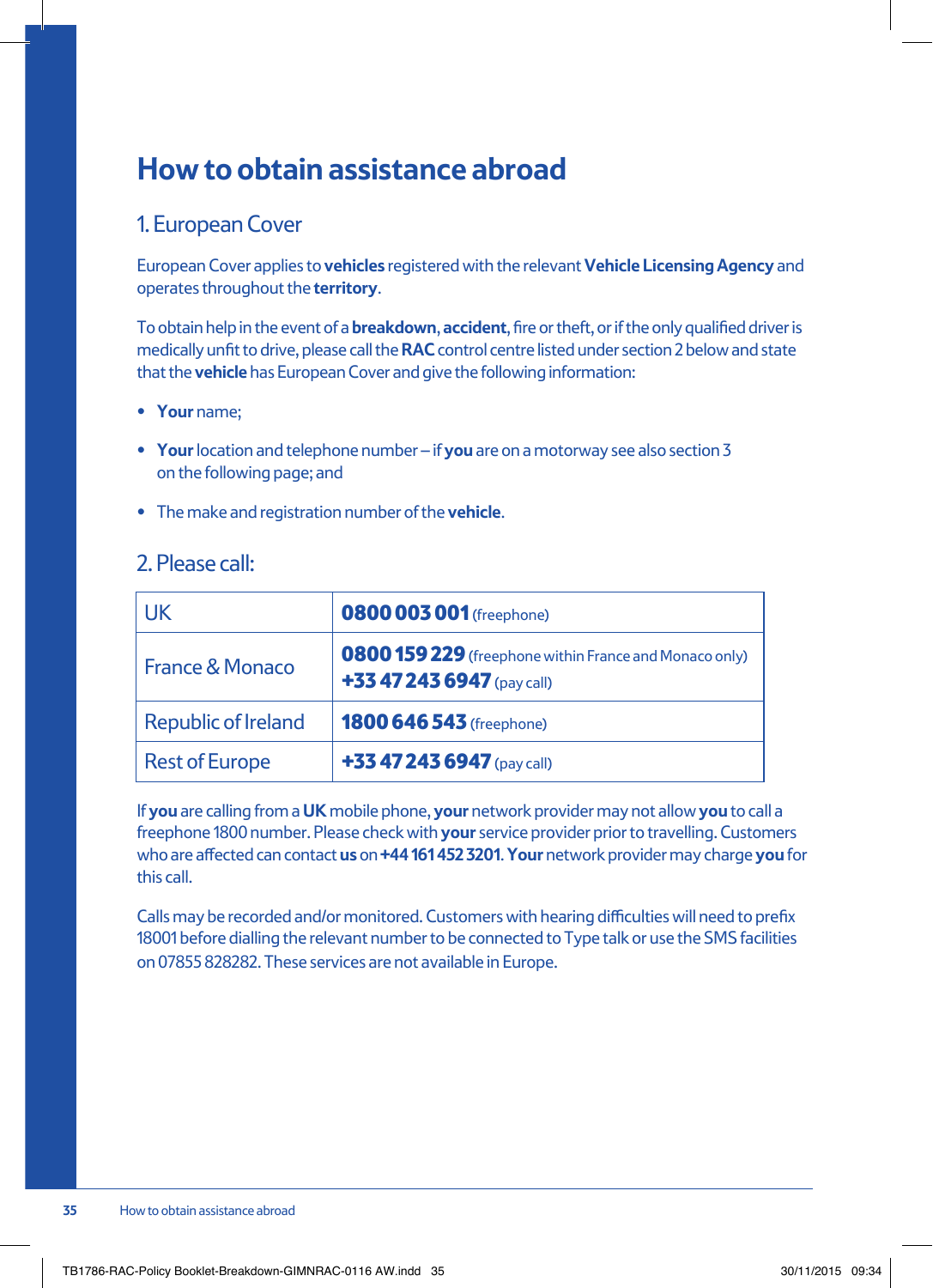#### 3. Breakdowns on motorways

On continental motorways (including service areas) **you MUST** use the roadside emergency telephones. **You** cannot call **RAC** control centres from these. **You** will be connected to the police or authorised motorway service, who will send a **breakdown** recovery vehicle. However, this will only be to the recovery company's own depot if they cannot fix the **vehicle** – contact **RAC** using the numbers at section 2 on the previous page as soon as **you** can, if possible from the recovery company's depot.

**You** may have to pay immediate labour and towing charges – an authorised tariff is normally applicable. **You** should obtain a receipt to **claim** a refund (restricted up to the total claims limit) on **your** return **home**.

#### Mobile and car phones

**RAC** will not re-imburse the cost of any telephone calls **you** make in connection with any **breakdown** under this **policy** (including mobile phone calls).

It may not be possible for an **RAC** control centre to call a mobile or car phone but when it is, **you** may still have to pay the cost of any international call. Some service providers charge for calls to freephone numbers. The regulations on the use of mobile and car phones vary from country to country. Please check with **your** service provider that **your** phone meets the requirements and standards for the countries in which **you** are travelling.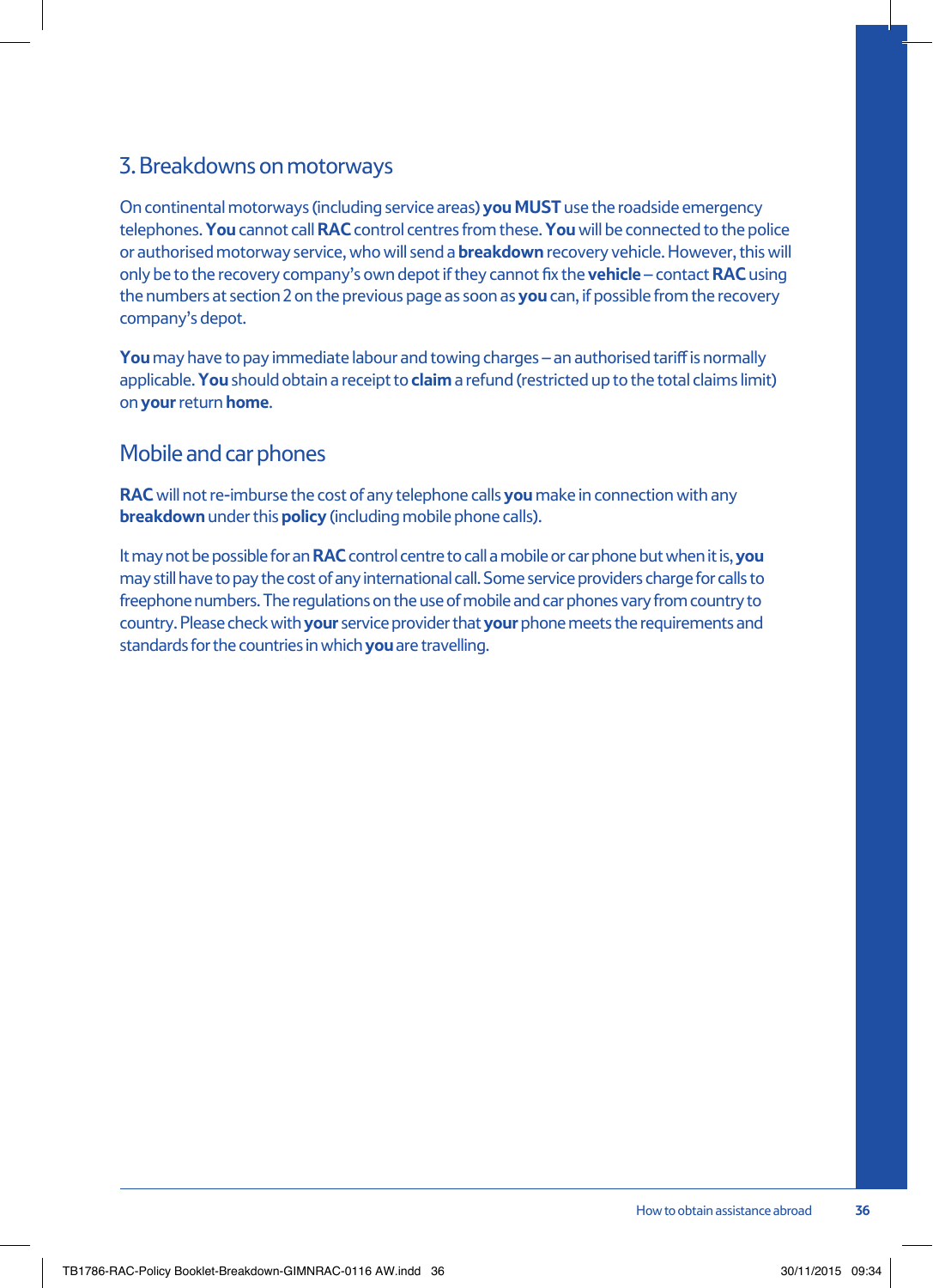### **Services whilst abroad**

### **Section D – European Cover**

As well as the services detailed under Sections A, B and C **you** are also entitled to the following:

#### Policy description

There is an overall limit of £2500 per **claim** applied to **claims** relating to the European Cover level of cover.

#### Service in the UK en route to the territory

If **you** are stranded on a public highway through **breakdown** of **your vehicle** on the outward journey from **home** to **your** point of departure from the **UK** or on the inward journey from **your** point of entry to the **UK**, to **home**, **we** will provide services as if **you** were abroad.

In addition **we** will pay a contribution of up to £800, towards the cost of self-drive hire car including **collision damage waiver** and replacement Green Card as necessary, to complete the planned journey if **RAC** confirms **your vehicle** cannot be repaired within 24 hours.

#### Service whilst abroad

**You** are covered for any number of trips, each up to 90 days in duration but not for longer stays and provided the outward and return journeys are completed in the **period of cover**.

#### Roadside assistance

In the event of a **breakdown we** will pay for the following subject to the limitations for each section as described in the following terms and conditions:

#### We will pay for:

- 1. Attendance of local **breakdown** or garage services to repair the **vehicle** at the roadside if possible;
- 2. Tow of the **vehicle** from the place of **breakdown** or **accident** to the nearest local repairer where **you** may arrange repairs and either:
	- a) a contribution towards labour charges at a garage (restricted up to the total claims limit) if it is possible to effect the repairs necessary to enable the **vehicle** to continue the journey on the date of **breakdown**;
	- b) inspection fees, in the event of a **breakdown**, to confirm that the **vehicle** cannot be repaired by **your** return travel date and **your** request for assistance will include authorisation for **us** to arrange this;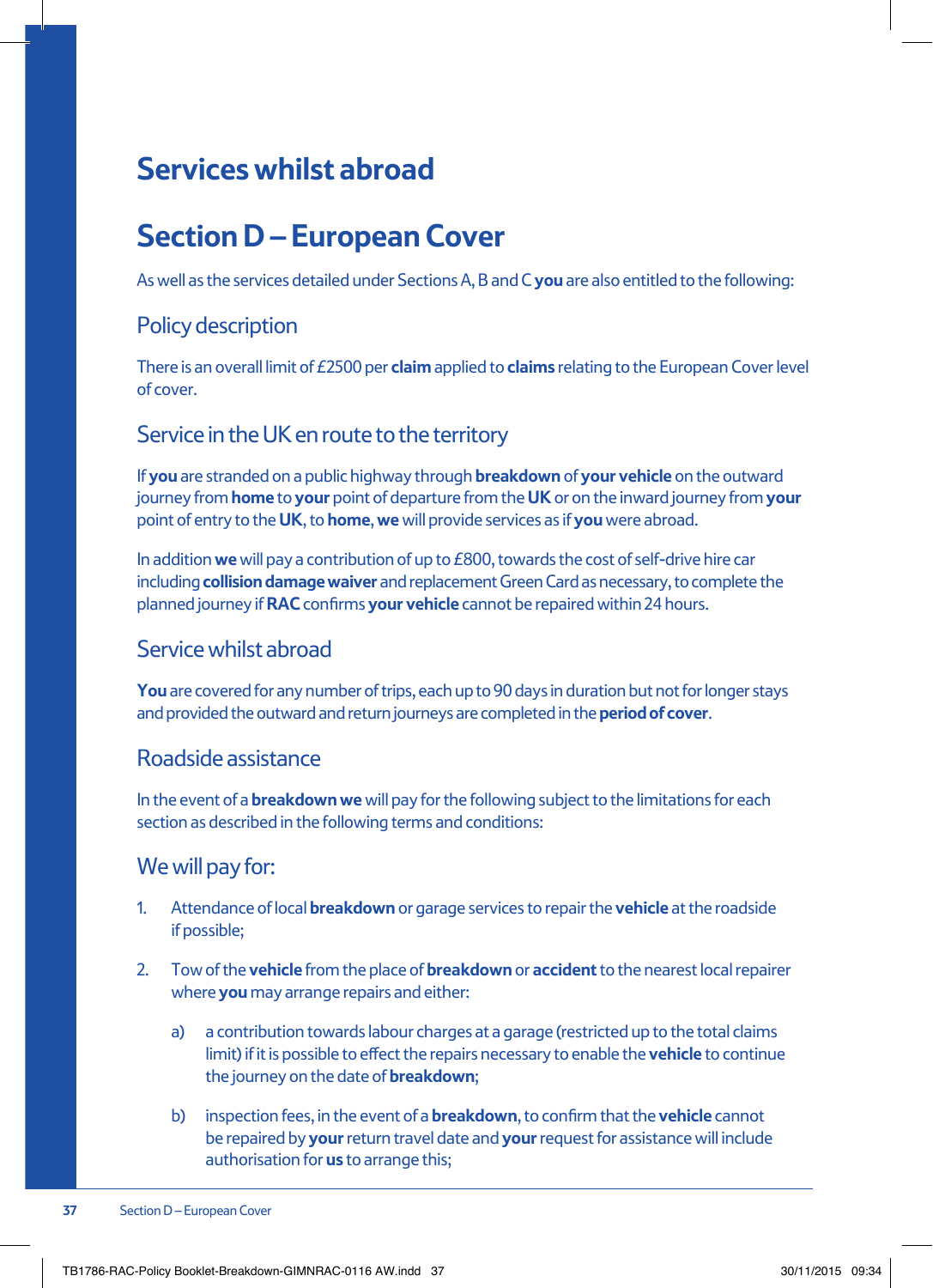- 3. Storage charges for the **vehicle** while awaiting repair or repatriation; and
- 4. The cost of wheel changes but not for replacement tyres.

#### We will not pay for:

- **•** Any labour costs other than those incurred at the roadside. **We** will not pay labour costs at any garage to which the **vehicle** is taken other than under paragraph numbered 2 above;
- **•** repair costs, including labour, if the **vehicle** was in a road traffic **accident**, damaged by fire or stolen or is, in **our** reasonable opinion, uneconomical to repair;
- **•** the cost of parts used for roadside or garage repairs;
- **•** the cost of any repairs not directly necessary to enable the **vehicle** to continue the journey on the date of the **breakdown**; or
- **•** the cost of any other supplies, including but not limited to **specialist equipment**.

If **we** cannot repair the **vehicle** within 12 hours of being notified of a **breakdown**, then **we** will pay for either:

#### a) Additional accommodation expenses

**We** will pay up to £30 per person per day towards necessary additional (not alternative) accommodation expenses (room only) while **you** wait for **your vehicle** to be repaired, providing the appropriate **RAC** control centre can confirm repairs will take more than 12 hours, or if it is to be repatriated to the **United Kingdom**.

**We** will not pay for the costs of meals or any other costs that are not specified above.

#### **b) Journey continuation or return home**

If the **RAC** control centre can confirm repairs to **your vehicle** will take more than 12 hours, or if **your vehicle** is to be repatriated to the **United Kingdom**, a contribution (restricted up to the total claims limit) to travel expenses will be made to allow **you** to either:

- **•** Continue the planned journey during the period **your vehicle** is not roadworthy; or
- **•** Return **home** by direct route.

Expenses can comprise of self-drive car hire up to 14 days per **claim**, including **collision damage waiver** (see "Important self-drive hire car information") and replacement Green Card as necessary, or second/standard class rail, or a combination of both.

**RAC** will in its reasonable discretion decide which course of action to adopt, but **RAC** will take into consideration **your** preference.

Or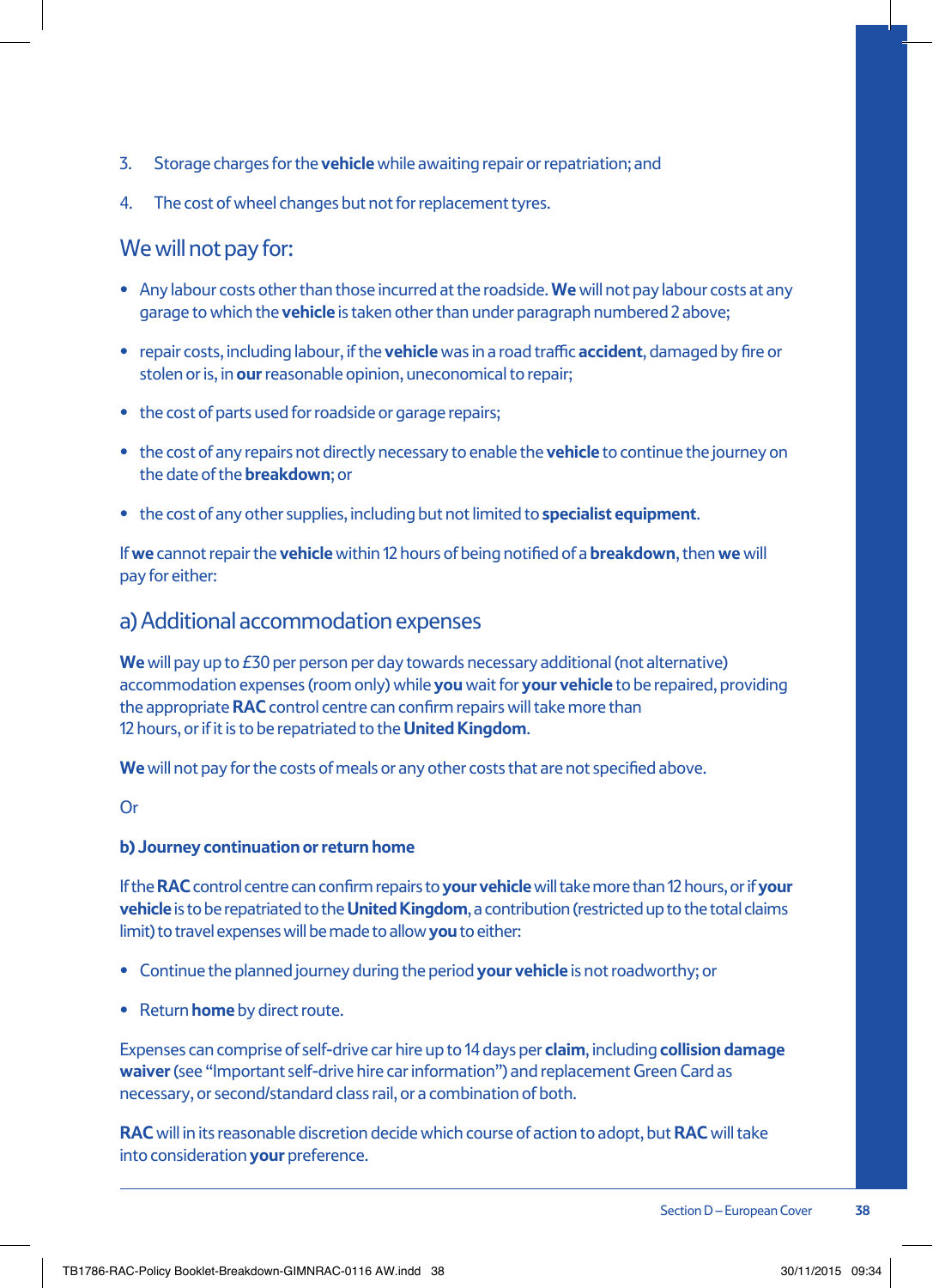**You** must collect the **vehicle** when repaired as once the **vehicle** is repaired and **you** have been notified, **RAC** will not pay any further expenses other than the costs of collection.

This benefit is also available if **your vehicle** is stolen and not recovered within 24 hours of reporting the matter to the police. A police report or crime reference number must be obtained. However, this benefit will cease if **your vehicle** is recovered in a roadworthy condition.

#### We will not pay for:

- **•** Fuel, oil, personal insurance, any collection charge if a hire car is left at a different location to that arranged or any other costs in connection with a self-drive hire car;
- **•** The cost of any car hire beyond the period agreed with the appropriate **RAC** control centre;
- **•** Any car hire expenses after **your vehicle** is repaired except for the direct journey to return and collect it;
- **•** First class rail fares;
- **•** Any costs under this benefit if they are for a service **you** used at the same time as the above section "Additional accommodation expenses;"
- **•** International drop charges where a vehicle hired from abroad is dropped within the **UK;**
- **•** The costs of hiring a motorcycle; or
- **•** Any hire costs not arranged through **RAC** or agreed by **RAC**.

**You** will have the following cover if **RAC** can confirm that repairs cannot be completed by **your** planned return date to the **United Kingdom** and providing the cost of repatriation is not uneconomical. (Repatriation will be uneconomical if it will cost more than the **UK** market value of **your vehicle** according to Glass's guide or other appropriate industry standard used by **RAC**.) Cover is available for either:

#### a) Vehicle repatriation

**We** will pay for the cost of taking the **vehicle** by road transporter from abroad to **your home** or chosen **UK** repairer for repair.

**We** will also pay the costs of packing and freighting **your** baggage if the **vehicle** is declared a 'Write-off' by the **vehicle's** insurer.

When repatriation is authorised it normally takes 10-14 working days for delivery to a **UK** address from most west European countries. At busy times and from east European countries it may take longer.

If the **vehicle** has been fitted with a roof box or bicycle rack, **you** must remove and place it inside the **vehicle**. The roof box keys need to be left with **your vehicle** keys.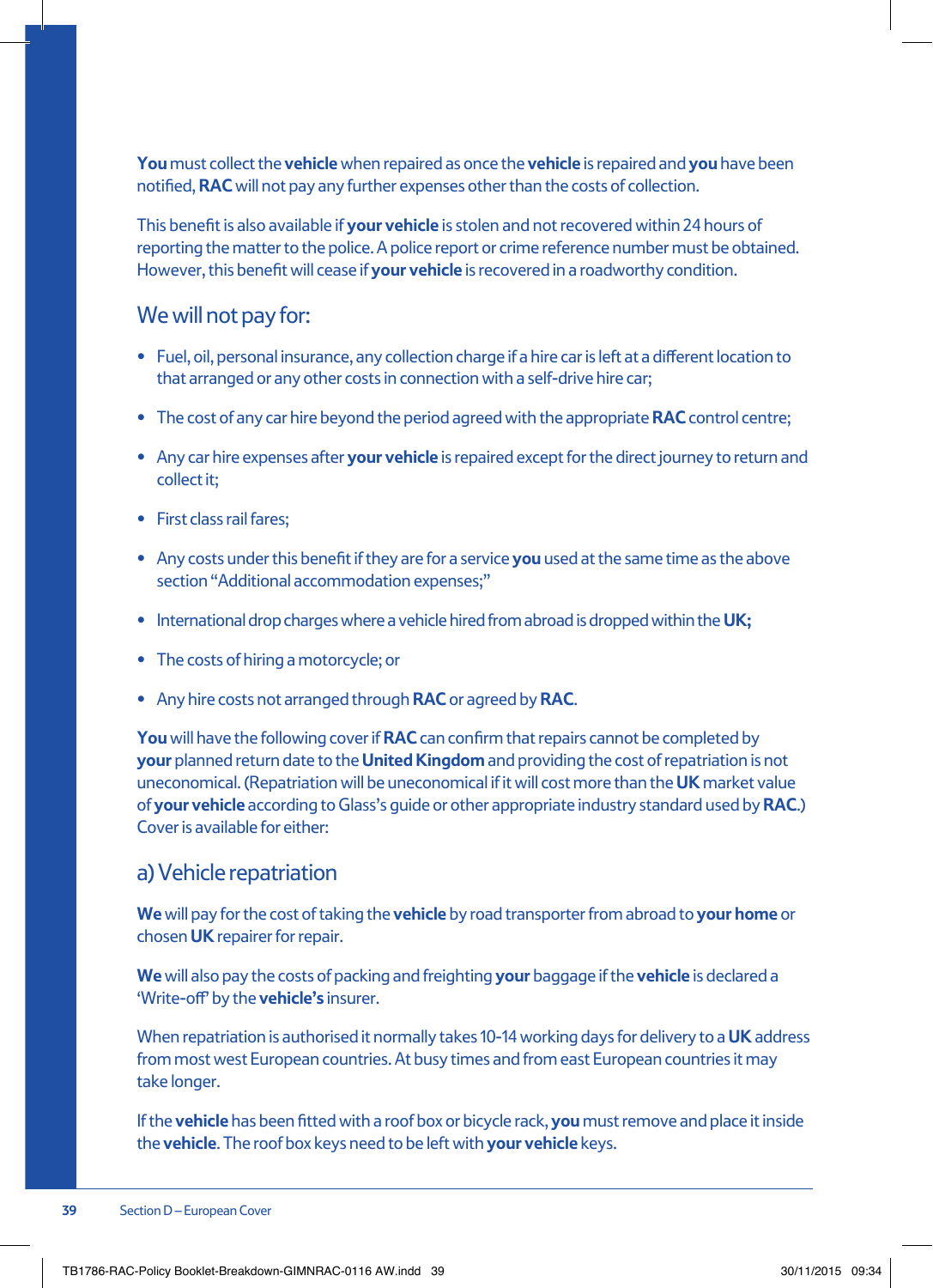#### We will not pay for:

- **• Claims** for any repatriation not authorised by the appropriate **RAC** control centre;
- **•** The cost of repatriation if this is uneconomical;
- **•** The cost of repatriation if **your vehicle** is roadworthy;
- **•** Any **claim** if **your vehicle** is being repatriated and Customs in any country find its contents are breaking the law; or
- **•** Any further costs in connection with the **vehicle** once declared a write-off by **us** or **your** motor insurer.

Or

#### **b) Collection of vehicle from abroad**

**We** will pay up to £600 for the following costs for one person to collect **your vehicle**, repaired abroad after a **breakdown**:

- Standard/second class rail fare plus other public transport fares which are necessary to reach the place of collection;
- **•** Additional homeward cross channel ferry or rail fare for the repaired **vehicle** (calculated by taking the actual fare less the value of any refundable unused homeward portion of **your** original cross channel ticket); and
- Up to £30 per night for single room hotel accommodation necessary to complete the round trip (limited to room only).

#### We will not pay for:

- **•** First class rail fares;
- **•** The cost of any meals; or
- **•** The costs of more than one person.

Note: The appropriate **RAC** control centre will, after taking a fair and reasonable view, decide whether **your vehicle** should be repaired abroad for **you** (or someone nominated by **you**) to return and collect.

#### Authority for repatriation or repair

If **your vehicle** is not able to be driven due to a road traffic **accident**, fire, break-in or theft, any damage which **you** are entitled to have repaired by **your** motor insurers must be reported to them immediately. **Your** insurer must decide whether to declare the **vehicle** is a write-off, authorise repair abroad or have the **vehicle** repatriated. **We** cannot repatriate the **vehicle** unless **your** insurers first give their permission.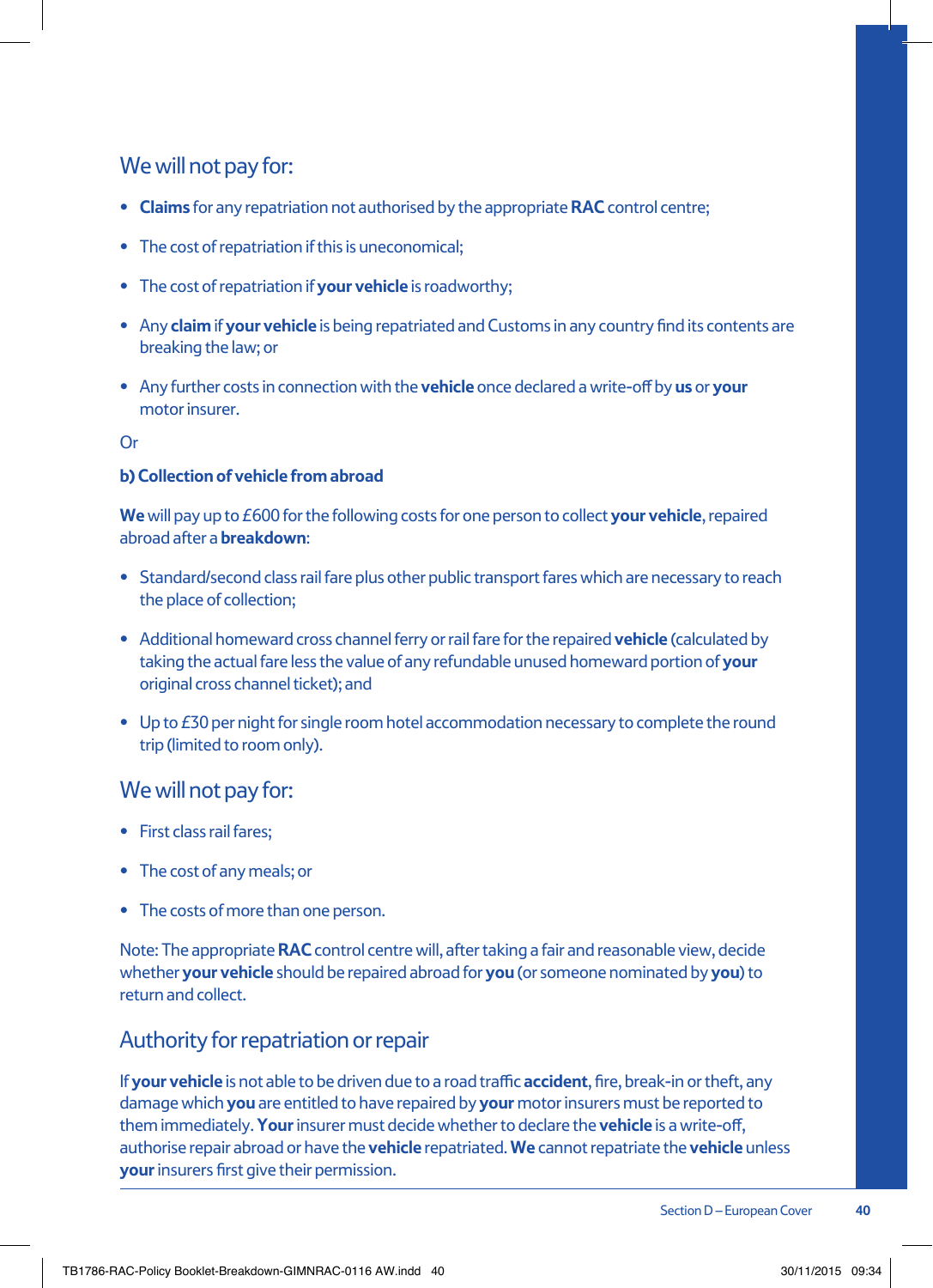**We** also reserve the right to negotiate with them to reclaim costs incurred. If **your** insurers cannot or do not give permission to repatriate then it is **our** decision alone whether to declare the **vehicle** a write-off, or repatriate or repair locally a **vehicle** which cannot be driven as a result of a **breakdown**, or as a result of a road traffic **accident**, fire or theft, for which **you** do not have fully comprehensive cover.

### **Additional services**

**We** will pay for the costs of providing the following if applicable:

#### Vehicle break-in, emergency repairs

#### We will pay:

The cost of immediate emergency repairs, up to £175, necessary to make **your vehicle** secure in the event of damage to windows, locks or windscreen caused solely by forcible entry, or attempted forcible entry provided **you** report the matter to the police either before contacting **us** or within 24 hours of contacting **us**, and **you** have obtained a written report or crime reference number from the police.

#### We will not pay for:

- **•** The cost of repairs if they are not to make **your vehicle** secure and for the reasons stated;
- **•** Any repair costs if **you** do not obtain a police report or crime reference number and submit it with **your claim**; or
- **•** Repatriation benefits as described under the section entitled '**vehicle** repatriation.'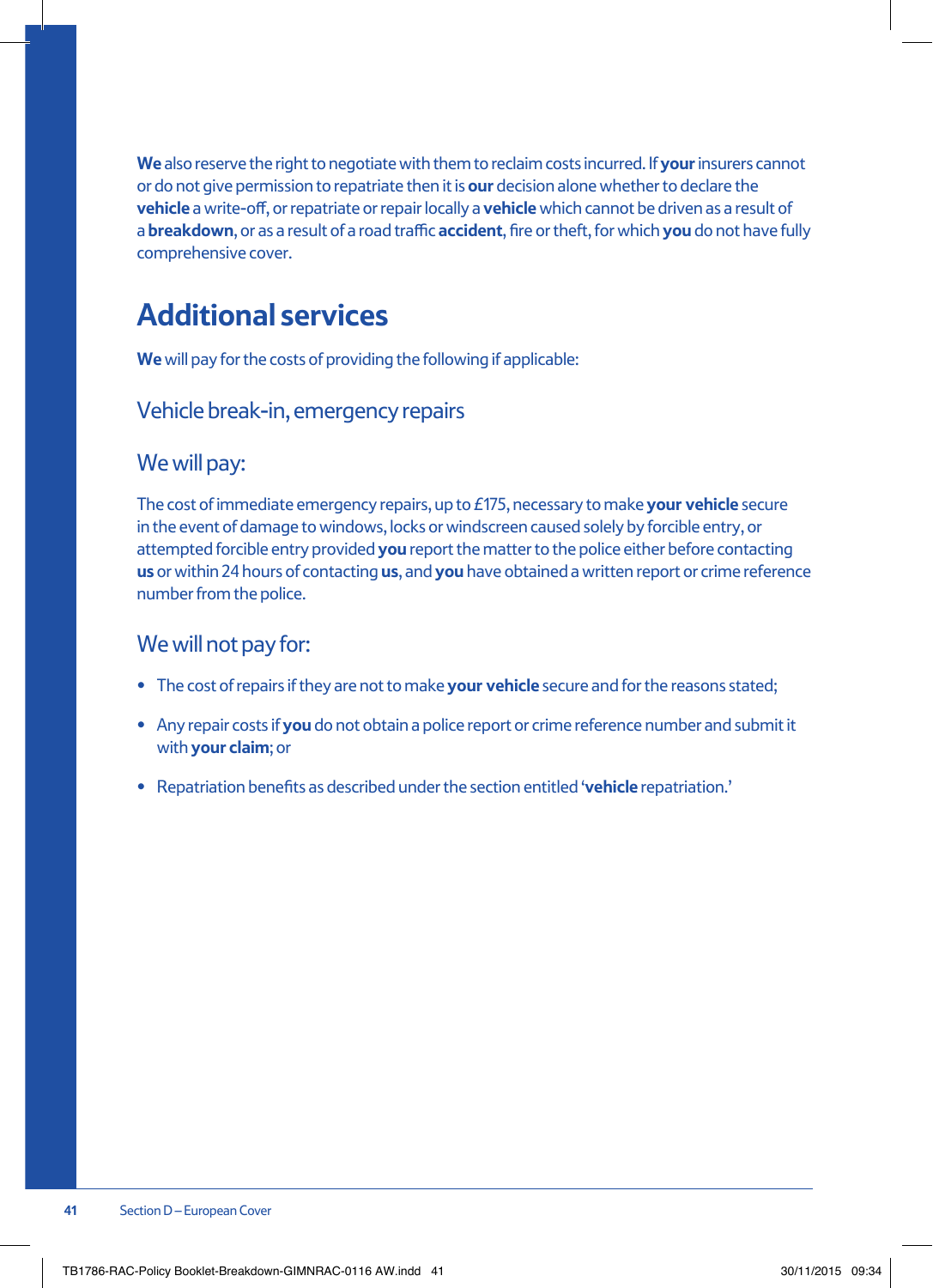#### Spare parts dispatch

If as a result of a **breakdown your vehicle** needs parts but these are unavailable locally **we** will if necessary pay for:

- **•** Freight, handling and ancillary charges for dispatch of spare parts not obtainable locally; and
- **•** The fare for one person to collect parts from the appropriate railway station or airport.

#### We will not pay for:

The cost of parts themselves, which must be paid on receipt. When telephoning the **RAC** control centre **you** will be asked for **your** credit card details. Alternatively **you** will be asked to pay for the part(s) direct to the repairer.

#### Accidental damage to or loss of tent

#### We will pay:

A contribution to accommodation expenses of up to £30 per person per day if during the **period of cover you** are camping and **your** tent is damaged accidentally making it unusable, or it is stolen. Alternatively, **we** may at **our** option authorise the cost of a replacement tent. If **your** tent is stolen **you** must report the theft to the police within 24 hours and obtain a written report or crime reference number.

#### We will not pay for:

- **•** The cost of meals or any other costs that are not specified above;
- **•** Damage caused by weather conditions;
- **•** The cost of a replacement tent not authorised by **us**; or
- **•** Any costs if **your** tent was stolen and **you** do not report the theft to the police within 24 hours and obtain a written report or crime reference number.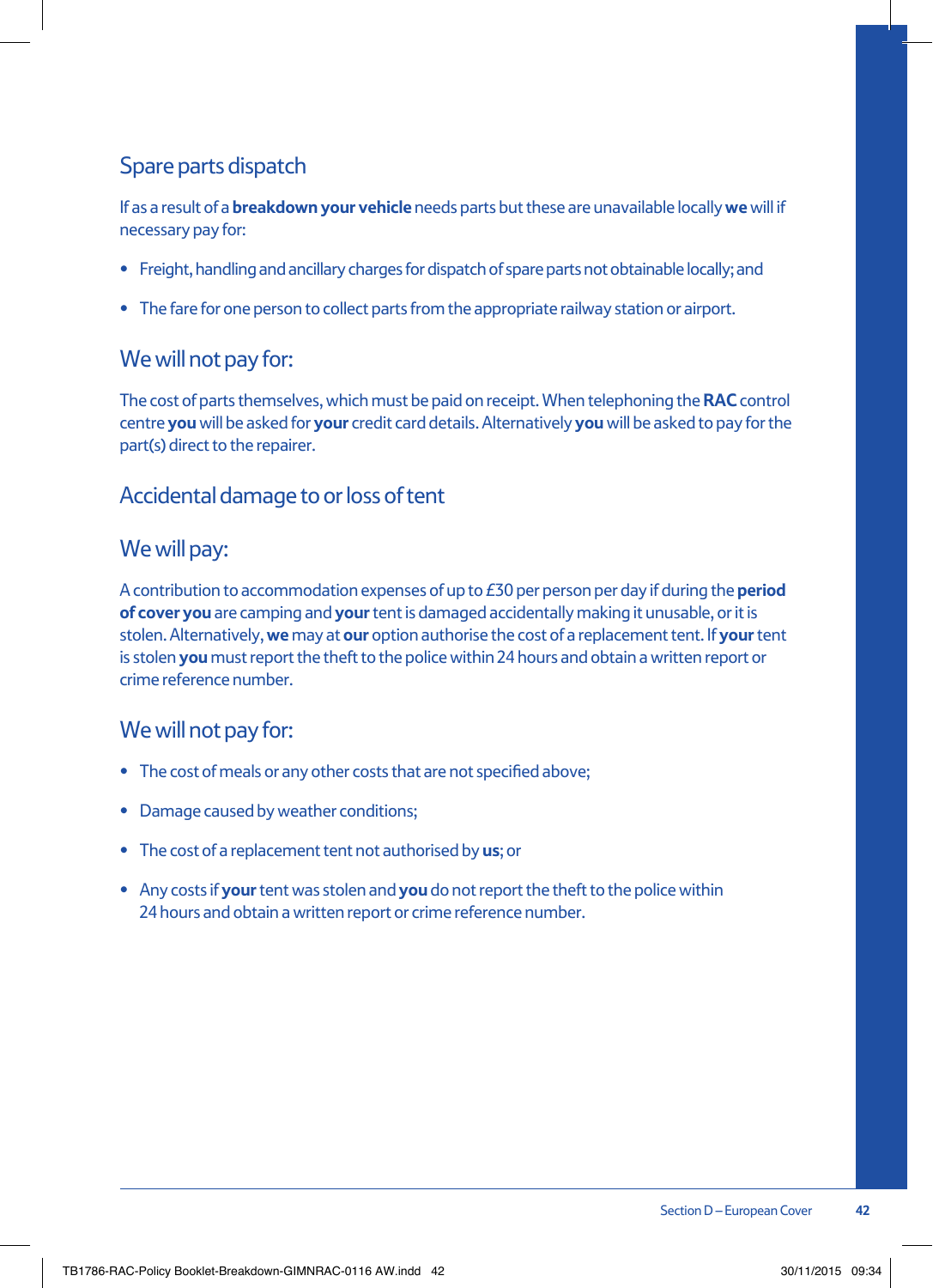#### Urgent message relay service

#### We will pay for:

The cost of relaying urgent messages from the appropriate **RAC** control centre to **your** immediate relatives or close business associates if the **vehicle** cannot be driven because of **breakdown**, **accident** or fire or it is stolen.

#### We will not pay for:

- **•** The cost of non urgent messages or messages to persons not described in the previous paragraph; or
- **•** The cost of relaying any urgent message not arranged through the appropriate **RAC** control centre.

#### Replacement driver

#### We will pay for:

The cost of providing a replacement driver to drive **your vehicle** and **your party** to **your** destination or **home**, if a registered doctor declares **you** medically unfit to drive and **you** are the only qualified driver.

#### We will not pay:

- **•** Replacement driver cost if there is another qualified driver in **the party** who is fit to drive; or
- **•** For any costs associated with more than one **claim** per journey abroad.

#### Customs claims cover

**We** will pay for Continental or Irish Customs claims for duty if:

- a) the **vehicle** is beyond economic repair as a result of fire or theft abroad during the journey and it has to be disposed of abroad under Customs supervision; or
- b) the **vehicle** is stolen abroad during the journey and not recovered. **RAC** will deal with necessary Customs formalities. To arrange, please call: RAC European Support, on **0800 015 6837** or outside the **UK** on **00 44 (0)161 452 3202** (Calls may be recorded and/or monitored) Monday to Friday 9am-5pm.

**We** will not pay any import duties not relating to the **vehicle**.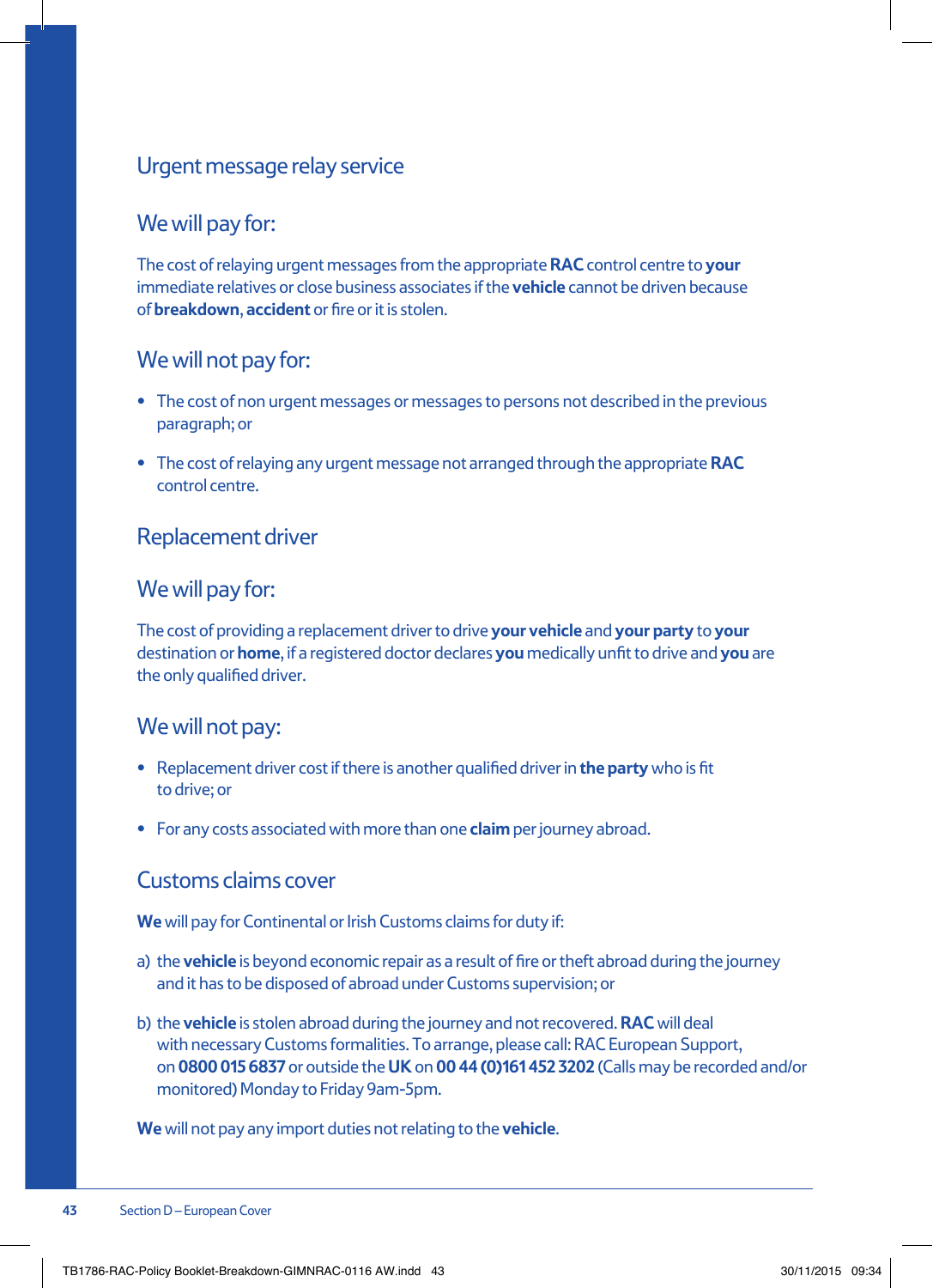### **European claims procedure and conditions**

When providing assistance **we** make every effort to cover on **your** behalf all costs within the limits set out in this document. However, in some instances **you** may be asked to pay locally and reclaim costs on **your** return to the **United Kingdom**. There may also be occasions when **you** arrange and pay for assistance direct and wish to reclaim the cost.

European Cover **claims** are handled by:

Tesco Bank Breakdown Customer Care RAC Motoring Services RAC House Great Park Road Bradley Stoke **Bristol** BS32 4QN

If **you** have any enquiries relating to repatriations or **claims** associated with **our** European Service, please contact **us** on **0800 015 6837** (calls may be recorded and/or monitored).

If **you** have paid any cost which **you** believe is covered, please telephone **RAC** for a **claim** form immediately on **your** return **home**, quoting **your** reference and **vehicle** registration number. When returning **your** completed **claim** form **you** should enclose relevant original receipts (not photocopies).

#### **Receipts**

**You** must keep all relevant original receipts (not photocopies) as they will be needed for any **claim**. **We** may refuse to arrange reimbursement of expenses **you** are claiming back if **you** cannot provide original receipts or bills for the items **you** have paid for.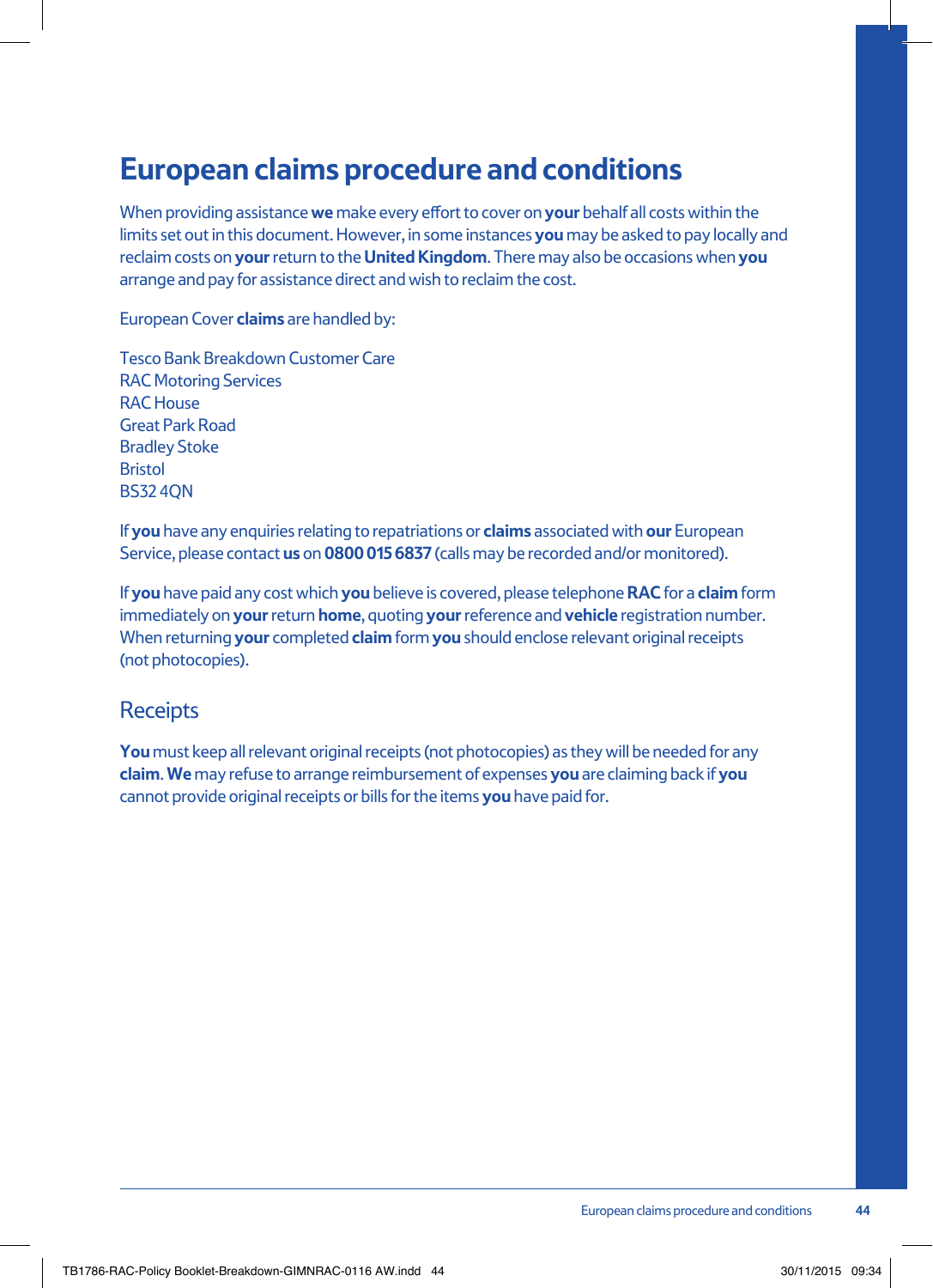Payment of **claims** depends on **you** complying with the following conditions:

- 1. **You** must make any **claim** on an **RAC claim** form. Please bring **your claim** to **RAC's** attention as soon as **you** can (if possible within 28 days) after **you** return to the **United Kingdom**. **Claims** which are not on an **RAC claim** form will not be accepted. This does not affect **your** statutory rights to take legal action or exercise any other legal remedy;
- 2. If **we** pay money to **you we** can take over **your** right to recover that money. **You** must cooperate with **us** as much as possible if requested;
- 3. **You** must do all **you** can to prevent **accident**, injury, loss or damage, as if **you**  were not covered;
- 4. **You** must forward any writ, summons, legal document or other communication about the **claim** to **us** as soon as **you** receive them;
- 5. **You** must obtain any original receipts, certificates, police reports or crime reference numbers, evidence, etc and give all the information and help **we** may need at **your** expense. This includes medical certificates and details of **your** household insurance if necessary;
- 6. **You** must not admit liability or offer or promise payment without **our** written permission;
- 7. The **vehicle** must be roadworthy and in good mechanical condition when **you** commence **your** journey; and
- 8. If any **claim** is found to be fraudulent in any way **your claim** will be forfeited.

**You must, within seven days of any request, send copies of any European Accident statements (called a "Constat d'amiable" in France) and/or any police reports or crime reference numbers to us should you make a claim following a road traffic incident.**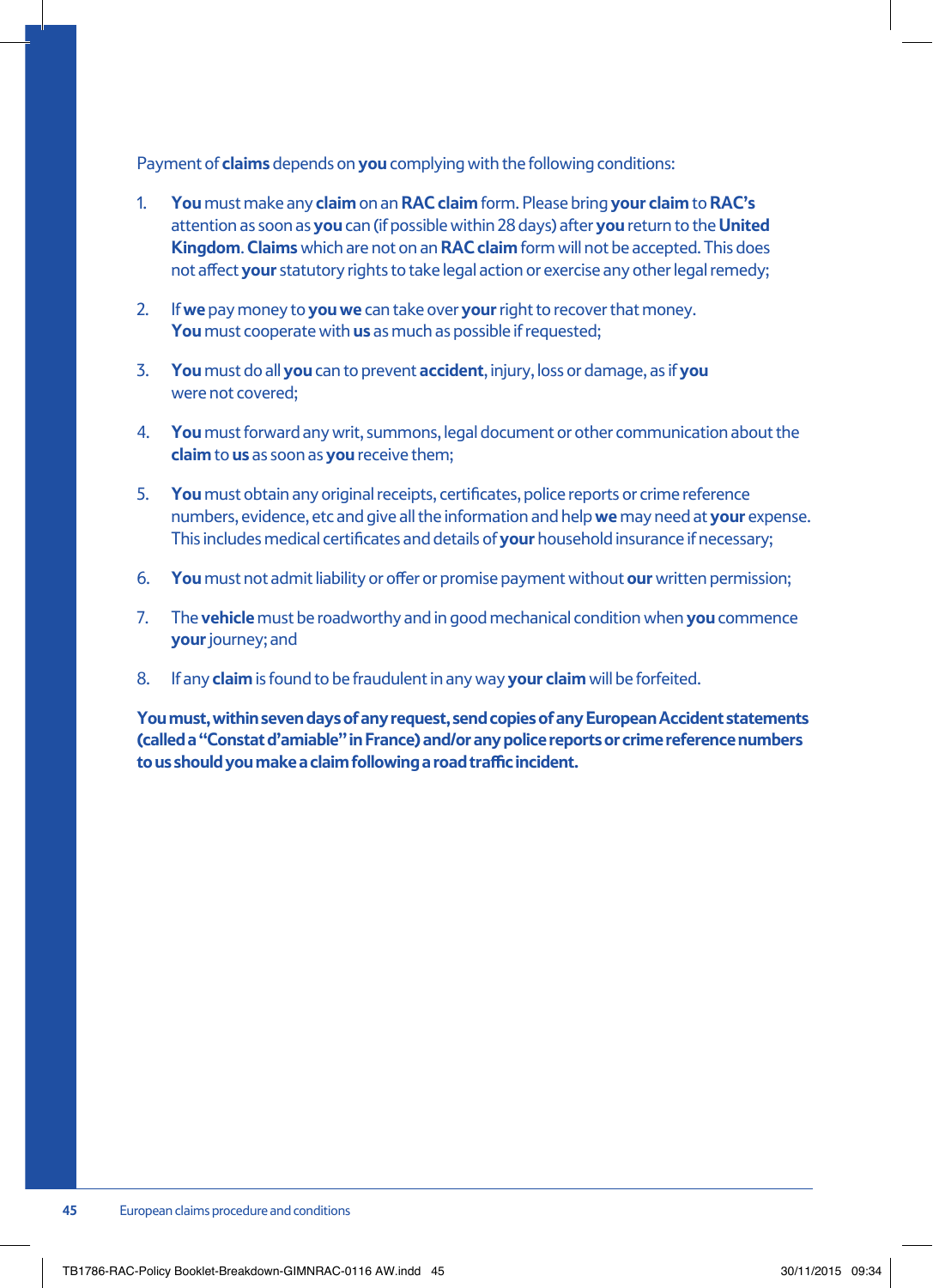### **European motoring legal expenses insurance (covered as part of European Cover only)**

This section of **your policy** gives up to £50,000 worth of cover and is underwritten by **RAC** Insurance Limited acting through **RAC** Legal Services (which is part of **RAC** Motoring Services).

**You** will be covered when travelling in **your** insured **vehicle** from the **UK**. This includes the journeys both from and to **your home** provided that these fall within the **period of cover**. **RAC** also covers the insured **vehicle** on board ferry, Eurotunnel, hovercraft, catamaran or motorail service. The full terms of the motoring legal expenses insurance are set out below.

#### **Definitions**

The following definitions apply only to this section of the **policy**. The definitions on page 17 and 18 of this **Policy** Booklet also apply where appropriate.

| <b>Claims Handling</b><br><b>Agent</b>    | Means LAR Assurance Protection Juridique S.A. of Brussels, or any<br>other representative we may appoint, authorised by us to handle<br>your claim under this section of your policy.                                                                                                                                                                                                                                                                                                                                                                                                               |
|-------------------------------------------|-----------------------------------------------------------------------------------------------------------------------------------------------------------------------------------------------------------------------------------------------------------------------------------------------------------------------------------------------------------------------------------------------------------------------------------------------------------------------------------------------------------------------------------------------------------------------------------------------------|
| <b>Disbursements</b>                      | Means payments made to third parties on your behalf in connection<br>with the legal proceedings.                                                                                                                                                                                                                                                                                                                                                                                                                                                                                                    |
| <b>European Cover</b><br><b>Territory</b> | Means the European Cover legal territory that is covered by the<br>legal expenses cover which differs from <b>territory</b> defined on page<br>18 and includes: Andorra, Austria, Azerbaijan, Belgium, Bulgaria,<br>Croatia, Czech Republic, Denmark, Finland, France, Germany,<br>Gibraltar, Greece, Hungary, Italy, Liechtenstein, Luxembourg, Malta,<br>Monaco, Netherlands, Norway, Poland, Portugal, Republic of Ireland<br>(plus Northern Ireland for residents of Great Britain travelling from<br>the mainland), Romania, San Marino, Slovakian Republic, Spain,<br>Sweden and Switzerland. |
| <b>Insured Event</b>                      | Means a <b>road traffic accident</b> or incident or series of incidents<br>which give rise to motoring prosecution occurring during the <b>period</b><br>of cover.                                                                                                                                                                                                                                                                                                                                                                                                                                  |
| <b>Legal Costs</b>                        | Means the reasonable and properly incurred fees, expenses, costs<br>and disbursements by or on behalf of you and authorised by us or<br>our claims handling agent in pursuing or defending a claim under<br>this section of the policy; and                                                                                                                                                                                                                                                                                                                                                         |
|                                           | The costs of third parties for which you are held liable by court order<br>or which are agreed by us or our claims handling agent and which<br>are incurred in connection with legal proceedings covered under<br>this section of the <b>policy</b> .                                                                                                                                                                                                                                                                                                                                               |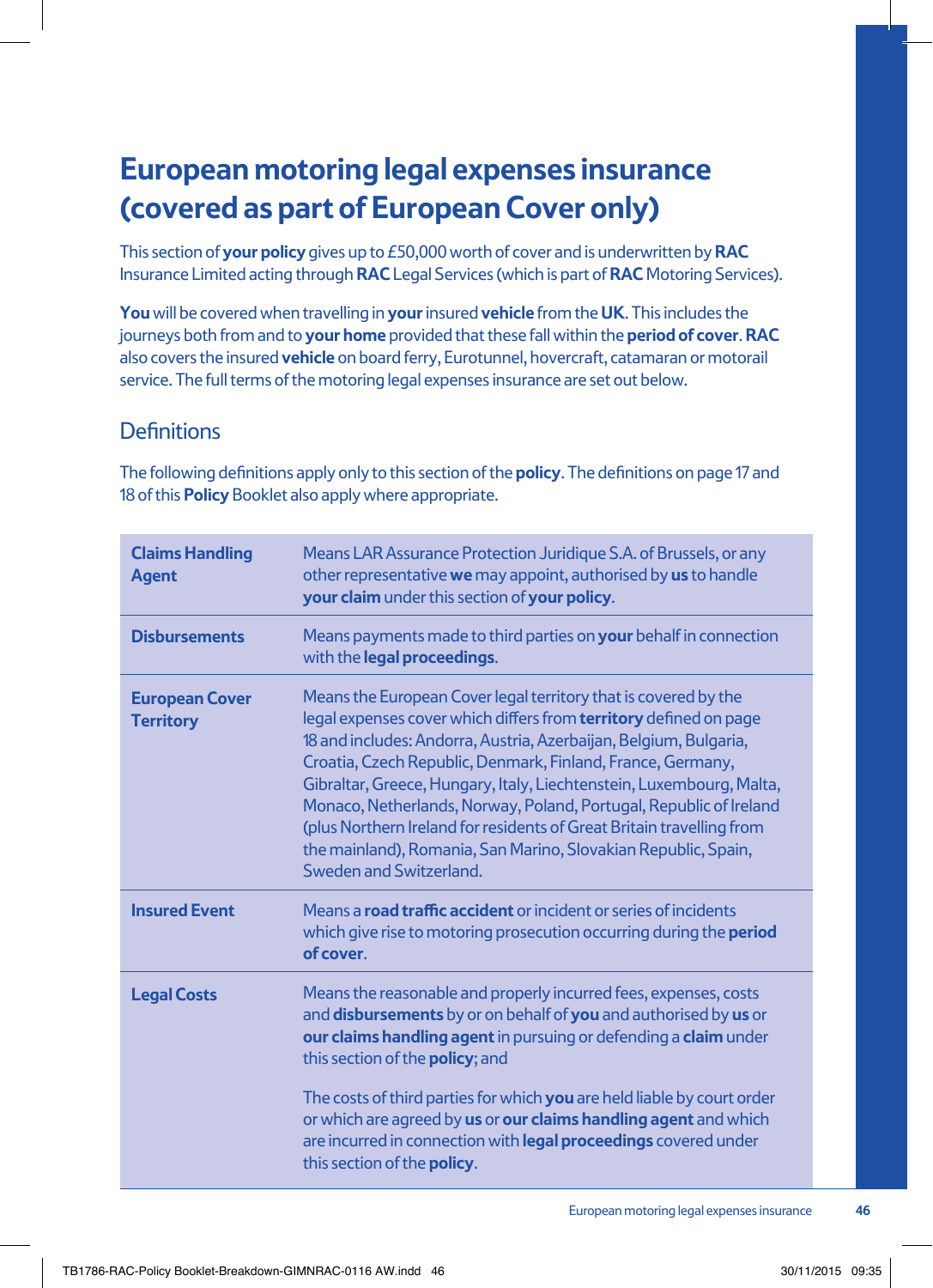| <b>Legal Proceedings</b>               | Means the pursuit of claims for your uninsured losses either by<br>negotiation or by civil, tribunal or arbitration proceedings within court<br>in the European Cover territory, in respect of a matter covered<br>under this <b>policy</b> ; and the defence of motoring prosecution within<br>court of criminal jurisdiction in the European Cover territory. |
|----------------------------------------|-----------------------------------------------------------------------------------------------------------------------------------------------------------------------------------------------------------------------------------------------------------------------------------------------------------------------------------------------------------------|
| <b>Legal</b><br><b>Representative</b>  | Means the solicitors or other qualified experts appointed by us or our<br>claims handling agent to act for you in accordance with condition<br>of this section of the <b>policy</b> provided that such solicitors or experts<br>satisfy the following conditions:                                                                                               |
|                                        | • they agree to fund all disbursements and do not claim for them<br>until the end of the case; and                                                                                                                                                                                                                                                              |
|                                        | • they agree not to submit any <b>claim</b> for <b>legal costs</b> until the end of<br>the case and to try to recover all legal costs from the other party in<br>the action; and                                                                                                                                                                                |
|                                        | • they agree to report in writing to RAC on any substantive<br>development in the progress of the case.                                                                                                                                                                                                                                                         |
| <b>Limit of Cover</b>                  | Means up to £50,000 worth of legal costs for the pursuit of a claim<br>for uninsured losses arising directly from a road traffic accident.                                                                                                                                                                                                                      |
|                                        | Up to £5,000 worth of legal costs towards the defence of a motoring<br>prosecution in the insured vehicle.                                                                                                                                                                                                                                                      |
|                                        | The cost of travelling abroad for either a medical exam or court<br>appearance in connection with the claim under the European<br>Motoring Legal Expenses cover up to £1,000 per insured event.                                                                                                                                                                 |
| <b>Road Traffic</b><br><b>Accident</b> | Means an accident in the European Cover territory involving the<br>vehicle and at least one other vehicle occurring during the period<br>of cover on public highway or private road or car park to which the<br>public has an uninterrupted right of access, for which you are not at<br>fault and another party is at fault.                                   |
| <b>Uninsured</b><br>Losses             | Means loss arising out of a road traffic accident which is not<br>otherwise covered by insurance and either damage occurs to the<br>vehicle or any personal effects owned by you whilst they are in or<br>on the vehicle or you suffer death or bodily injury whilst in or getting<br>into or out of the <b>vehicle</b> .                                       |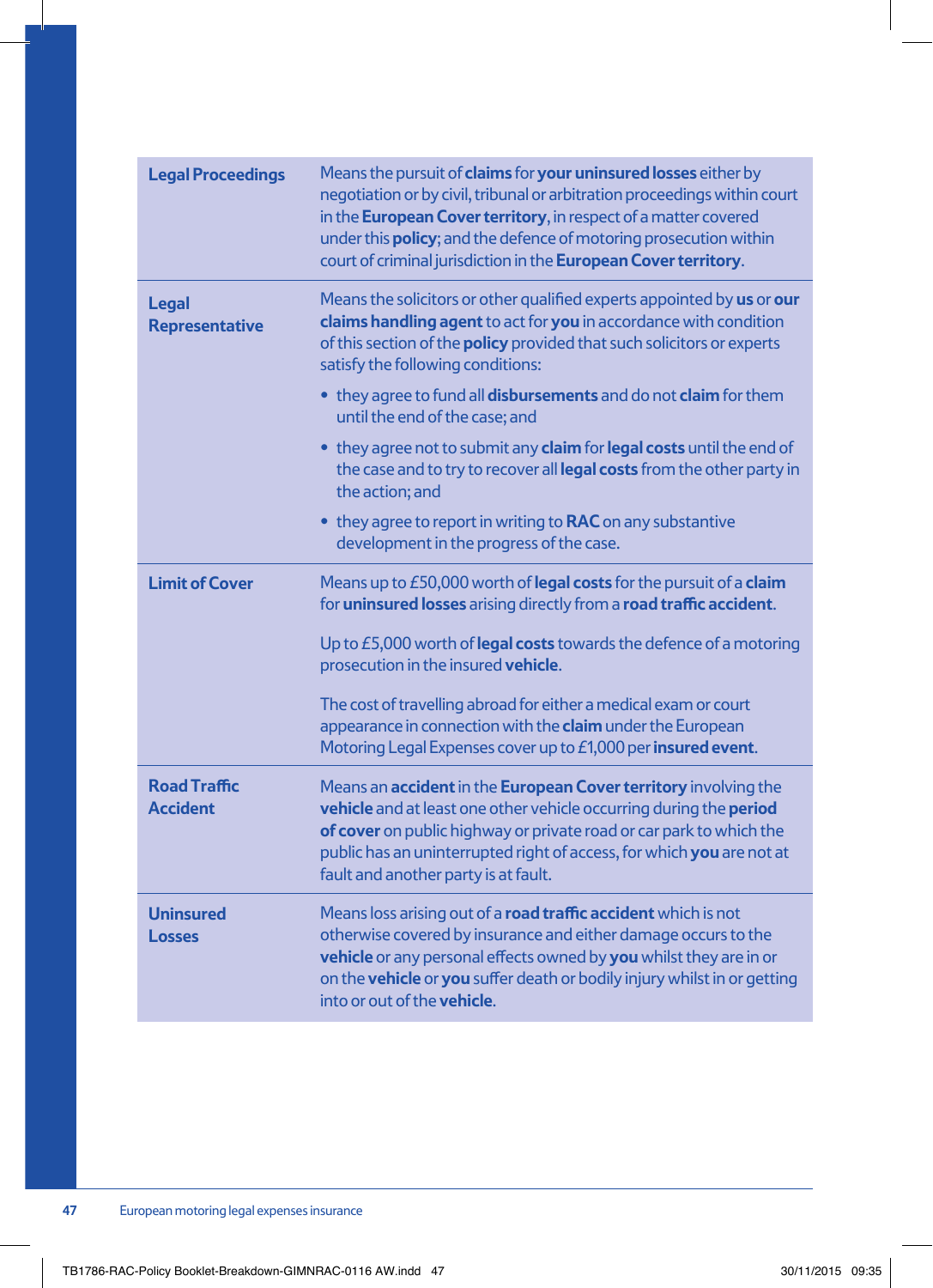#### What is covered

- 1. **RAC** will cover **you** up to the **limit of cover** against the **legal costs** of:
	- a) the pursuit of a **claim** for **uninsured losses** directly arising from a **road traffic accident**; and/or
	- b) the defence of motoring prosecution brought against **you** in connection with criminal proceedings involving the **vehicle**.
- 2. **Your** reasonable costs of travelling abroad for any necessary medical examination or court appearance. **RAC** will pay up to £1,000 per **insured event**.

#### What is not covered

- 1. **Claims** for **uninsured losses** valued at £250 or less;
- 2. Appeals; or
- 3. **Claims** following an **insured event** which, in the reasonable opinion of **RAC** or **our claims handling agent**, have less than a 51% chance of success. Cover may be refused or discontinued if such prospects do not, or no longer, exist.
- 4. **Legal Costs**:
	- a) incurred before **RAC** or **our claims handling agent** has confirmed acceptance of the **claim** in writing;
	- b) exceeding any amount approved by **RAC** or **our claims handling agent**;
	- c) incurred following payment into court by a third party unless **RAC** or **our claims handling agent** has authorised **you** in writing to continue with the **claim** after the payment into court or **you** are ultimately awarded or settle for more than the amount of the payment;
	- d) incurred if **you** withdraw instructions from the **legal representative** or from the **legal proceedings** unless such withdrawal is approved by **RAC** or **our claims handling agent**; for any expert witness unless previously agreed by **RAC** or **our claims handling agent**;
	- e) where **you** are responsible for unreasonable delay which is prejudicial to the **claim** or where **you** fail to give proper instructions in due time to **RAC** or **our claims handling agent** or the **legal representative**; or
	- f) where **you** pursue a **claim** without the consent **ofRAC** or **our claims handling agent** or in a different manner from that advised by the **legal representative**.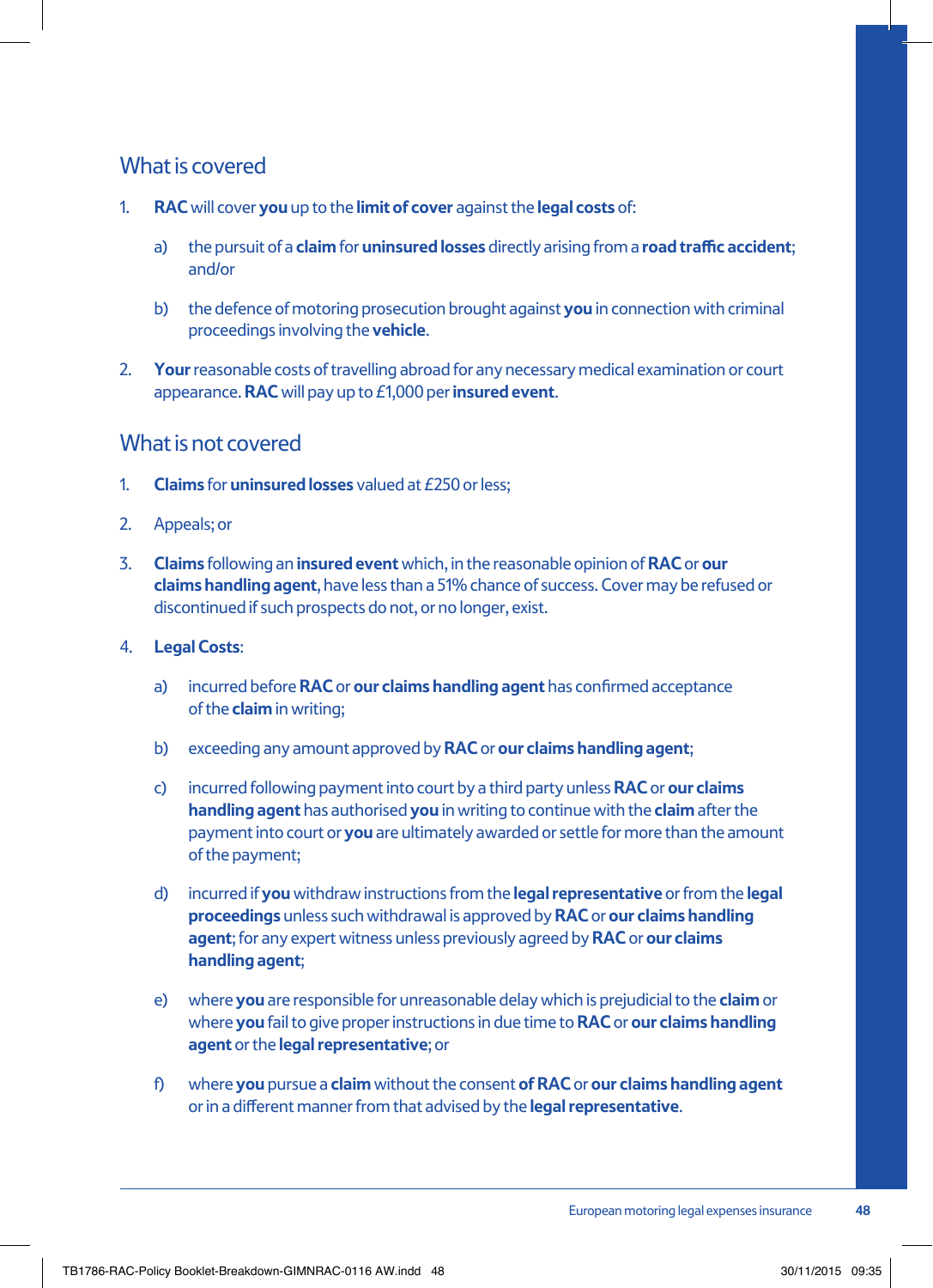- 5. Disputes with **us** will not be covered except as provided for under **our** complaints procedure.
- 6. **Claims** relating to matters for which **you** would, but for the existence of this **policy**, be entitled to cover under any other policy.
- 7. **Claims** directly, or indirectly, caused by, contributed to or arising from:
	- a) prosecutions which allege dishonesty or violence by **you** or which arise from alcohol or drugs related offences or parking offences;
	- b) any deliberate illegal act or omission by **you** or any act which is false or fraudulent in any way;
	- c) faults in the insured **vehicle** or faulty incomplete or incorrect service, maintenance or repair of the insured **vehicle**; or
	- d) **road traffic accidents** occurring during **your** participation in a race, rally or competition.
- 8. **Claims** for travelling expenses, subsistence allowances or compensation for absence from work, except that **we** will pay reasonable costs for **you** to travel abroad for medical examination or court hearing if this becomes necessary, up to £50 per person per day. This is subject to maximum of £1,000 per **insured event**.
- 9. **Legal costs**, fines or other penalties which courts of criminal jurisdiction order **you** to pay.

#### Important

When travelling in the **European Cover territory** documentation for **claims** is essential and **you** must obtain receipts for all items for which **you** wish to **claim**.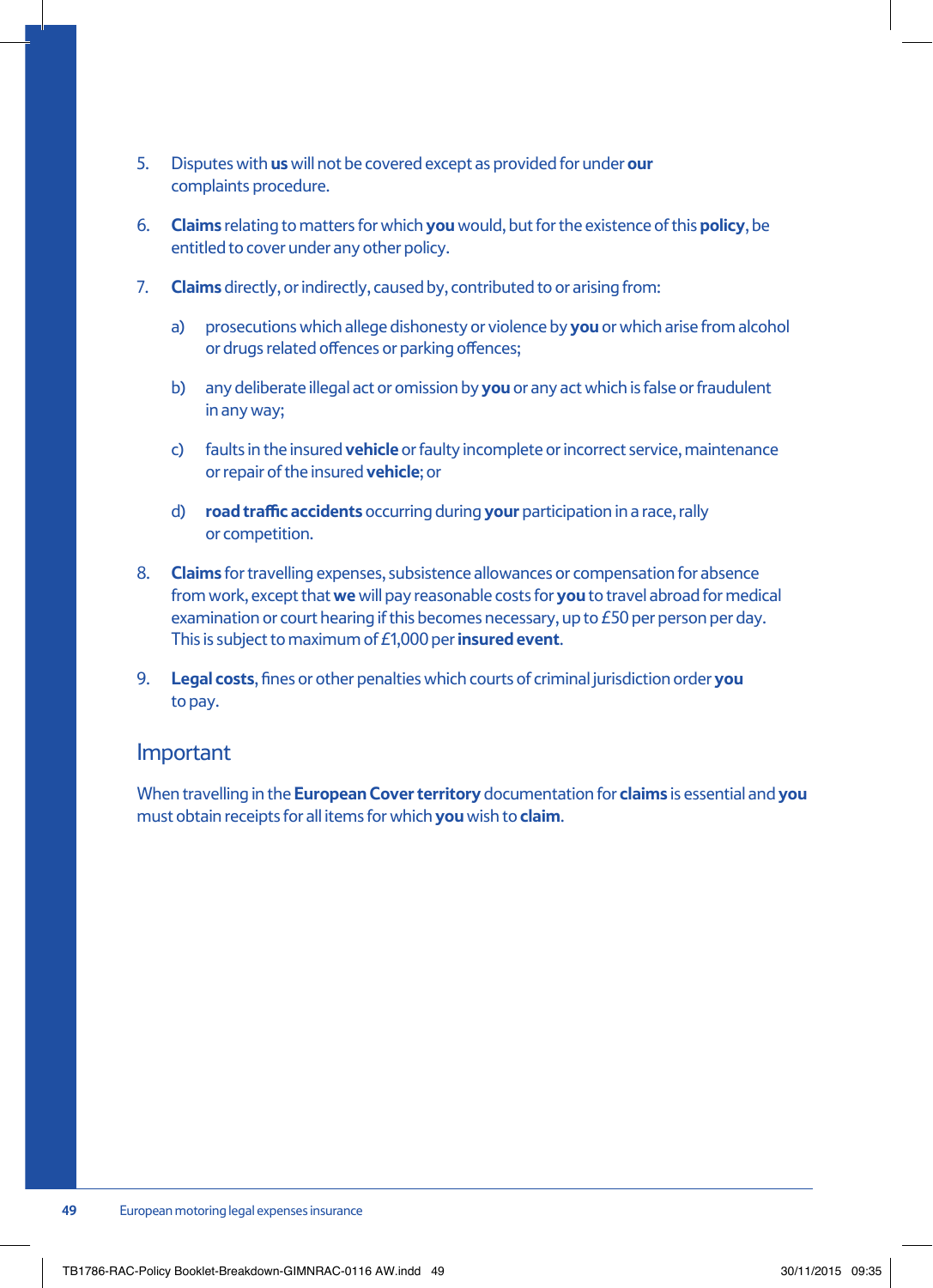### **European motoring legal expenses insurance claims procedure and conditions**

1. To make a **claim you** must notify **RAC** within 28 days of **your** return to the **UK** and in any event within 180 days of the **insured event** leading to the **claim**.

Motoring legal expenses insurance **claims** should be addressed to:

RAC Legal Services, Great Park Road, Bradley Stoke, Bristol BS32 4QN

You may alternatively call **0333 202 3024**.

2. On receipt of a **claim** under this section of the **policy RAC** or **our claims handling agent** will evaluate the **claim**, advise on the steps **you** should take to pursue the **claim** and, where appropriate, appoint a **legal representative** from its approved panel to pursue the **claim** by negotiation. In the event that the **claim** is not settled by negotiation and proceedings are necessarily issued, **you** do not have to continue to instruct the **legal representative** nominated by **us** and may propose another.

If at this stage **you** do wish to nominate a solicitor or other qualified legal expert to act for **you** then:

- a) **You** must write to **us** with the name and address of **your** nominated **legal representative**;
- b) **Your** nominated **legal representative** must agree to and act in accordance with **RAC's** standard terms of engagement which are available upon request;
- c) **RAC** will not cover any costs incurred by **your** nominated **legal representative** unless and until **we** agree to **your** nominated **legal representative** in writing, and obtain **our** permission first; and
- d) If **RAC** and **you** are unable to agree on a suitable **legal representative**, **RAC** will ask the law society (or equivalent) of the relevant country to name a further **legal representative**. **RAC** and the insured must accept that law society's nomination. In the meantime, **RAC** may appoint a **legal representative** to act on **your** behalf to safeguard **your** interests.
- 3. During the course of the **claim you** must:
	- a) co-operate at all times in the completion of any necessary documentation or provision of information requested either by **RAC**, **our claims handling agent** or by the **legal representative**;
	- b) not do anything which may prejudice **your** case or **RAC's** position in respect of the **claim**;
	- c) take all available steps to recover the **legal costs** in the **legal proceedings**; and
	- d) notify **RAC** of any settlement offer made before accepting it.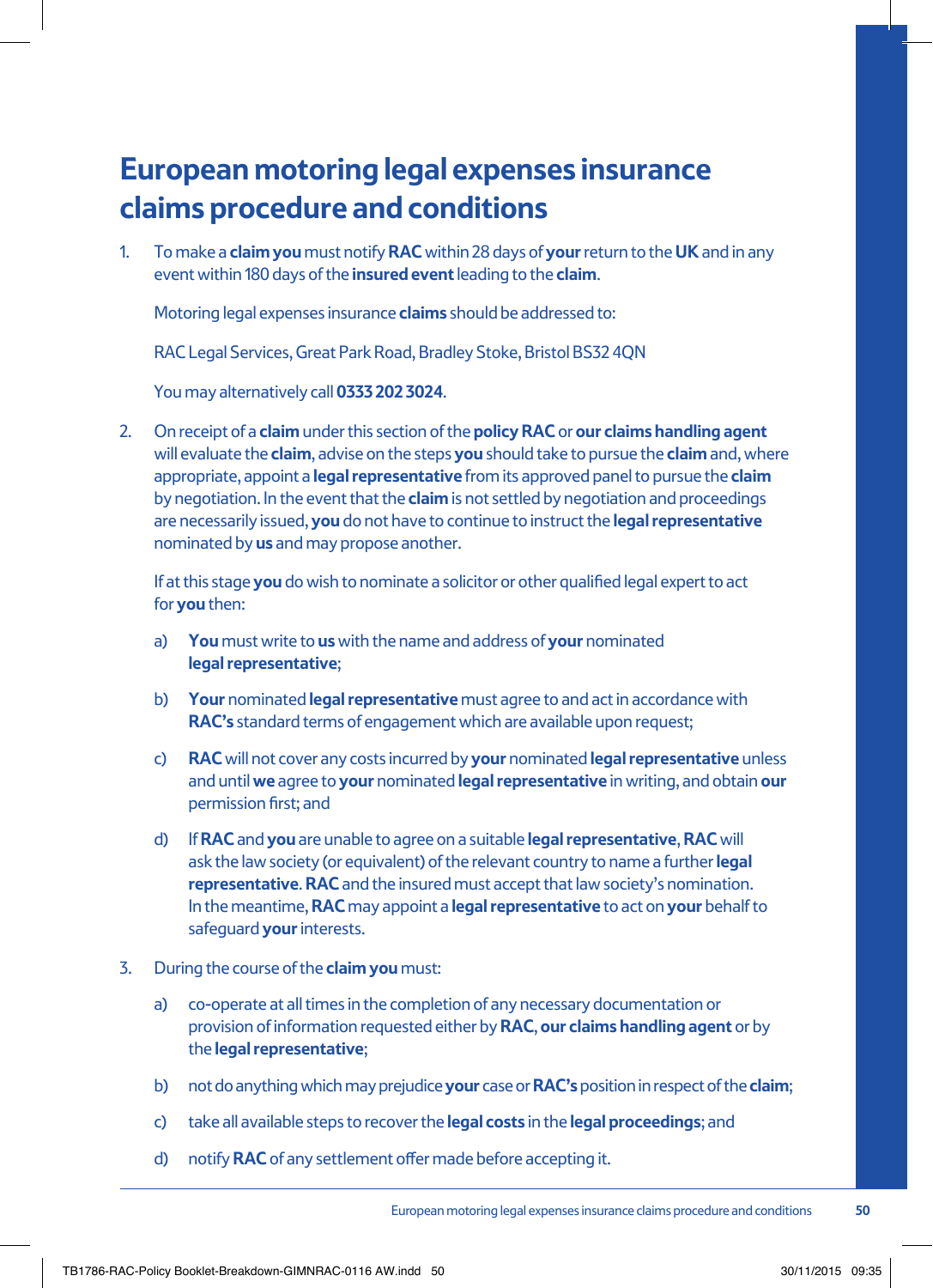- 4. During the course of the **claim RAC** and **our claims handling agent** will have the right of direct access to the **legal representative.**
- 5. **RAC** shall not provide cover under this section of the **policy** if **you** make a false declaration at any time during the term of the **policy** including but not limited to when **you** make a **claim.**
- 6. **You** shall take all reasonable steps to prevent any occurrence which may give rise to a **claim** under this section of the **policy.**
- 7. **You** shall take all reasonable steps to mitigate the losses that flow from **road traffic accidents.**
- 8. **RAC** may take over and conduct the **claim** and may settle the **claim** in **your** name, for example where **RAC** is unable to contact **you**. **RAC** will take all reasonable steps to protect **your** interests.
- 9. Every written notice or communication by **RAC** or **our claims handling agent** shall be sent to **you** at the last address known to **RAC** Legal Services.
- 10. If **we** pay out money on **your** behalf under this section of **your policy** and **we** are required to take that money back for whatever reason, **you** must co-operate with **us** as much as possible to enable **us** to do this.
- 11. **You** must do all **you** can to prevent an **insured event**, as if **you** were not covered under **your policy.**
- 12. **You** must provide a copy of **your Schedule** if **we** require it.
- 13. Exchange rates used are those valid at the date **your claim** is assessed by **us**.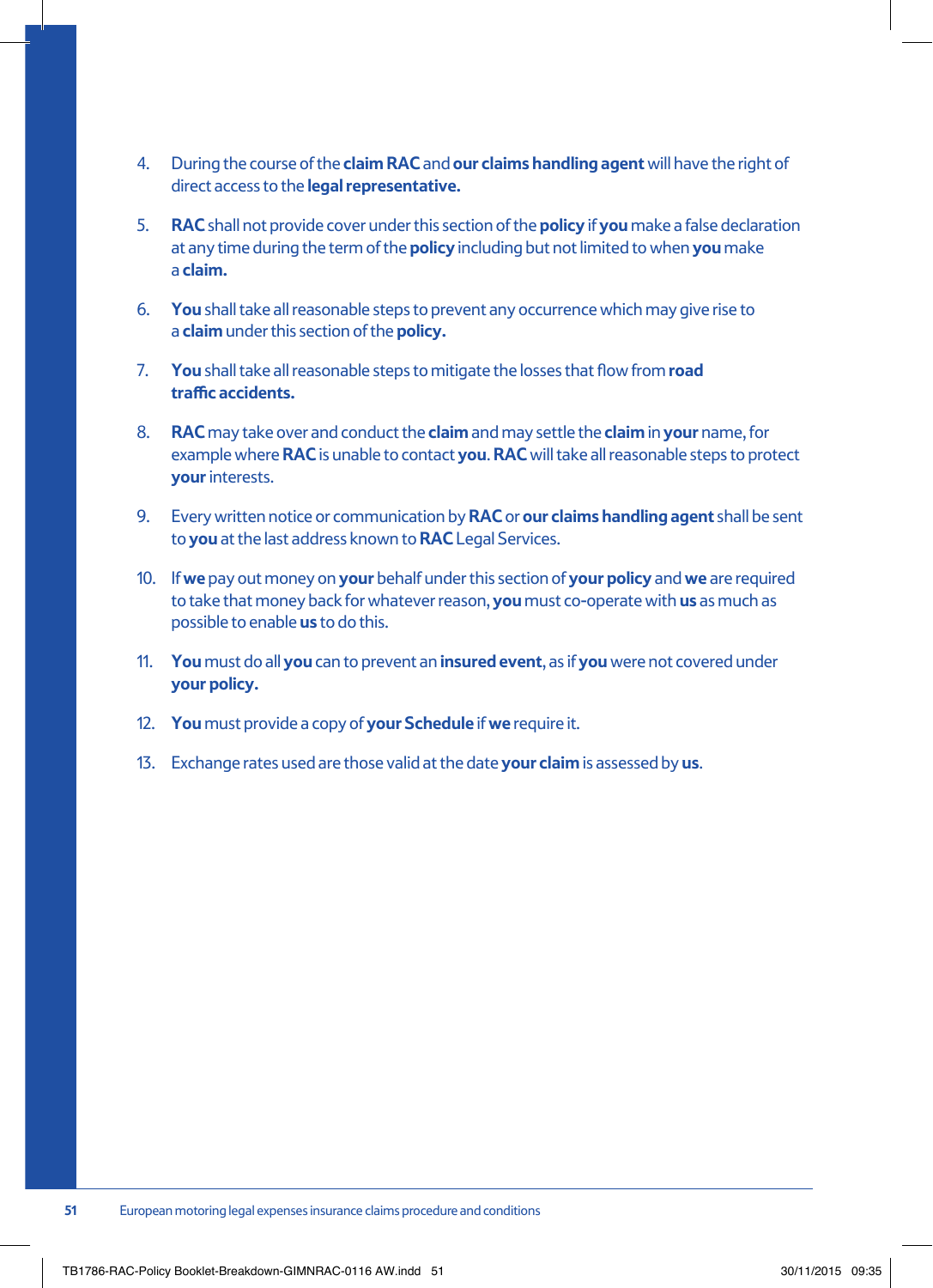### **European motoring legal expenses insurance complaints procedure**

A complaint about the terms of this **policy** may be made to **RAC** Legal Services at Great Park Road, Bradley Stoke, Bristol BS32 4QN or by calling **us** on **0333 202 3024**. For **our** joint protection calls may be recorded and/or monitored. If **we** cannot resolve **your** complaint within 24 hours, **we** will send an acknowledgement that **your** complaint has been received within two working days, following which **your** complaint will be investigated further.

If **we** are unable to settle **your** complaint with **us**, **you** may be able to refer **your** complaint to the Financial Ombudsman Service.

The Financial Ombudsman Service is an independent body that arbitrates on complaints about general insurance products. It will only consider complaints after **RAC** has provided **you** with written confirmation that **our** internal complaint procedure has been exhausted. Referral to the FOS must be made within six months of **our** final response to **you**. Referral to the service does not affect **your** right to take legal action against **RAC** Insurance Limited.

If **your** complaint has not been resolved to **your** satisfaction within eight weeks **you** have the right to refer the matter to the Financial Ombudsman Service at the following address:

Financial Ombudsman Service Exchange Tower London E14 9SR

www.financial-ombudsman.org.uk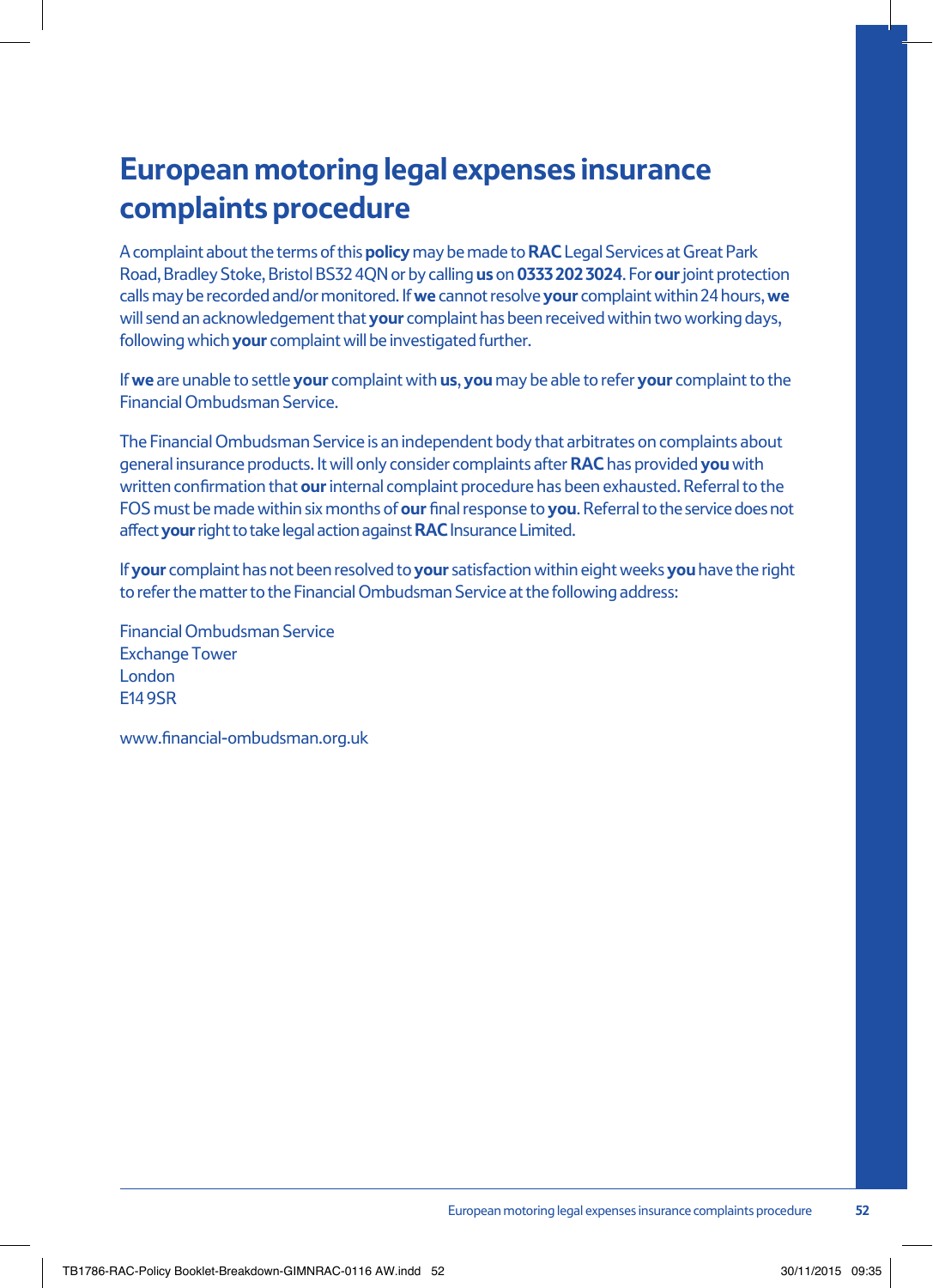### **Notes**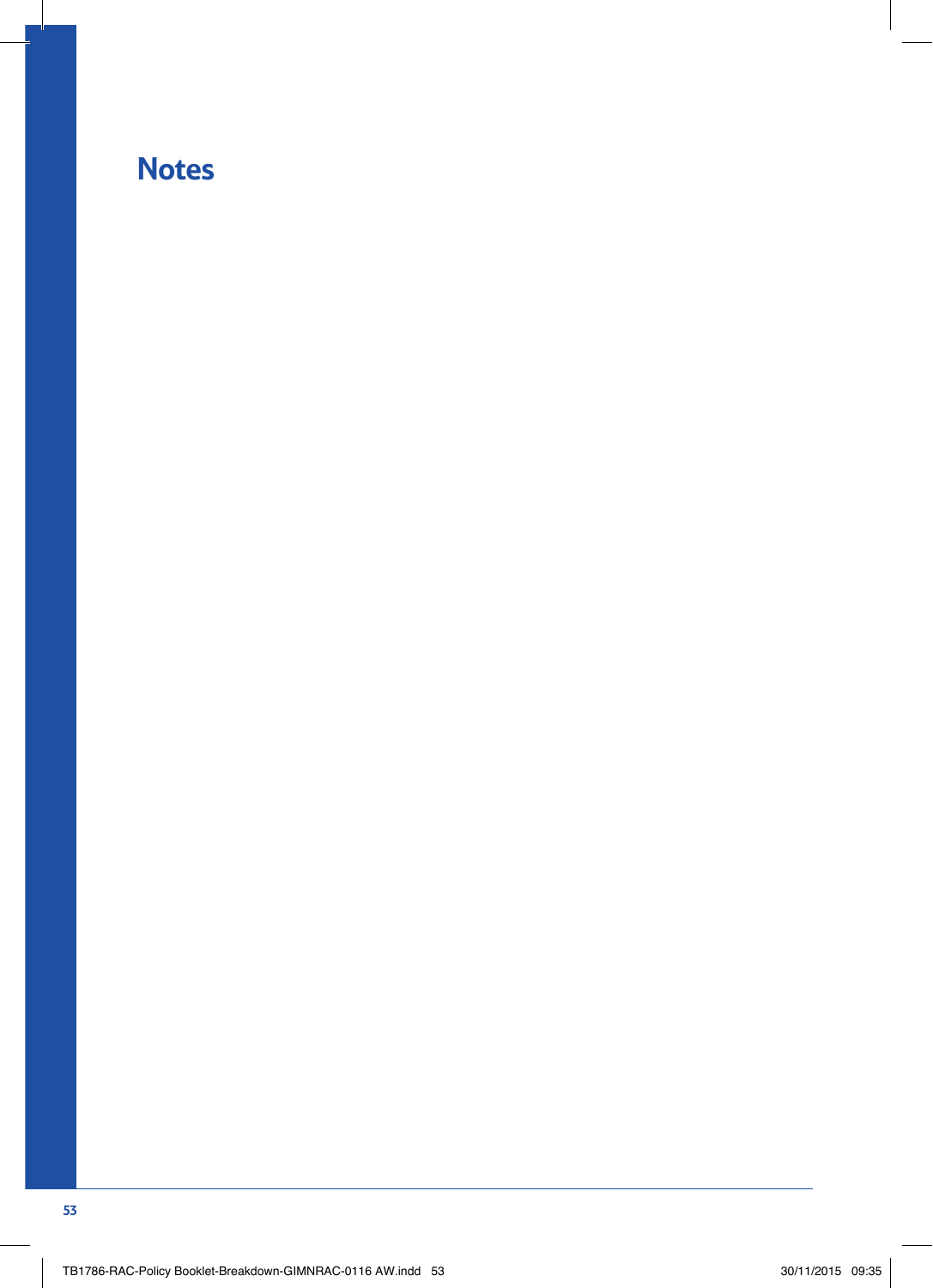### **Notes**